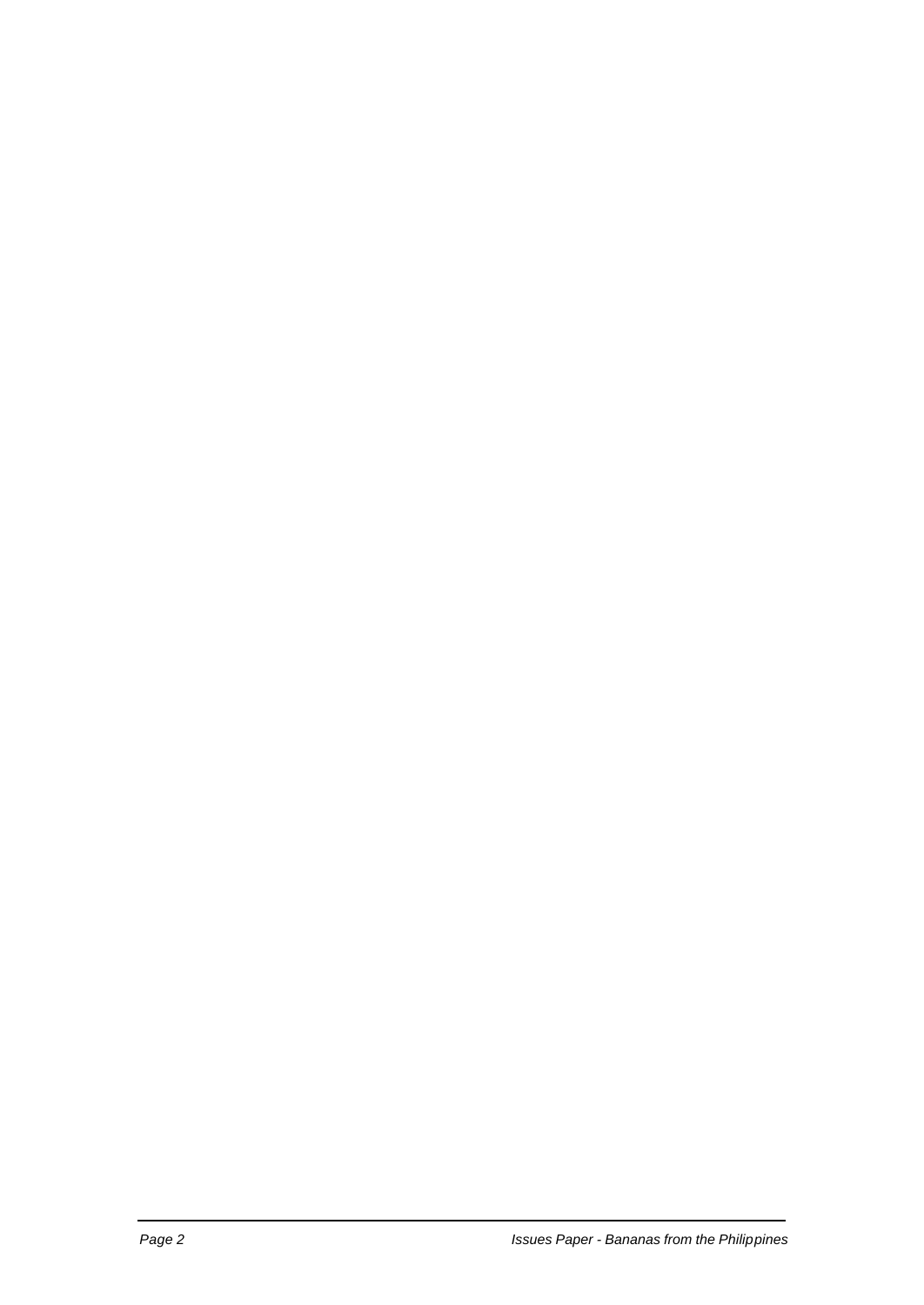# **Contents**

| $\label{eq:regularization} Regularory status$ |  |
|-----------------------------------------------|--|
|                                               |  |
|                                               |  |
|                                               |  |
|                                               |  |
|                                               |  |
|                                               |  |
|                                               |  |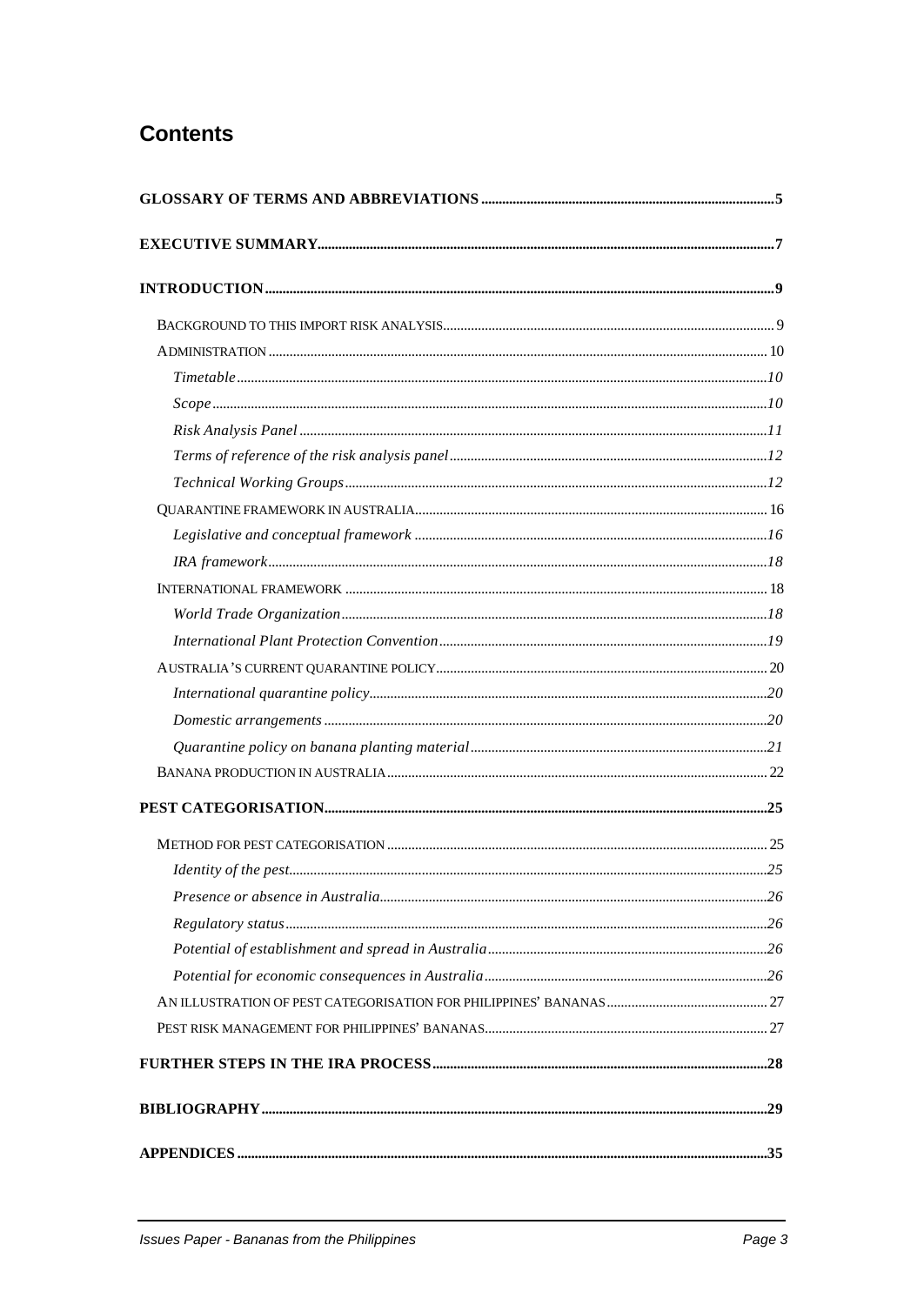| APPENDIX 1: PESTS IDENTIFIED BY THE BUREAU OF PLANT INDUSTRY, PHILIPPINES DEPARTMENT OF |
|-----------------------------------------------------------------------------------------|
|                                                                                         |
| APPENDIX 2: PRELIMINARY CATEGORISATION OF PESTS OF BANANAS IN THE PHILIPPINES 37        |
|                                                                                         |
|                                                                                         |
|                                                                                         |
|                                                                                         |
|                                                                                         |
|                                                                                         |
|                                                                                         |
|                                                                                         |
|                                                                                         |
|                                                                                         |
|                                                                                         |
|                                                                                         |
|                                                                                         |

# **Tables**

| TABLE 2 |  |
|---------|--|
|         |  |
|         |  |
|         |  |
|         |  |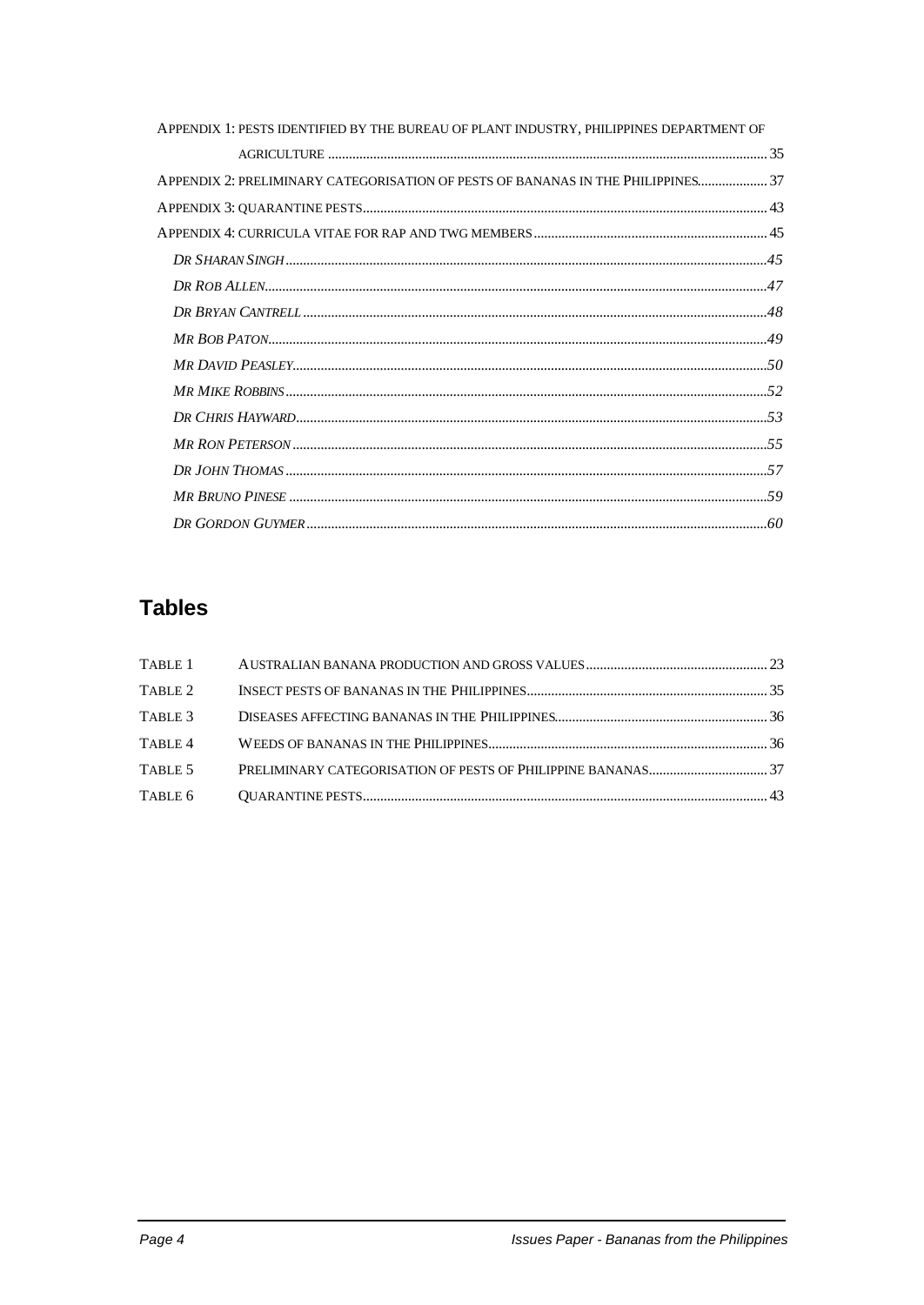# **GLOSSARY OF TERMS AND ABBREVIATIONS**

| Australia                                                                                               |  |
|---------------------------------------------------------------------------------------------------------|--|
|                                                                                                         |  |
| AQIS ___________________________________Australian Quarantine and Inspection Service                    |  |
|                                                                                                         |  |
| parts of several countries                                                                              |  |
|                                                                                                         |  |
|                                                                                                         |  |
|                                                                                                         |  |
|                                                                                                         |  |
| population                                                                                              |  |
| CSIRO _________________________Commonwealth Scientific and Industrial Research                          |  |
| Organisation                                                                                            |  |
| endangered area <i>manufacture and area</i> where ecological factors favour the                         |  |
| establishment of a pest whose presence in the area will                                                 |  |
| result in economically important loss                                                                   |  |
|                                                                                                         |  |
| present, or present but not widely distributed and being                                                |  |
| officially controlled                                                                                   |  |
|                                                                                                         |  |
| establishment potential <i>manufilities</i> likelihood of the establishment of a pest                   |  |
|                                                                                                         |  |
| within an area after entry                                                                              |  |
|                                                                                                         |  |
| <b>Nations</b>                                                                                          |  |
|                                                                                                         |  |
|                                                                                                         |  |
| introduction potential likelihood of the introduction of a pest                                         |  |
|                                                                                                         |  |
|                                                                                                         |  |
| in 1951 with FAO in Rome and as subsequently                                                            |  |
| amended                                                                                                 |  |
|                                                                                                         |  |
|                                                                                                         |  |
|                                                                                                         |  |
| Protection Organization                                                                                 |  |
| official control (of a pest) <sub>unnec</sub> control of a pest established, authorised or performed by |  |
| a National Plant Protection Organization                                                                |  |
|                                                                                                         |  |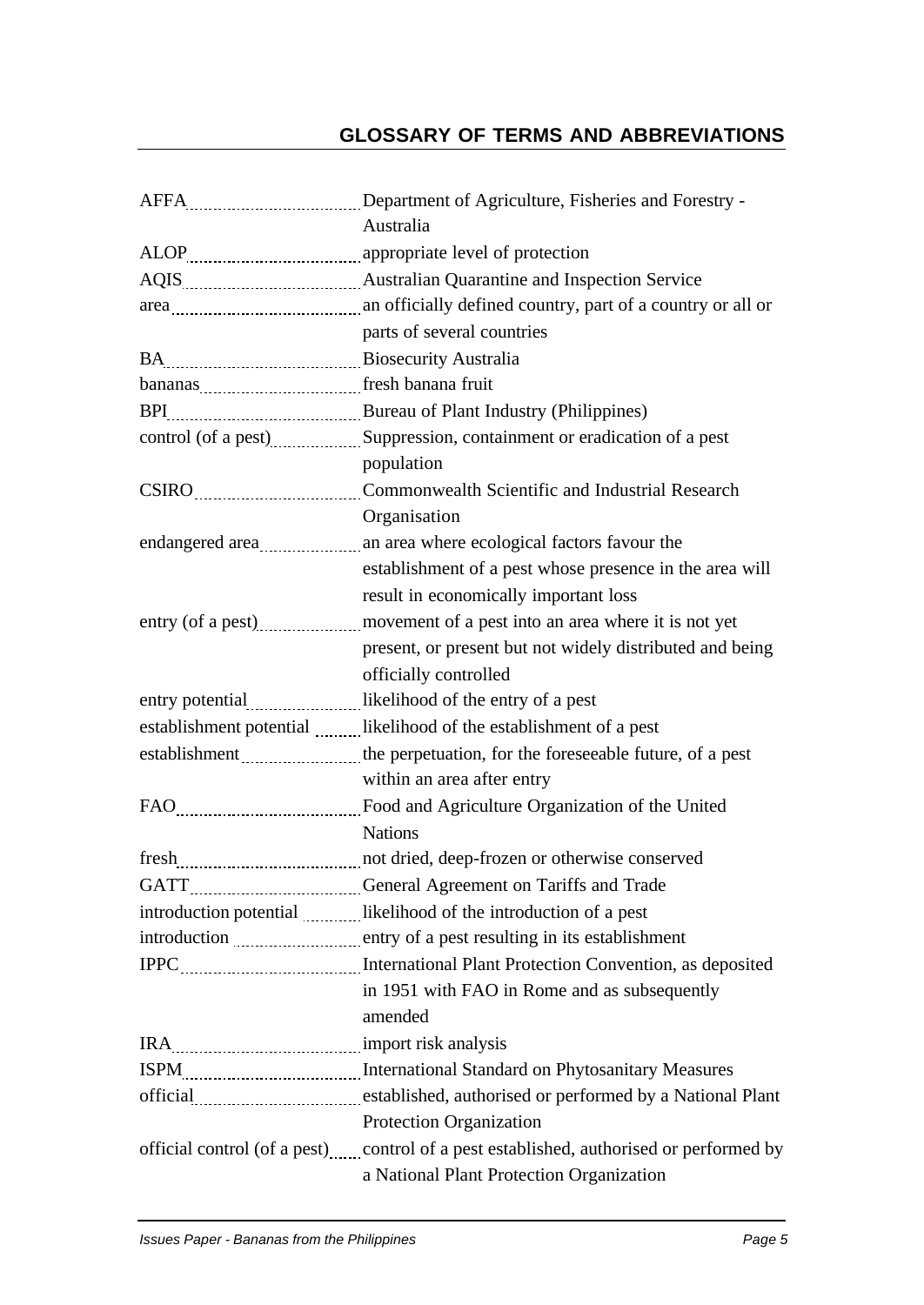| pathogenic agent, injurious to plants or plant products                                                 |  |  |
|---------------------------------------------------------------------------------------------------------|--|--|
|                                                                                                         |  |  |
| demonstrated by scientific evidence and in which,                                                       |  |  |
| where appropriate, this condition is being officially                                                   |  |  |
| maintained                                                                                              |  |  |
| pest risk analysis (PRA) _______ pest risk assessment and pest risk management                          |  |  |
| pest risk assessment determination of whether a pest is a quarantine pest and                           |  |  |
| evaluation of its introduction potential                                                                |  |  |
| pest risk management <u>measure</u> the decision-making process of reducing the risk of                 |  |  |
| introduction of a quarantine pest                                                                       |  |  |
| phytosanitary measure <i>measure any legislation</i> , regulation or official procedure having          |  |  |
| the purpose to prevent the introduction and/or spread of                                                |  |  |
| quarantine pests                                                                                        |  |  |
| phytosanitary regulation <u>communities</u> of ficial rule to prevent the introduction and/or spread of |  |  |
| quarantine pests, by regulating the production,                                                         |  |  |
| movement or existence of commodities or other articles,                                                 |  |  |
| or the normal activity of persons, and by establishing                                                  |  |  |
| schemes for phytosanitary certification                                                                 |  |  |
|                                                                                                         |  |  |
|                                                                                                         |  |  |
| PRA area <sub>u</sub> must be a pest risk analysis is                                                   |  |  |
| conducted                                                                                               |  |  |
|                                                                                                         |  |  |
| endangered thereby and not yet present there, or present                                                |  |  |
| but not widely distributed and being officially                                                         |  |  |
| controlled                                                                                              |  |  |
|                                                                                                         |  |  |
|                                                                                                         |  |  |
| within an area                                                                                          |  |  |
|                                                                                                         |  |  |
|                                                                                                         |  |  |
| <b>Phytosanitary Measures</b>                                                                           |  |  |
| WTO _______________________________World Trade Organization                                             |  |  |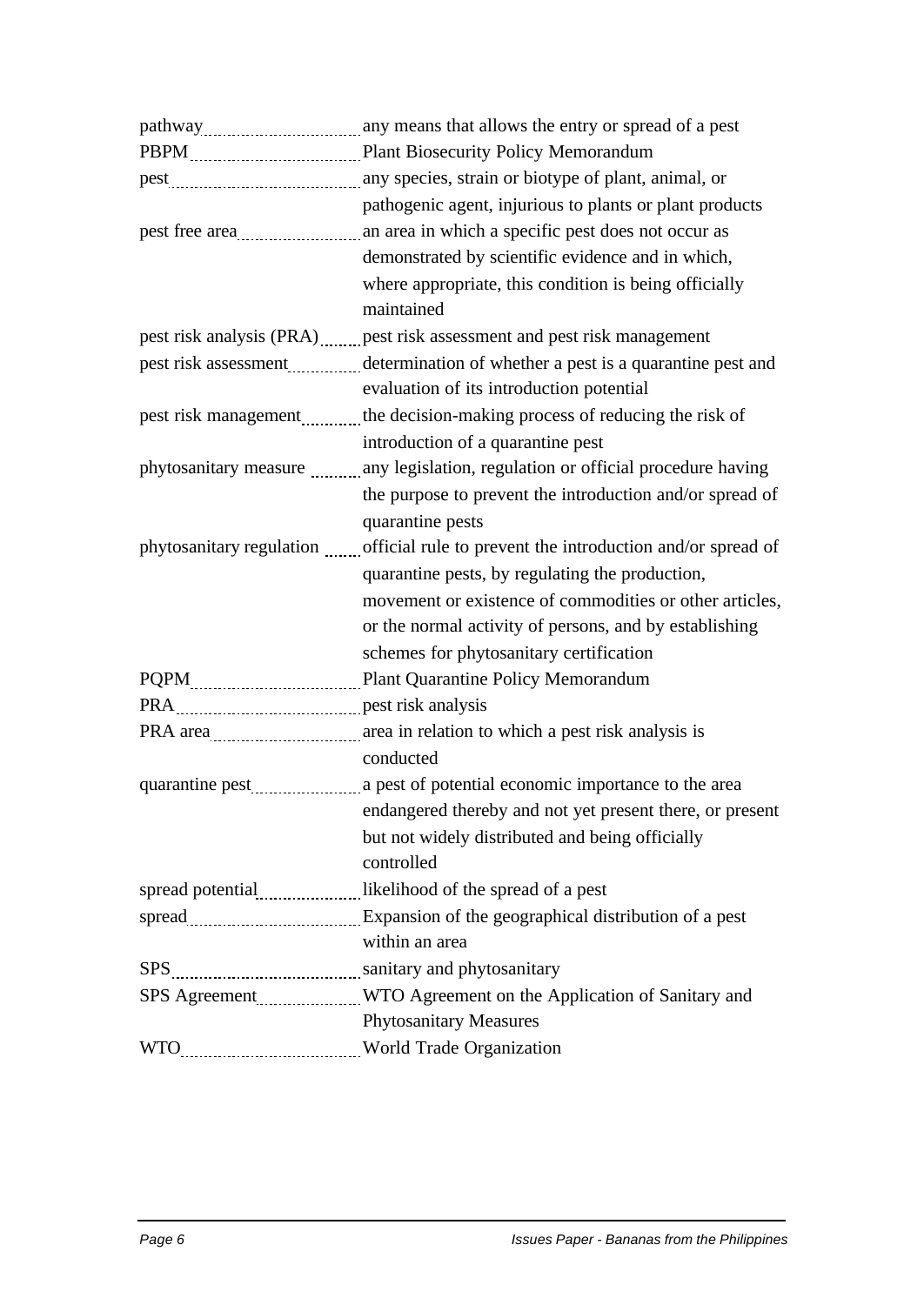The Commonwealth Department of Agriculture, Fisheries and Forestry - Australia (AFFA) is considering a market access proposal for the importation of fresh banana fruit (bananas) from the Philippines. AFFA has established a risk analysis panel (RAP) for conducting an import risk analysis (IRA) on the proposal following the non-routine pathway outlined in *The AQIS Import Risk Analysis Process Handbook* (the Handbook) (AQIS, 1998). The RAP has established three technical working groups (TWGs) to consider specific aspects pertinent to the IRA: pathogens; arthropods; and horticulture, environment and operations. The TWGs will gather scientific and technical information on banana pests and management measures for quarantine pests for consideration by the RAP.

This Issues Paper contains the following information:

- background information on administration issues, AFFA's frameworks for quarantine policy and IRA, the international framework for trade in animal and plant products, and Australia's current policy for the importation of bananas;
- a preliminary pest list of Philippines bananas and an outline of the methodology for pest categorisation; and
- an outline of further steps in the IRA process.

The panel, assisted by TWGs as necessary, will conduct the risk analysis taking into account stakeholder comments received on the Issues Paper and consultations with stakeholders. The draft IRA paper will cover technical issues related to pest risk assessment, pest risk management and a preliminary view on which risk management measures would achieve Australia's appropriate level of protection (ALOP).

The panel will consult and meet with relevant experts and stakeholders as necessary in the course of preparing the draft IRA paper. Stakeholders are strongly encouraged to contribute to the IRA by providing relevant technical information and raising relevant issues as early as possible, preferably while commenting on the Issues Paper or during meetings with the panel before the preparation of the draft IRA paper. Stakeholders will be invited to comment on the draft IRA paper.

After considering all technical issues, including stakeholder comments on the draft IRA paper, the RAP will finalise the IRA recommendations consistent with Australia's highly conservative ALOP and international rights and obligations under the SPS Agreement.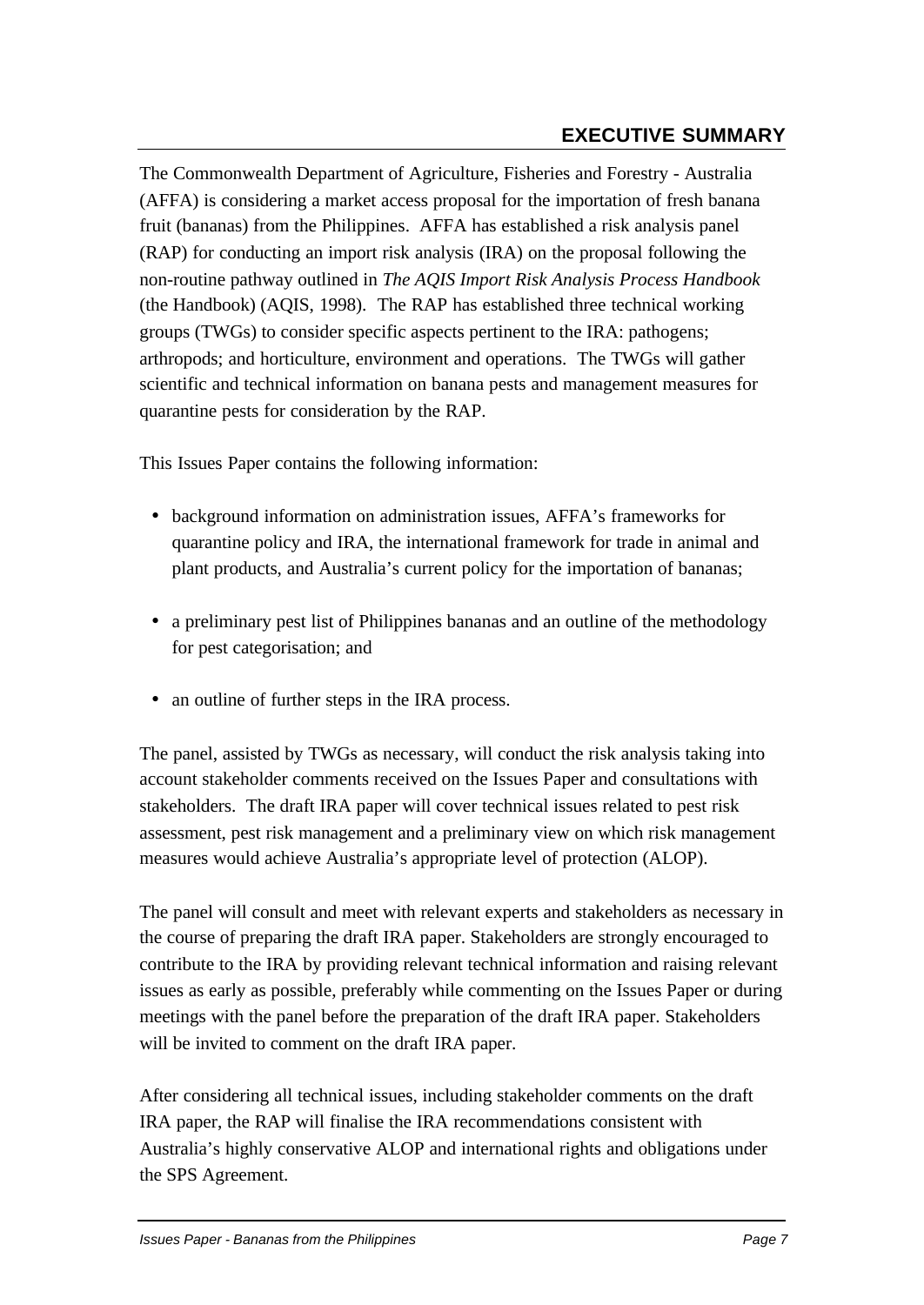The RAP will submit its recommendations to the appropriate Deputy Secretary in AFFA for consideration. The Deputy Secretary will consider the recommendations and make the final determination. The Deputy Secretary's determination and the final IRA will be sent to all stakeholders. Any stakeholder of the opinion that the process outlined in the Handbook has not been properly followed, including that the analysis failed to consider a significant body of relevant scientific or technical information, may appeal to the Director of Animal and Plant Quarantine. If the appeal is upheld, the RAP will rectify the deficiency. If the appeal is rejected, the policy will be adopted.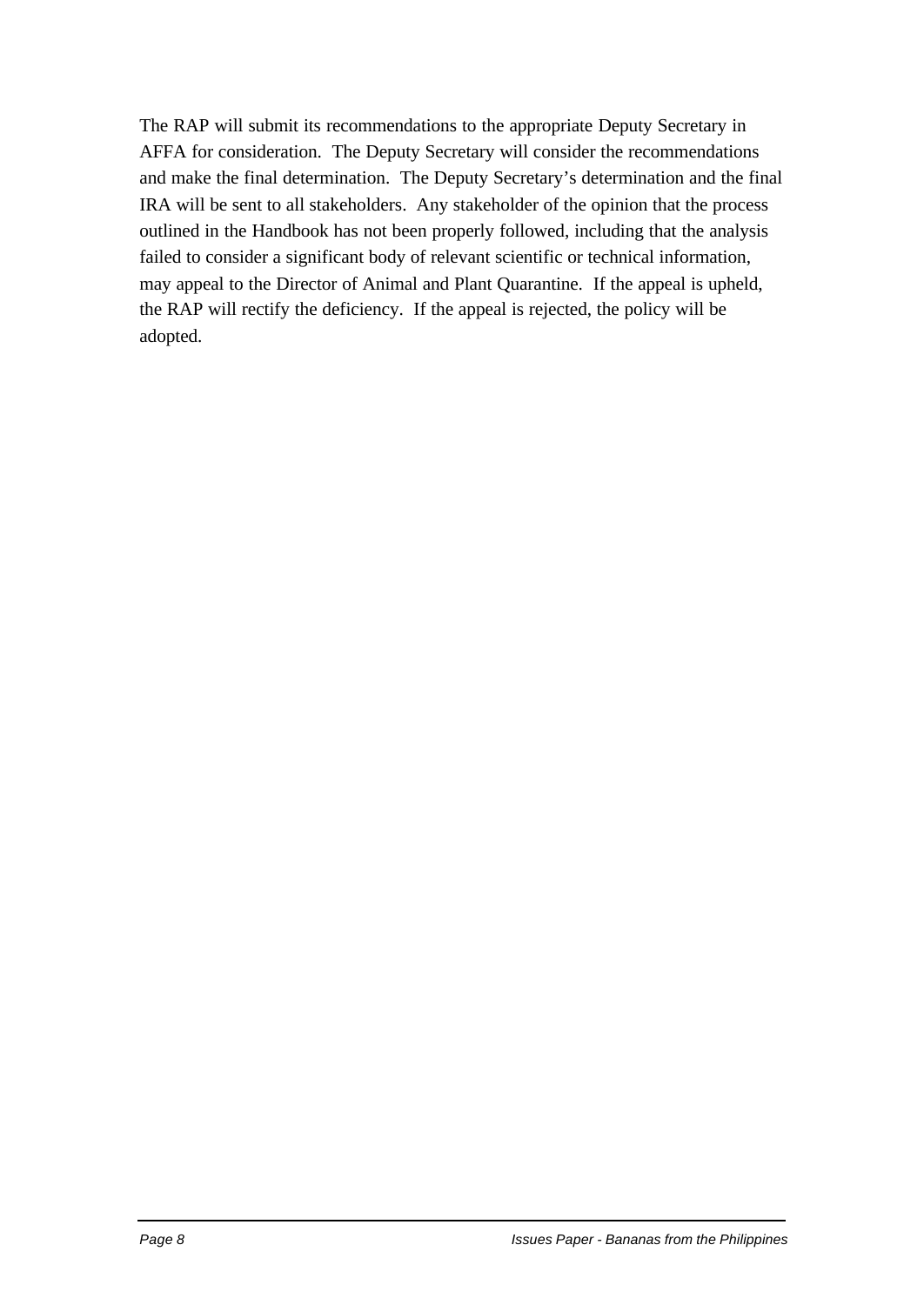# **BACKGROUND TO THIS IMPORT RISK ANALYSIS**

The Philippines Bureau of Plant Industry (BPI) has been seeking market access for exports of bananas from the Philippines to Australia since 1995. In January of that year, BPI provided AQIS with a list of pests and diseases of bananas as part of a general market access request for exports of bananas, mangoes and pineapples to Australia. In June 1996, BPI and AQIS mutually resolved that mango was the top priority for the Philippines, and accordingly that IRAs for bananas and pineapples would be progressed in due course.

At a meeting of the Philippines-Australia Joint Commission in Canberra in May 1999, the Philippines' authorities indicated that their next market access priority was bananas following the imminent completion of market access negotiations for exports of Philippine mangoes to Australia. Subsequently AQIS wrote to BPI requesting information, as outlined in Annex 3 of the Handbook, on pests and diseases of bananas.

AQIS notified stakeholders in March 2000 of the import proposal for bananas from the Philippines (PQPM  $2000/01$ <sup>1</sup>.

At a meeting with an Australian government delegation in Manila in May 2000, the Philippines' quarantine authorities provided the information requested by AQIS in July 1999.

In June 2000, AQIS initiated the IRA on bananas by proposing a non-routine IRA (PBPM 2000/10)<sup>2</sup>. Comments were sought from stakeholders on the proposed process. The comment period closed on 31 July 2000. Thirteen stakeholders responded: 12 supported the use of a non-routine approach to the IRA and one said that no IRA should be conducted. Following consideration of comments, the newly formed Biosecurity Australia (formerly a part of AQIS) confirmed the non-routine IRA process and sought stakeholder comments in October 2000 on the scope and timing of the IRA and the proposed membership of the RAP (PBPM 2000/22)<sup>3</sup>.

<sup>&</sup>lt;sup>1</sup> Available at http://www.aqis.gov.au/docs/plpolicy/pqpm0001.htm

 $^{\rm 2}$  Available at http://www.affa.gov.au/docs/market\_access/biosecurity/plant/pqpm0010.html

 $^3$  Available at http://www.affa.gov.au/docs/market\_access/biosecurity/plant/pbpm0022.html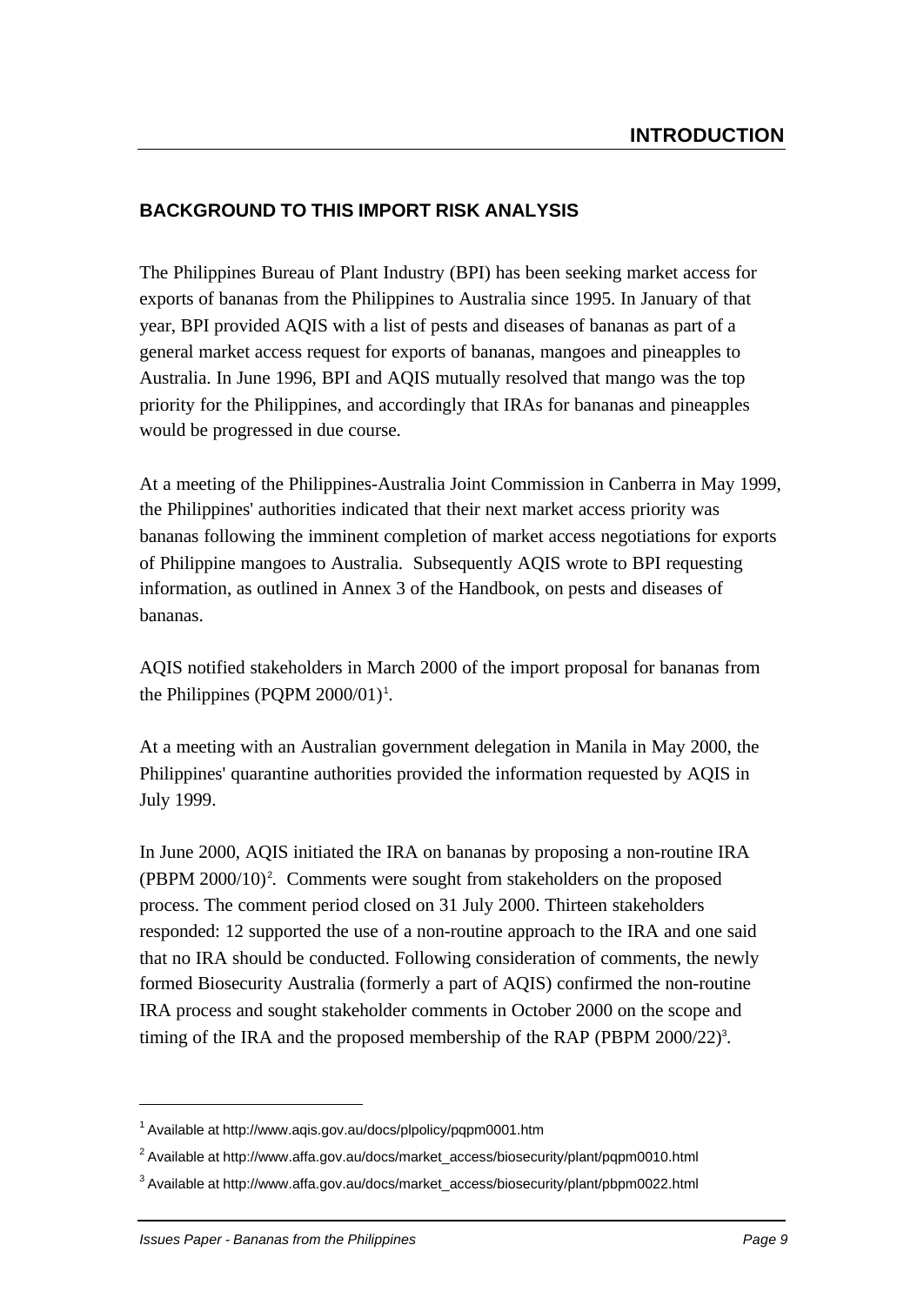Biosecurity Australia issued a further memorandum for stakeholder comment in January 2001 nominating an extra panel member with suitable industry experience. Following this further consultation, the RAP membership was finalised on 19 January 2001.

The RAP will consider the stakeholder comments on Biosecurity Australia's memoranda; PBPM 2000/10 and PBPM 2000/22 issued in June and October 2000, respectively.

# **ADMINISTRATION**

### **Timetable**

The tentative time frame for completion of the IRA is mid 2002.

Further steps in the IRA process are outlined in the last section of this paper. Given the nature of the task, the RAP considers it is not prudent to give definitive time frames for these steps at this stage. For the same reason it is not possible for the RAP to specify at this time just when stakeholder meetings are likely to occur. Stakeholders will be advised of the key forthcoming events throughout the process in a timely manner.

# **Scope**

The IRA will assess the phytosanitary risks associated with the importation of bananas from the Philippines for human consumption. The IRA will also consider and evaluate measures and procedures to manage these risks to an acceptably low level, which is consistent with Australia's ALOP.

The IRA will consider imports of fresh fruit of varieties of Cavendish (Extra Dwarf, Giant Cavendish, Grand Nain and Williams) and Gros Michel from the Mindanao region (Davao, Cotabato and Bukidnon) in the Philippines. According to the information presented in the Philippines' submission, it is expected that export bananas will be in the mature hard green state. The RAP will clarify what is meant by "mature hard green" and define maturity standards for bananas of the nominated export varieties, particularly because of their relevance to the risk of introduction of quarantine fruit flies. The RAP will also clarify whether Gros Michel bananas would be exported from the Philippines given that the Australian banana industry believes that the Philippines no longer grow these bananas on a commercial scale. It is also important to clarify this point as Gros Michel bananas may occasionally contain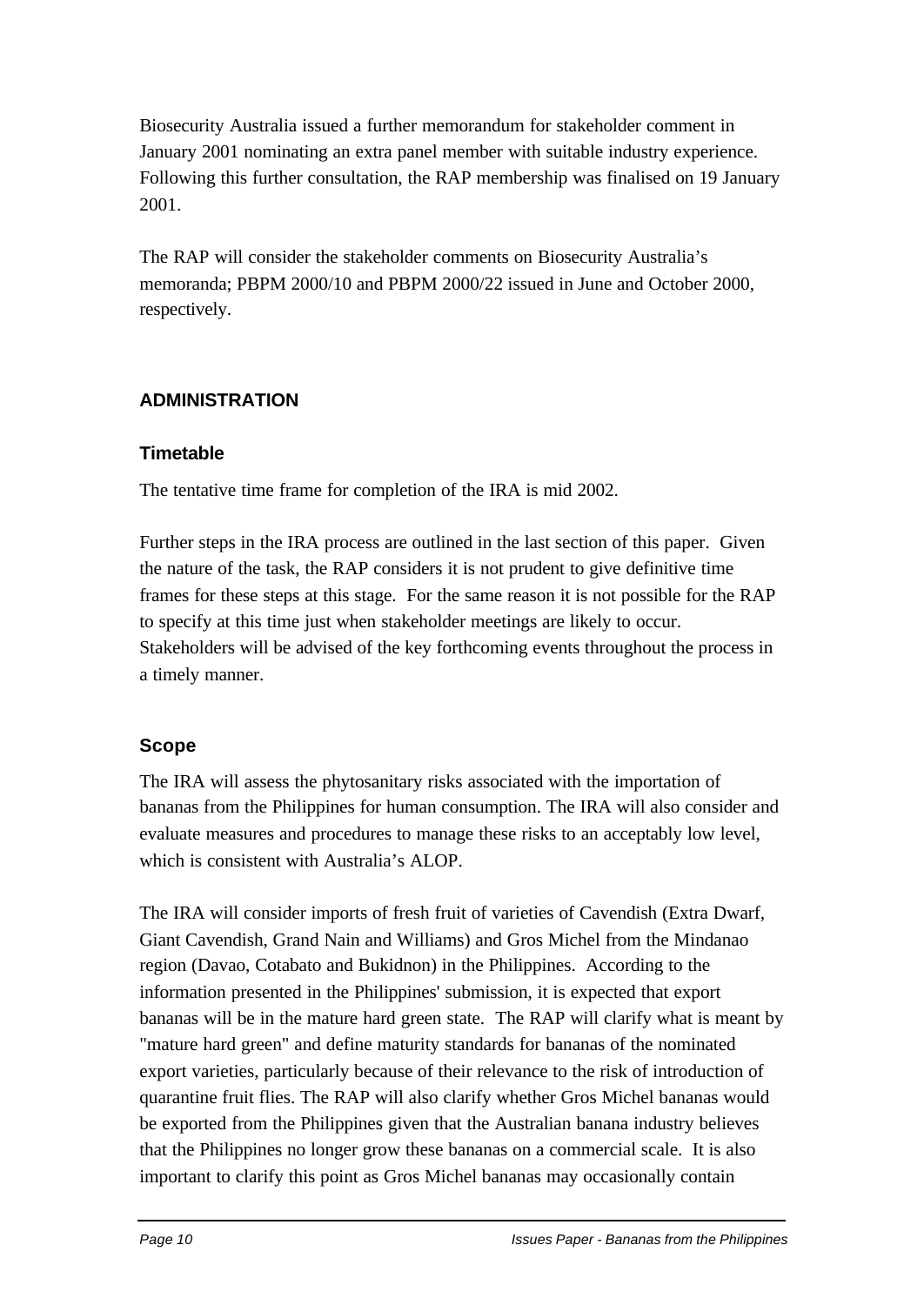viable seeds and, therefore, present a different risk profile as compared with Cavendish bananas, which do not set viable seed. The RAP will also seek further clarification of the boundaries of the proposed export areas. Following further consideration of the Philippines' market access submission, the RAP will provide further details in the draft IRA paper regarding potential pathways, for example bananas and associated materials, for the introduction of quarantine pests.

### **Risk Analysis Panel**

In accordance with the non-routine IRA process described in the Handbook, a risk analysis panel has been established. The RAP membership is:

| Dr Sharan Singh (Chair) | A/g Senior Manager, Plant Biosecurity, Biosecurity     |  |
|-------------------------|--------------------------------------------------------|--|
|                         | Australia                                              |  |
| Dr Rob Allen            | Principal Policy Officer, Plant Health, Queensland     |  |
|                         | Department of Primary Industries                       |  |
| Dr Bryan Cantrell       | Principal Policy Officer, Plant Health, Queensland     |  |
|                         | Department of Primary Industries                       |  |
| Mr Bob Paton            | Policy Officer, Market Access, NSW Agriculture         |  |
| Mr David Peasley        | <b>Horticultural Consultant</b>                        |  |
| Mr Mike Robbins         | Manager, Grain, Seed and Nursery Stock, AQIS, Canberra |  |
|                         |                                                        |  |

Plant Biosecurity is providing a technical secretariat for the panel. The RAP will make recommendations on the import proposal to the appropriate Deputy Secretary in AFFA.

The RAP will not be responsible for addressing issues that fall outside the scope of the risk analysis, such as the potential economic impact on the Australian banana industry of competition arising from importation of fresh bananas from the Philippines.

AFFA may vary the membership of the RAP if circumstances warrant such action, for example, when a member is unable to continue this work owing to other commitments. Stakeholders will be advised if such change is necessary. AFFA will decide on a needs basis, the timing and duration of the RAP's work. The RAP will consult with stakeholders, TWGs and other relevant experts as needed.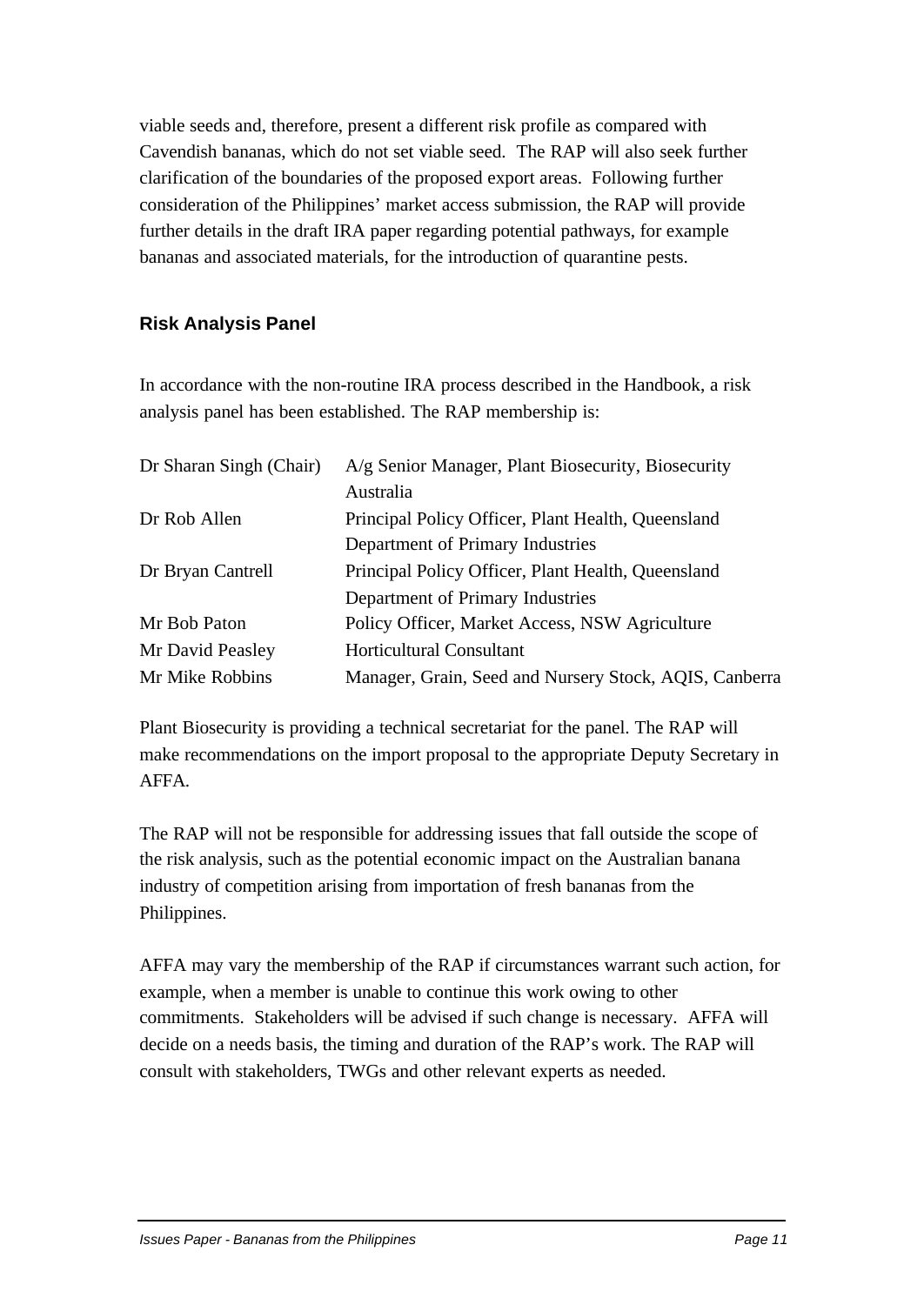# **Terms of reference of the risk analysis panel**

- 1. To review scientific literature, risk analyses and other relevant information (including in particular the data provided by the Philippines' authorities) to identify quarantine pests that could be in the import pathway (fresh banana fruit and associated materials) consistent with the International Standards for Phytosanitary Measures (ISPM), developed under the auspices of the International Plant Protection Convention (IPPC), and in particular assess the potential for quarantine pests to:
	- enter, establish and spread in Australia; and
	- cause economic damage, eg, type of damage, crop losses, loss of export markets, increases in control costs, effects on ongoing integrated pest management (IPM) programmes, environmental damage, capacity to act as a vector for other pests and perceived social costs such as unemployment.
- 2. To consider risks of possible imports from the Philippines of fresh banana fruit and associated material such as banana leaf trash and floral remnants to Australia's environment.
- 3. To consider and recommend risk management measures for the identified quarantine risks consistent with Australian government policy, the World Trade Organization (WTO) Agreement on the Application of Sanitary and Phytosanitary Measures (the SPS Agreement) and relevant international standards, including the FAO International Standards for Phytosanitary Measures (ISPMs).
- 4. To establish and oversee Technical Working Groups (TWGs) as required for addressing the above terms of reference.
- 5. To report its findings to the appropriate Deputy Secretary of AFFA.

# **Technical Working Groups**

The RAP has established the following Technical Working Groups (TWGs) on specific aspects of the IRA.

TWG 1: Pathogens Technical Working Group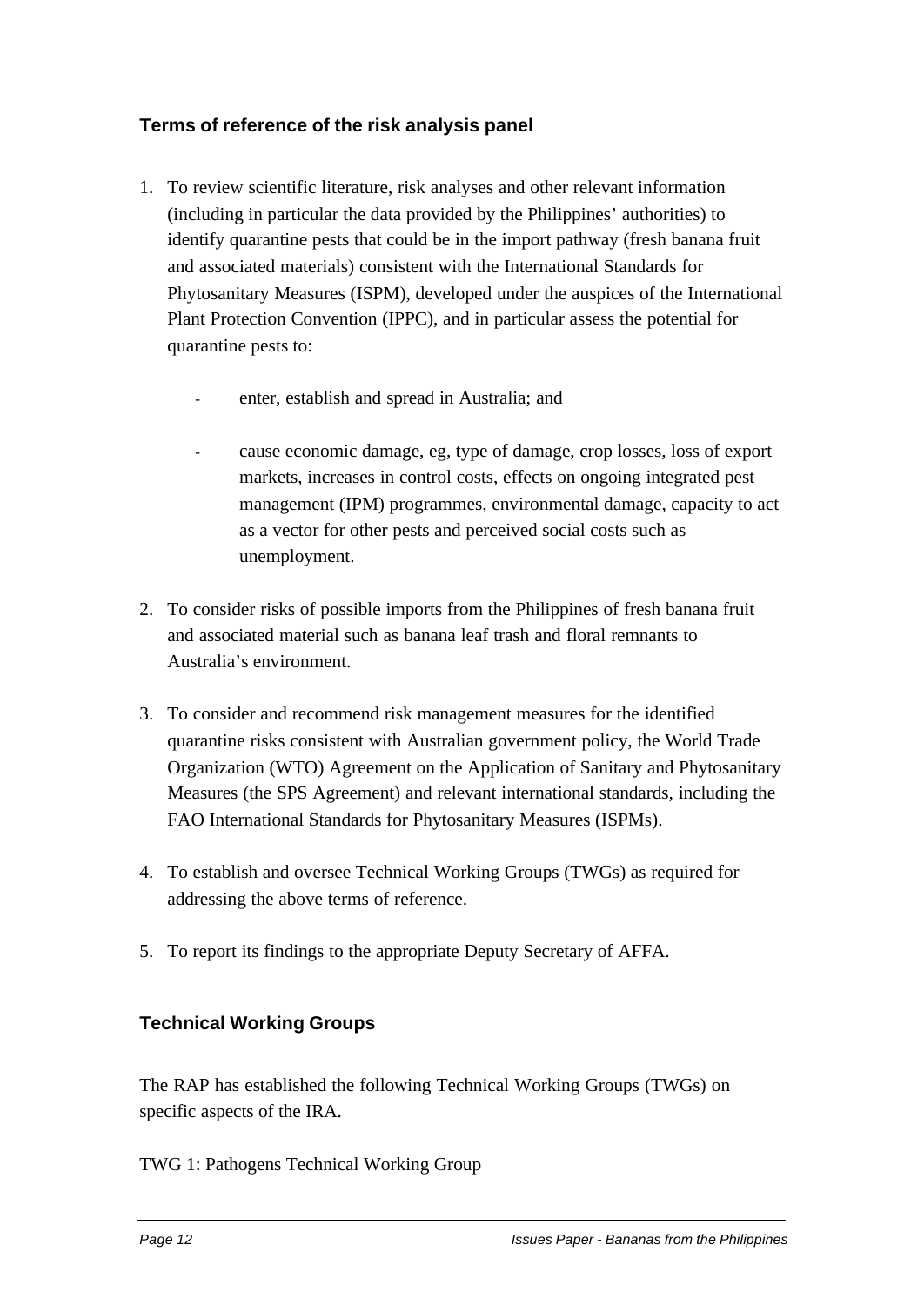TWG 2: Arthropods Technical Working Group TWG 3: Horticulture, Environment and Operations Technical Working Group

The role of the TWGs will be to collate relevant scientific and technical reference material, which will be considered, among other things, by the RAP in the preparation of the draft and final IRA papers.

A RAP member chairs each TWG. The RAP may vary the membership of the TWGs if circumstances warrant such action, for example, when a member is unable to continue this work owing to other commitments, or if additional resources are required to undertake specific tasks. The RAP will decide on a needs basis the timing and duration of the TWGs' work. The TWGs will consult with specialists with relevant expertise as needed.

The membership and terms of reference of the TWGs are outlined below. The curricula vitae of the TWG members are provided in Appendix 4.

# **TWG 1: Pathogens Technical Working Group**

### **Membership**

| Dr Sharan Singh (Chair) | A/g Senior Manager, Plant Biosecurity, Biosecurity<br>Australia |
|-------------------------|-----------------------------------------------------------------|
| Dr Chris Hayward        | Consultant, Bacteriologist                                      |
| Mr Ron Peterson         | Principal Plant Pathologist, Queensland Department of           |
|                         | <b>Primary Industries</b>                                       |
| Dr John Thomas          | Principal Plant Pathologist, Queensland Department of           |
|                         | <b>Primary Industries</b>                                       |

### **Terms of reference**

- 1. To identify quarantine pathogens associated with possible imports of fresh banana fruit and associated material such as banana leaf trash and floral remnants from the Philippines consistent with the International Standards for Phytosanitary Measures (ISPMs), Guidelines for Pest Risk Analysis, developed under the auspices of the International Plant Protection Convention (IPPC), and in particular assess the potential of these pathogens to:
	- enter, establish and spread in Australia; and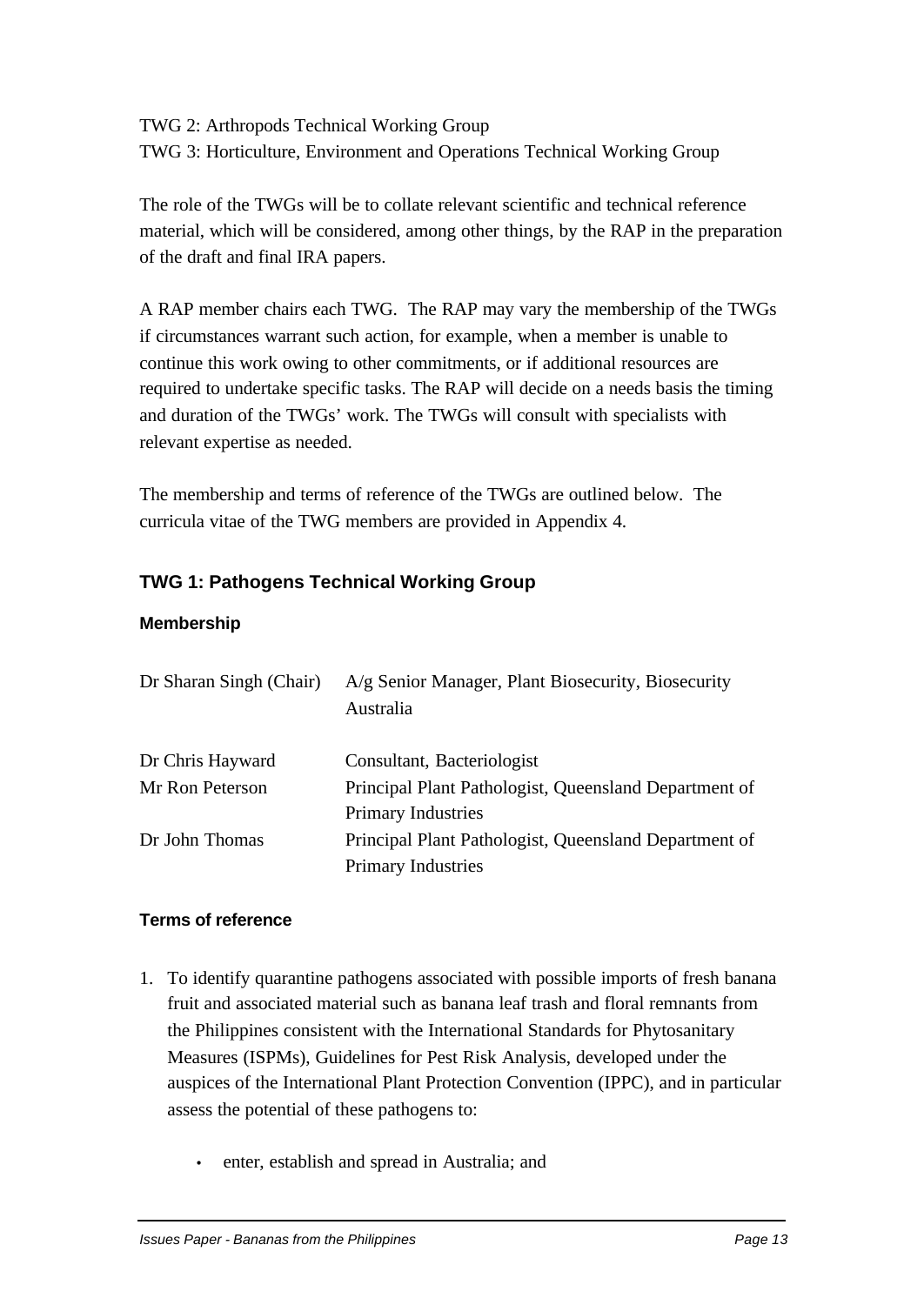- cause economic damage, eg, type of damage, crop losses, loss of export markets, increases in control costs, effects on ongoing integrated pest management (IPM) programmes, environmental damage, capacity to act as a vector for other pests and perceived social costs such as unemployment.
- 2. To consider risk management measures consistent with the Australian government policy, the World Trade Organization (WTO) Agreement on the Application of Sanitary and Phytosanitary Measures (the SPS Agreement) and relevant international standards, including the ISPMs.
- 3. To liaise on relevant issues with other Technical Working Groups (TWGs) established under the Risk Analysis Panel (RAP) on the importation of bananas from the Philippines, and other national and international technical experts, as necessary.
- 4. To report its findings to the RAP.

# **TWG 2: Arthropods Technical Working Group**

# **Membership**

| Mr Bob Paton (Chair) | Policy Officer, Market Access, NSW Agriculture        |
|----------------------|-------------------------------------------------------|
| Dr Bryan Cantrell    | Principal Policy Officer (Plant Health), Queensland   |
|                      | Department of Primary Industries                      |
| Mr Bruno Pinese      | Senior Entomologist, Queensland Department of Primary |
|                      | Industries                                            |

### **Terms of reference**

- 1. To identify quarantine arthropod pests associated with possible imports of fresh banana fruit and associated material such as banana leaf trash and floral remnants from the Philippines consistent with the International Standards for Phytosanitary Measures (ISPMs), Guidelines for Pest Risk Analysis, developed under the auspices of the International Plant Protection Convention (IPPC), and in particular assess the potential of these pests to:
	- enter, establish and spread in Australia; and
	- cause economic damage, eg, type of damage, crop losses, loss of export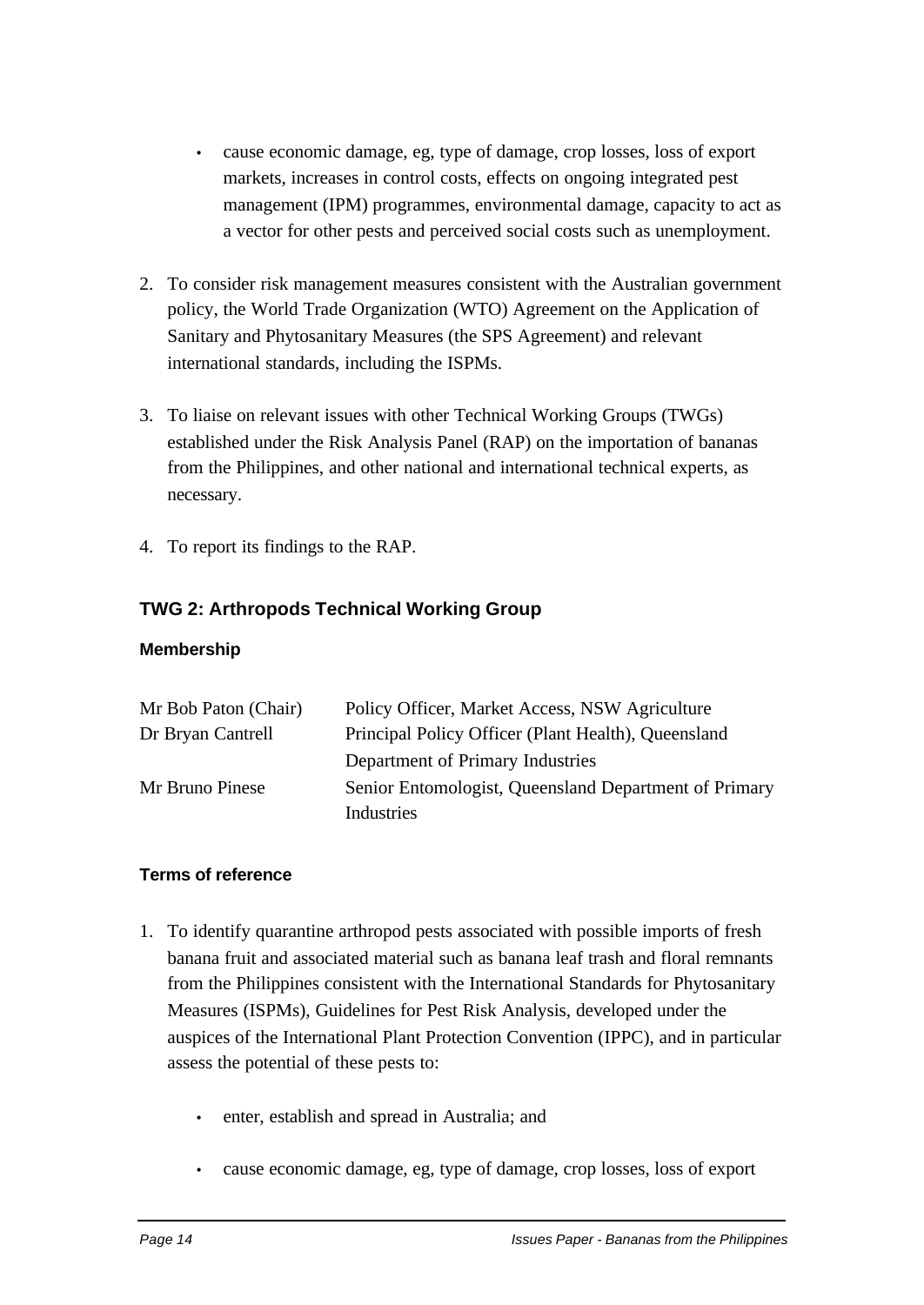markets, increases in control costs, effects on ongoing integrated pest management (IPM) programmes, environmental damage, capacity to act as a vector for other pests and perceived social costs such as unemployment.

- 2. To consider risk management measures consistent with the Australian government policy, the World Trade Organization (WTO) Agreement on the Application of Sanitary and Phytosanitary Measures (the SPS Agreement) and relevant international standards, including the ISPMs.
- 3. To liaise on relevant issues with other Technical Working Groups (TWGs) established under the Risk Analysis Panel (RAP) on the importation of fresh banana fruit from the Philippines, and other national and international technical experts, as necessary.
- 4. To report its findings to the RAP.

### **TWG 3: Horticulture, Environment and Operations**

### **Membership**

| Mr David Peasley (Chair) | <b>Horticultural Consultant</b>                        |
|--------------------------|--------------------------------------------------------|
| Dr Gordon Guymer         | Manager, Biodiversity Assessment and Services,         |
|                          | <b>Oueensland Environmental Protection Agency</b>      |
| Mr Mike Robbins          | Manager, Grain, Seed and Nursery Stock, AQIS, Canberra |

### **Terms of reference**

- 1. To collect relevant information on banana industries in Australia and the Philippines, including production, acreage, and trade statistics.
- 2. To identify and evaluate environmental risks, particularly for Australian native fauna and flora, associated with the importation of fresh banana fruit and associated materials such as banana leaf trash and floral remnants from the Philippines.
- 3. To identify operational issues including; export chain, inspection, testing and certification procedures and any other requirements relevant to the importation of bananas from the Philippines.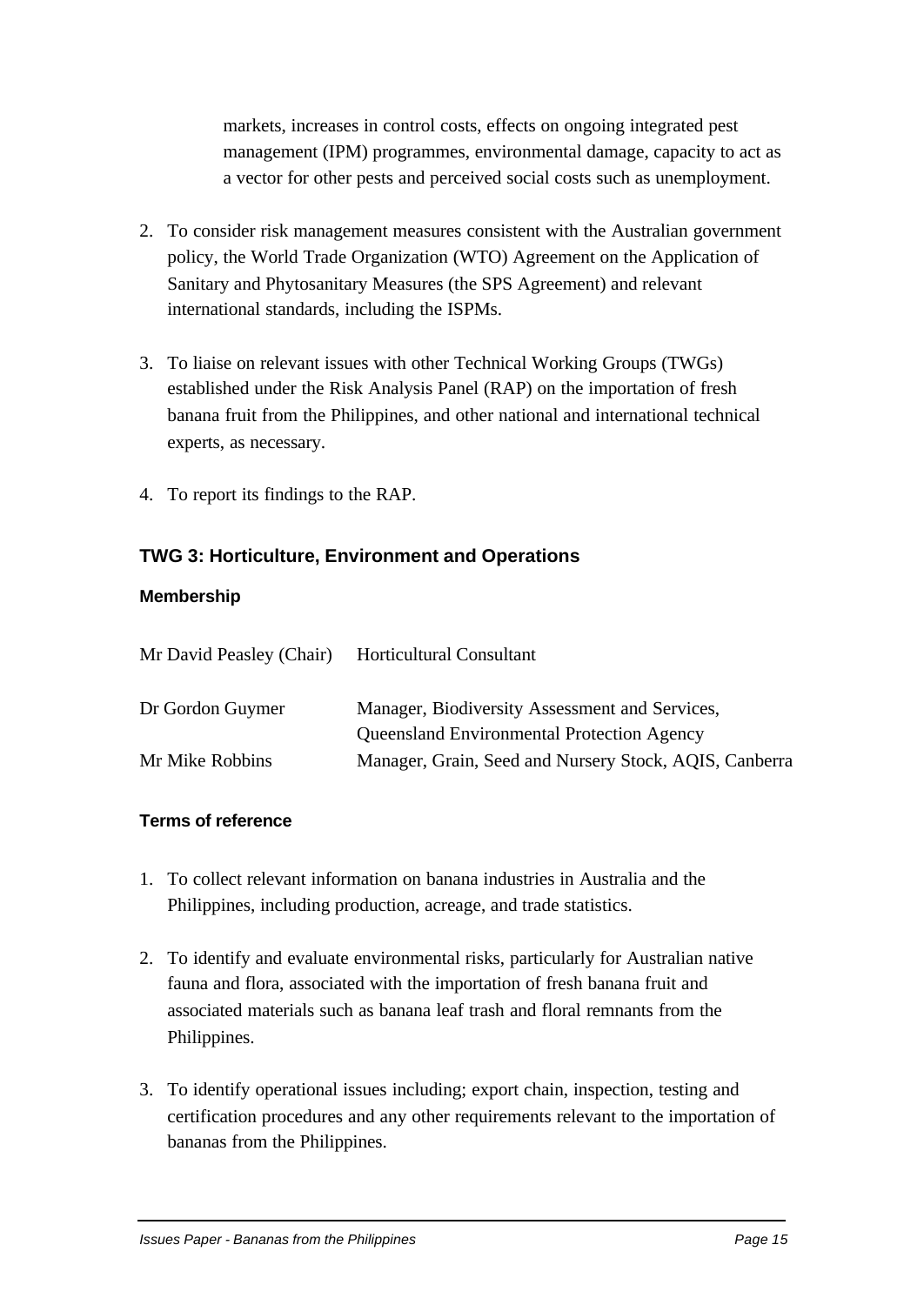- 4. To consider various risk management measures consistent with the Australian government policy, the World Trade Organization (WTO) Agreement on the Application of Sanitary and Phytosanitary Measures (the SPS Agreement) and relevant international standards, including the FAO International Standards for Phytosanitary Measures.
- 5. To liaise with other Technical Working Groups (TWGs) and national and international technical experts, as necessary, on relevant issues identified by other TWGs and this working group.
- 6. To consider the operational feasibility of procedures for the implementation of management measures identified by other TWGs and propose operational procedures.
- 7. To report its findings to the RAP.

# **QUARANTINE FRAMEWORK IN AUSTRALIA**

# **Legislative and conceptual framework**

AFFA's objective is to adopt quarantine policies that provide the health safeguards required by government policy in the least trade-restrictive way, based on international standards wherever appropriate. In developing and reviewing quarantine policies, pest risks associated with importations are analysed using import risk analysis, a structured, transparent and science-based process.

The *Quarantine Act 1908<sup>4</sup>* and its subordinate legislation, including *Quarantine* Proclamation 1998 (QP 1998)<sup>5</sup>, are the legislative basis of animal and plant quarantine in Australia. The *Quarantine Amendment Act 1999* is a major revision to the Quarantine Act.

Section 4 of the Quarantine Act says that **quarantine** includes, but is not limited to, measures:

(a) for, or in relation to, the examination, exclusion, detention, observation, segregation, isolation, protection, treatment and regulation of vessels, installations, human beings, animals, plants or other goods

<sup>4</sup> Available at http://scaletext.law.gov.au/html/pasteact/0/71/top.htm

<sup>&</sup>lt;sup>5</sup> Available at http://scaleplus.law.gov.au/html/instruments/0/3/0/IN000020.htm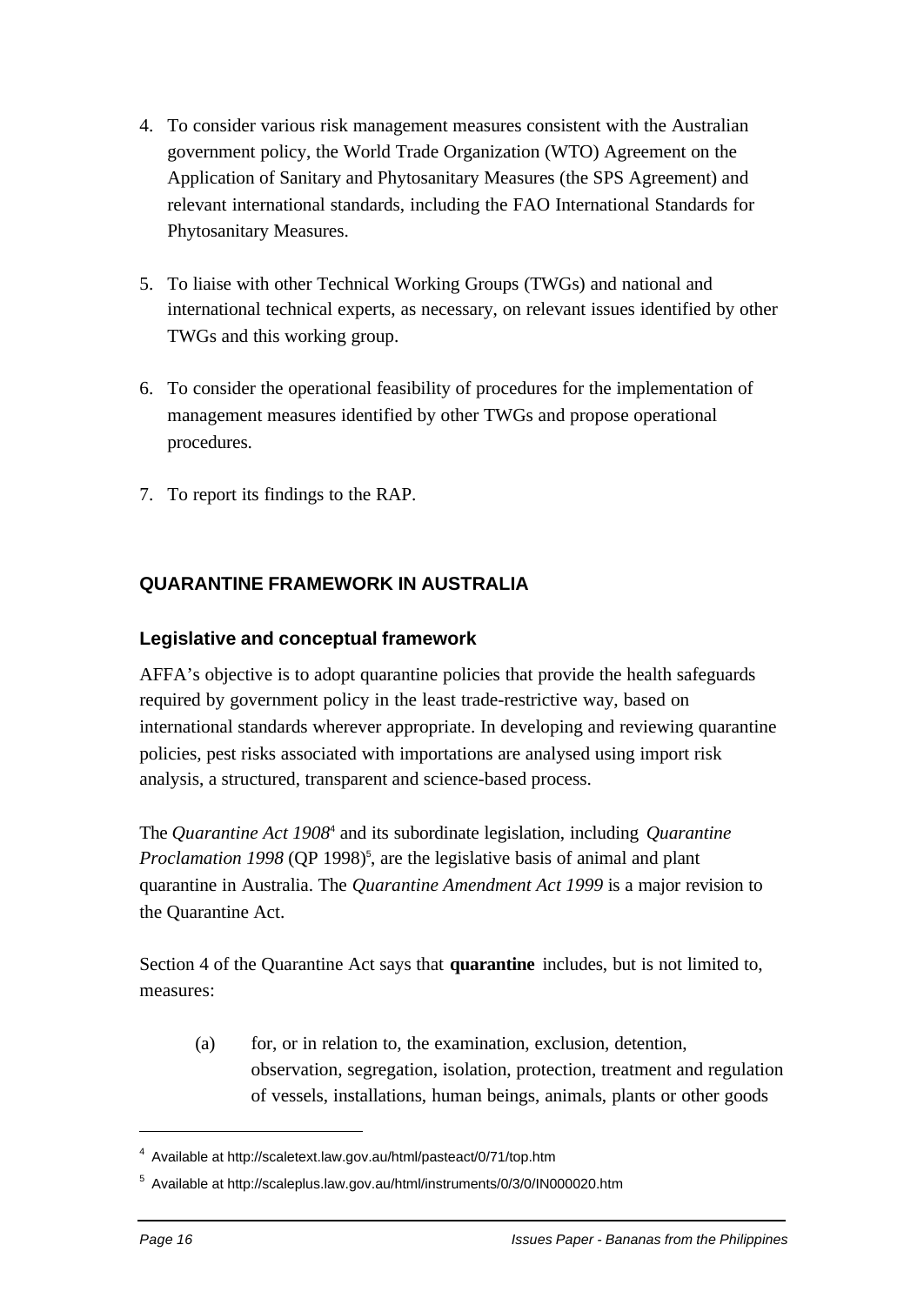or things; and

(b) having as their object the prevention or control of the introduction, establishment or spread of diseases or pests that will or could cause significant damage to human beings, animals, plants, other aspects of the environment or economic activities.

Subsection 13(1) of the Quarantine Act provides, among other things, that the Governor-General in Council may, by proclamation, prohibit the importation into Australia of any articles or things likely to introduce, establish or spread any disease or pest affecting persons, animals or plants. The Governor-General may apply this power of prohibition generally or subject to any specified conditions or restrictions.

For articles or things prohibited by proclamation, the Director of Animal and Plant Quarantine may permit entry of products on an unrestricted basis or subject to compliance with conditions, which are normally specified on a permit. An IRA provides the scientific and technical basis for quarantine policies that are referred to by a decision-maker when deciding whether an import may be permitted and, if so, the conditions to be applied.

The matters to be considered when deciding whether to issue a permit are set out in section 70 of QP 1998 (as amended in 2000). In deciding whether to grant a permit to import the Director of Animal and Plant Quarantine:

- (a) must consider the level of quarantine risk if the permit were granted;
- (b) must consider whether, if the permit were granted, the imposition of conditions on it would be necessary to limit the level of quarantine risk to one that is acceptably low; and
- (c) may take into account anything else that he or she knows that is relevant.

Level of quarantine risk is defined in section 5D of the Quarantine Act. A reference in this Act to a level of quarantine risk is a reference to:

- (a) the probability of: a disease or pest being introduced, established or spread in Australia or the Cocos Islands; and the disease or pest causing harm to human beings, animals, plants, other aspects of the environment, or economic activities; and
- (b) the probable extent of the harm.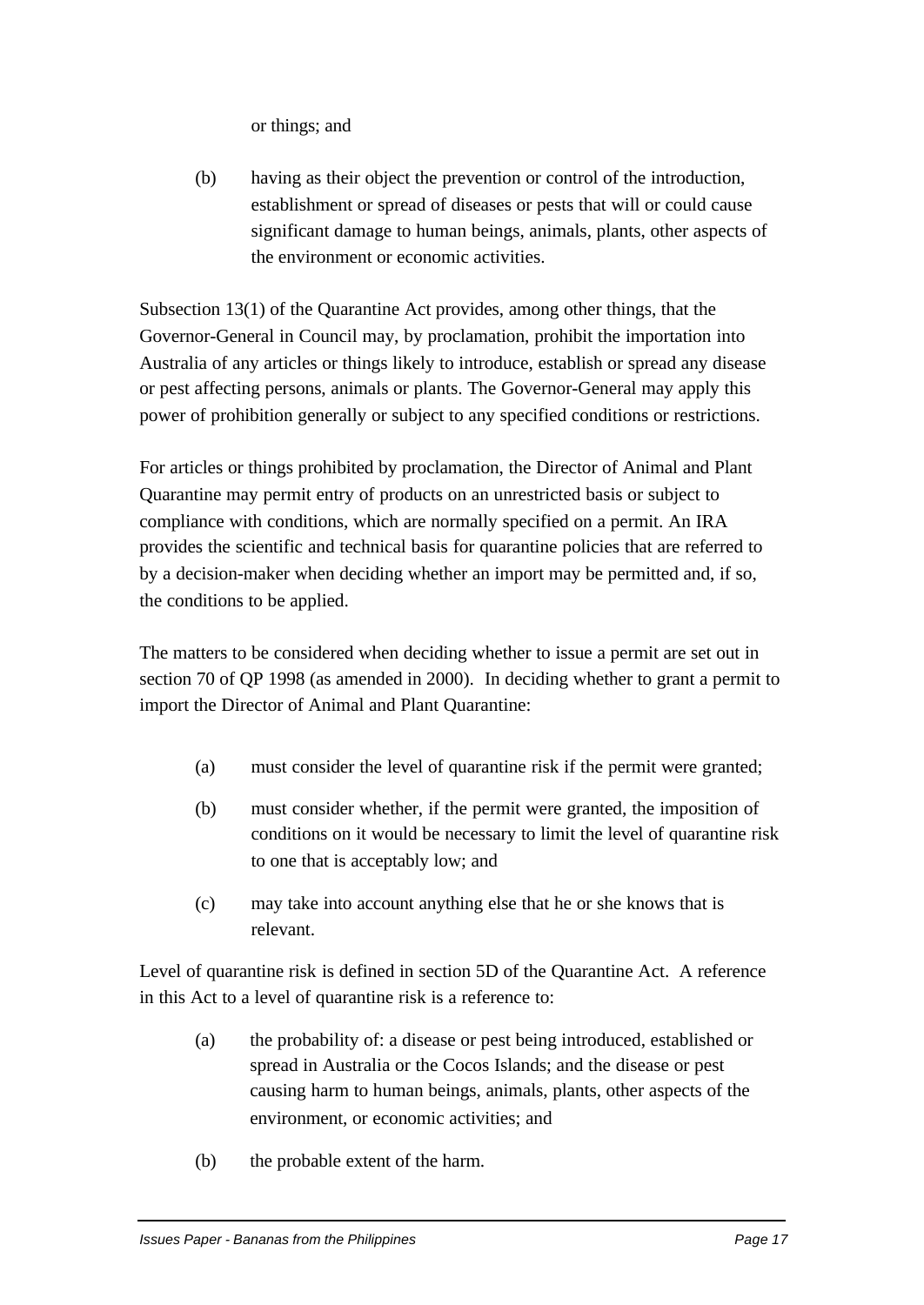The actions of the Director of Animal and Plant Quarantine or his delegate in reaching a decision under the Quarantine Act take into account the risk of significant harm to the environment.

The RAP is well aware of the need to address the environmental risks associated with the possible importation of fresh bananas from the Philippines and has accordingly established a technical working group with expertise to duly consider this aspect of the IRA. The RAP is also committed to liaising with Environment Australia throughout the IRA process as appropriate.

# **IRA framework**

In order to achieve a consistently objective approach, import risk analyses carried out by AFFA follow the principles laid out in the publication, *The AQIS Import Risk Analysis Process Handbook* (AQIS, 1998). This process is consistent with Australia's obligations under the SPS Agreement, and relevant recommendations of the International Plant Protection Convention (IPPC). Copies of the Handbook may be obtained from AFFA, or viewed on the AFFA website<sup>6</sup>.

Proposals requiring an IRA - those involving significant variations in established policy - are addressed via either the routine or non-routine process. Less complex changes to or reviews of established policy are handled through the routine process while the non-routine process is applied where there are potentially significant quarantine risks to be evaluated (not previously studied by AFFA) and where the analysis is likely to be large and technically complex.

# **INTERNATIONAL FRAMEWORK**

# **World Trade Organization**

As a member of the World Trade Organization (WTO), Australia has certain rights and obligations under the WTO Agreement on the Application of Sanitary and Phytosanitary Measures - the so-called 'SPS Agreement'. The SPS Agreement recognises the standards, guidelines and recommendations developed under the auspices of the IPPC (FAO, 1997b) as the relevant international benchmark for pest risk analyses on plants and plant products. Under the SPS Agreement, measures a

<sup>6</sup> Available at http://www.affa.gov.au/biosecurityaustralia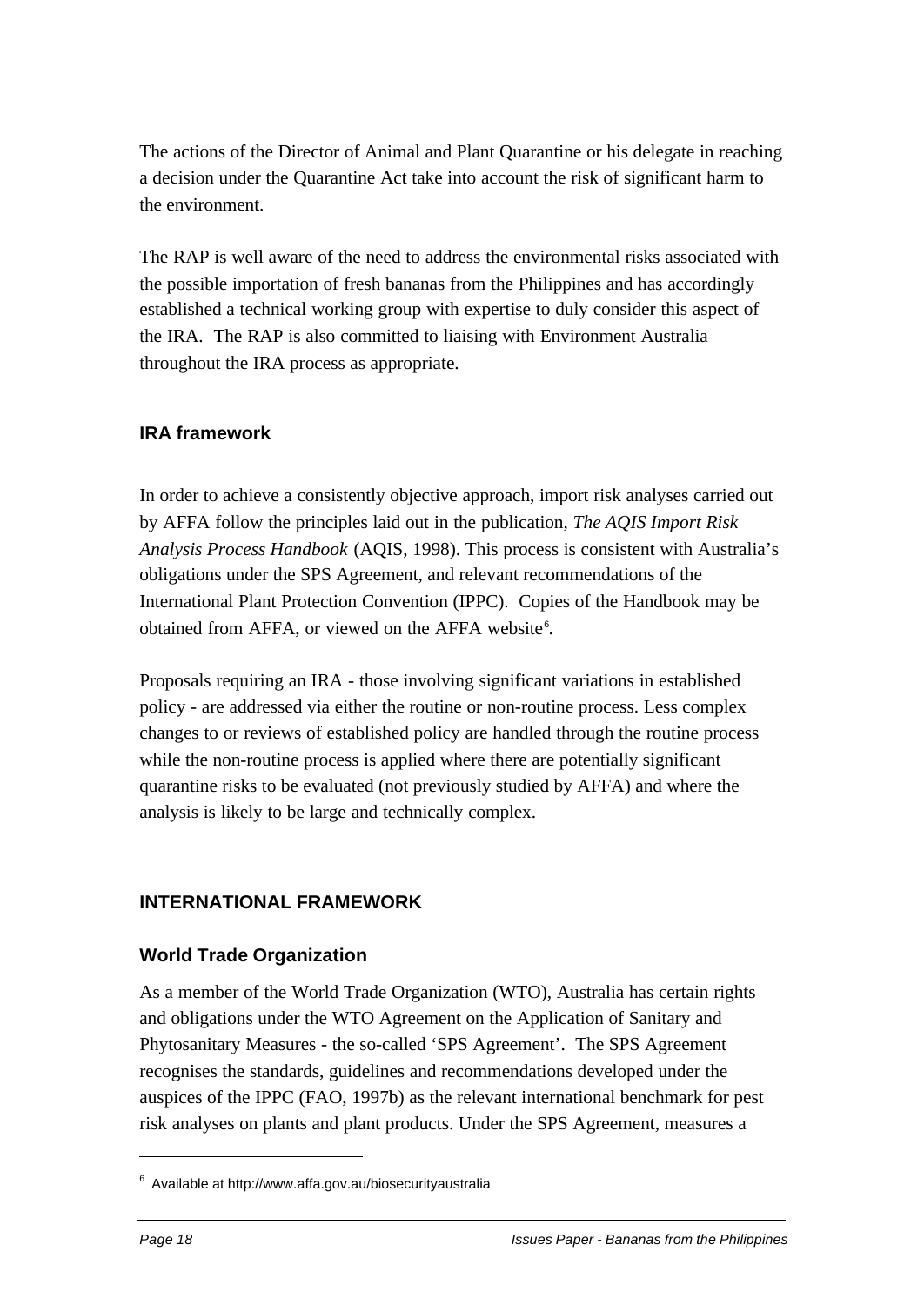country puts in place are normally based either on an international standard or upon a scientific risk analysis.

A risk analysis must:

- identify the pests whose entry, establishment or spread within its territory a WTO member wants to prevent, as well as the potential biological and economic consequences associated with the entry, establishment or spread of these pests;
- evaluate the likelihood of entry, establishment or spread of these pests, as well as the associated potential biological and economic consequences; and
- evaluate the likelihood of entry, establishment or spread of these pests according to the SPS measures that might be applied.

The SPS Agreement defines 'appropriate level of sanitary or phytosanitary protection' as the level of protection deemed appropriate by the member country establishing a sanitary or phytosanitary measure to protect human, animal or plant life or health within its territory. Further information on Australia's rights and obligations arising from the SPS Agreement may be found in the report *National Risk Management and* the SPS Agreement (Wilson and Gascoine, 1999)<sup>7</sup>.

# **International Plant Protection Convention**

Australia is a contracting party to the IPPC and actively contributes to the development of International Standards for Phytosanitary Measures (ISPMs). Of particular relevance to the present IRA are:

- ISPM No. 1: *Principles of Plant Quarantine as Related to International Trade* (FAO, 1995);
- ISPM No. 2: *Guidelines for Pest Risk Analysis*;
- ISPM No. 5: *Glossary of Phytosanitary Terms* (FAO, 1997a);
- ISPM No. 10: *Requirements for the Establishment of Pest Free Places of Production and Pest Free Production Sites* (FAO, 1999); and

<sup>&</sup>lt;sup>7</sup> Available at http://www.affa.gov.au/docs/market\_access/biosecurity/bde.html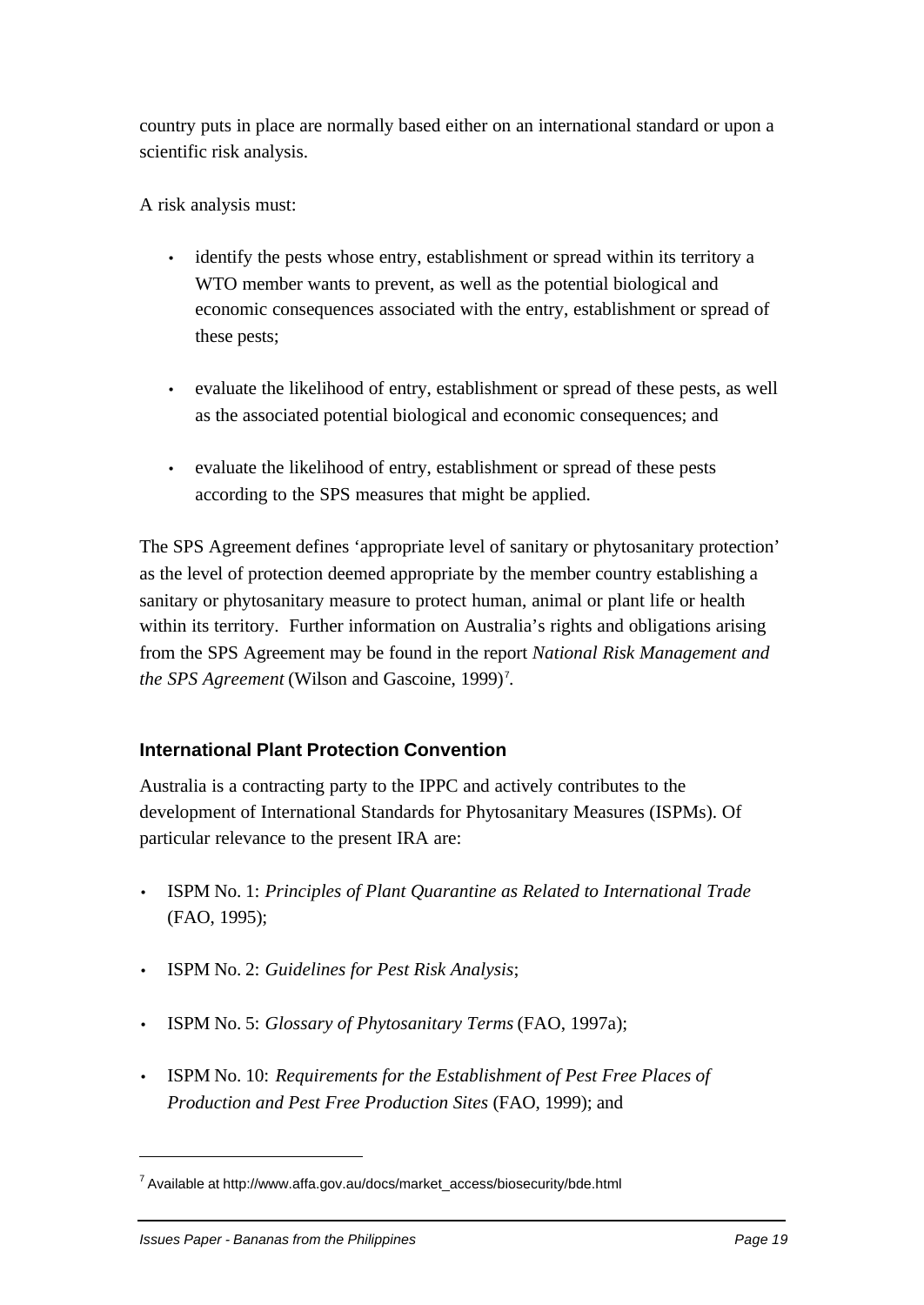• ISPM titled *Pest Risk Analysis for a Quarantine Pest* (FAO, 2001).

The technical component of this IRA will conform to the guidelines provided in these ISPMs.

# **AUSTRALIA'S CURRENT QUARANTINE POLICY**

# **International quarantine policy**

Imports of fresh banana fruit into Australia for consumption are not allowed from any country.

AQIS conducted a risk analysis on the importation of fresh banana fruit from Ecuador in 1991. Import conditions were not developed because the risk analysis was suspended due to the prospective importer withdrawing the import application. A position paper (AQIS, 1991) was published on this subject. The diseases black Sigatoka and Moko and a number of arthropod pests were identified as of quarantine concern to Australia and further information was required prior to making a decision on the importation of Ecuadorian bananas.

Fresh banana fruit may be imported for in vitro laboratory work under secure quarantine conditions at Quarantine Approved Premises. Strict quarantine conditions are observed for these imports including a requirement that packaging materials and containers must be disposed of by incineration, autoclaving or other methods approved by the Director of Animal and Plant Quarantine. The goods in the total consignment must be securely packaged and directly transported to an AQIS approved facility for laboratory analysis. Samples must be in clean, new packaging and must be free of live insects, prohibited or restricted seeds, soil and other contaminants.

The importation of banana products from a number of countries including the Philippines is permitted. These include cooked, dried and canned/preserved products.

Further details of the importation requirements for bananas and banana products are available in AQIS's Import Conditions Database (ICON)<sup>8</sup>

### **Domestic arrangements**

While the Commonwealth Government is responsible for regulating the movement of

<sup>&</sup>lt;sup>8</sup> Available at http://www.aqis.gov.au/icon/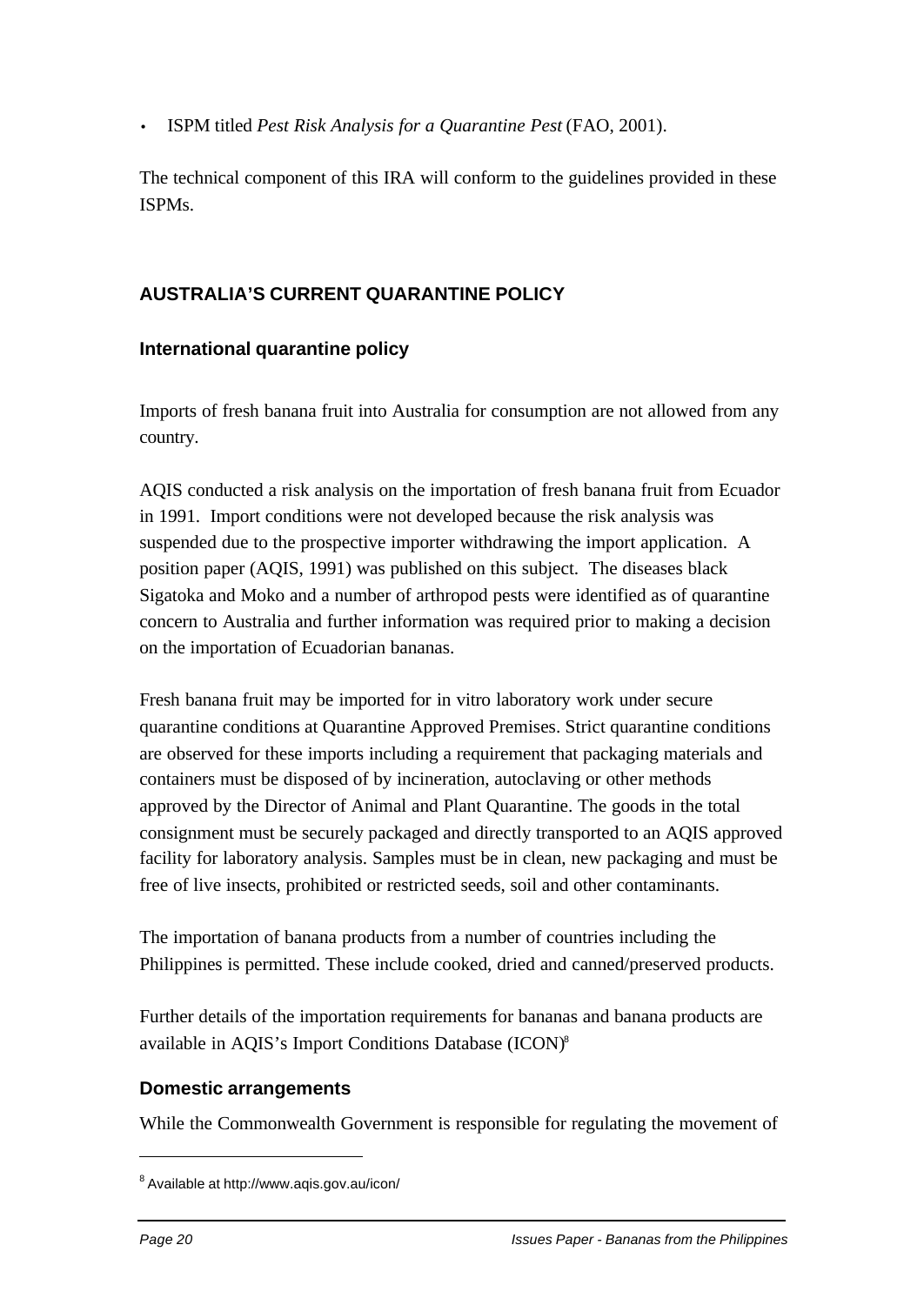plants and their products into and out of Australia, the State/Territory Governments have primary responsibility for plant health controls within Australia. Legislation relating to resource management or plant health may be used by State/Territory Government agencies to control interstate movement of plants and their products.

To prevent spread of black Sigatoka disease, the movement of fresh banana fruit from Torres Strait and far northern Queensland to other parts of Australia is not allowed. Black Sigatoka is periodically detected in north Queensland and quarantine restrictions are put in place to mitigate the risk of the disease spreading to production areas.

Black Sigatoka has recently been detected in the Tully area and quarantine restrictions on the movement of fruit from the affected area have been put in place. Black Sigatoka remains a quarantine disease for Australia because its distribution is restricted and it is being officially controlled. The RAP will include up to date details of the intra- and interstate quarantine requirements for the movement of fresh banana fruit within Australia in the draft IRA paper.

Movement of banana fruit and planting material are subject to intra- and interstate quarantine restrictions, particularly to control spread of black Sigatoka and banana bunchy top diseases. Details of all relevant quarantine procedures will be provided in the draft IRA paper.

# **Quarantine policy on banana planting material**

Imports of banana tissue cultures and seeds are permitted subject to growth in AQIS approved post-entry quarantine premises, testing for viruses, and inspection for pests and diseases. The key quarantinable diseases are:

| Moko                               | Ralstonia solanacearum Race 2                                  |
|------------------------------------|----------------------------------------------------------------|
| <b>Blood disease</b>               | Ralstonia solanacearum                                         |
| <b>Bugtok</b> disease              | Ralstonia solanacearum                                         |
| <b>Black Sigatoka/black streak</b> | Mycosphaerella fijiensis (syn. M. fijiensis<br>var. difformis) |
| Panama disease                     | Fusarium oxysporum f.sp. cubense Race 4                        |
| Bunchy top                         | Banana bunchy top nanavirus                                    |
| Bract mosaic                       | Banana bract mosaic potyvirus                                  |
| Streak                             | Banana streak <i>badnavirus</i>                                |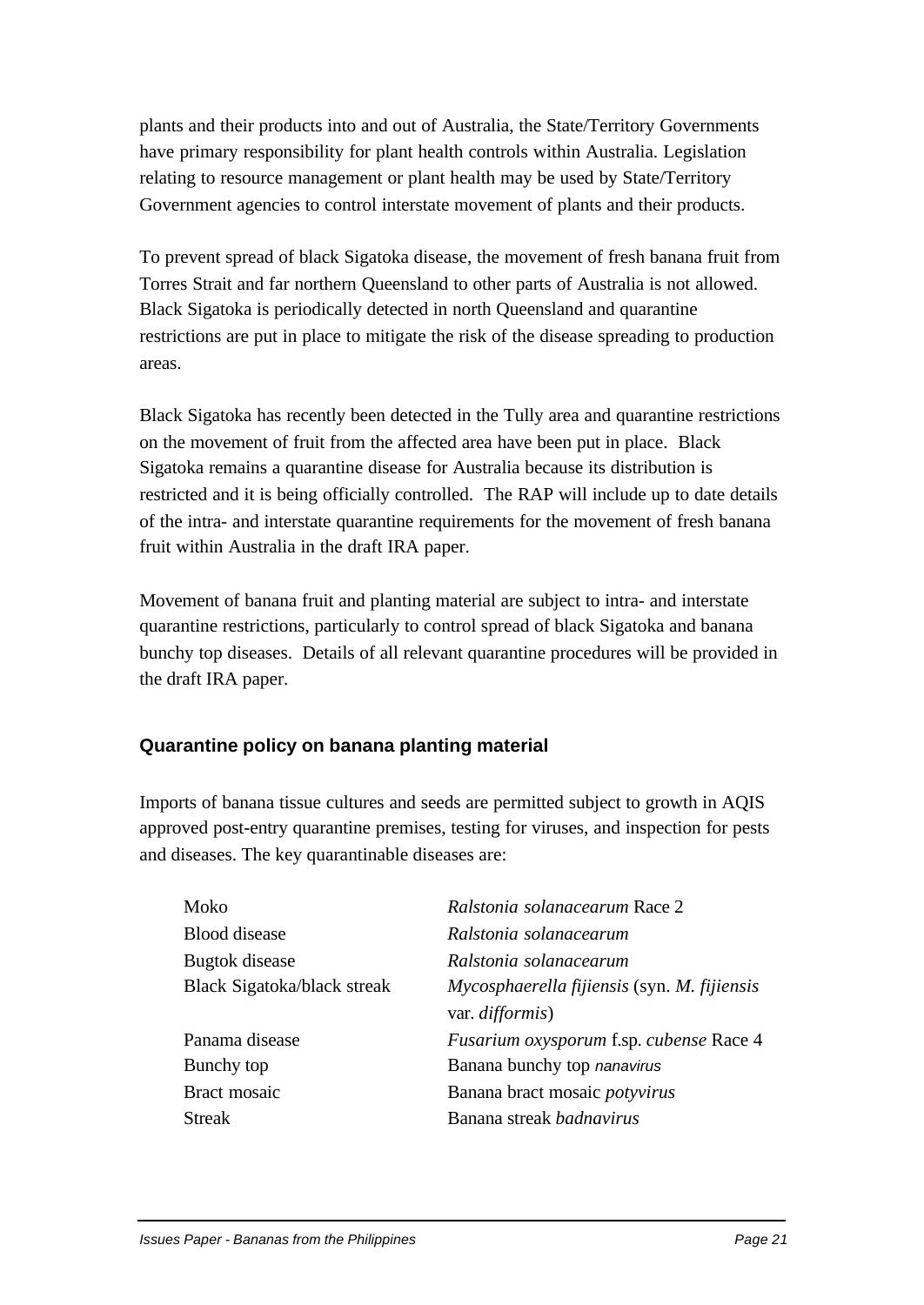# **BANANA PRODUCTION IN AUSTRALIA**

In 1998-99, Australian banana production by some 2500 growers amounted to 225 167 tonnes with a gross value of \$266.3 million (Table 1). Banana production is one of Australia's largest horticultural industries. Australia is a relatively small player in the world banana trade: less than 0.1% of production is exported mainly to the Asia and Pacific region. Recently organically-grown bananas have been exported to Japan and the development of export markets such as New Zealand is being investigated.

Queensland accounted for 77% of the Australian banana production in 1998-99, producing 174 530 tonnes with a value of \$159.1 million. The wet tropical area in north Queensland from Cardwell to Babinda produces 70% of the crop. Banana growing has also expanded outside the traditional wet coast to the dry tropics of the Burdekin delta, the Atherton Tableland and the Mackay/Sarina regions. In southern Queensland bananas are produced in selected coastal areas between Bundaberg and the New South Wales border. This area is linked to a substantial industry extending south to Kempsey in New South Wales where banana is planted on hill slopes to avoid frosts. In 1998-99, NSW produced 34 406 tonnes of bananas with a gross value of \$45.1 million.

In 1998-99, Western Australia produced 10 431 tonnes with a gross value of \$17 million. Seventy percent comes from Carnarvon, and the rest from Kununurra.

The Northern Territory banana producing area is concentrated mainly in the Lambell's Lagoon area, north-east of Darwin. In 1998-99, 5799 tonnes were produced from 261 hectares with a value of \$9.2 million.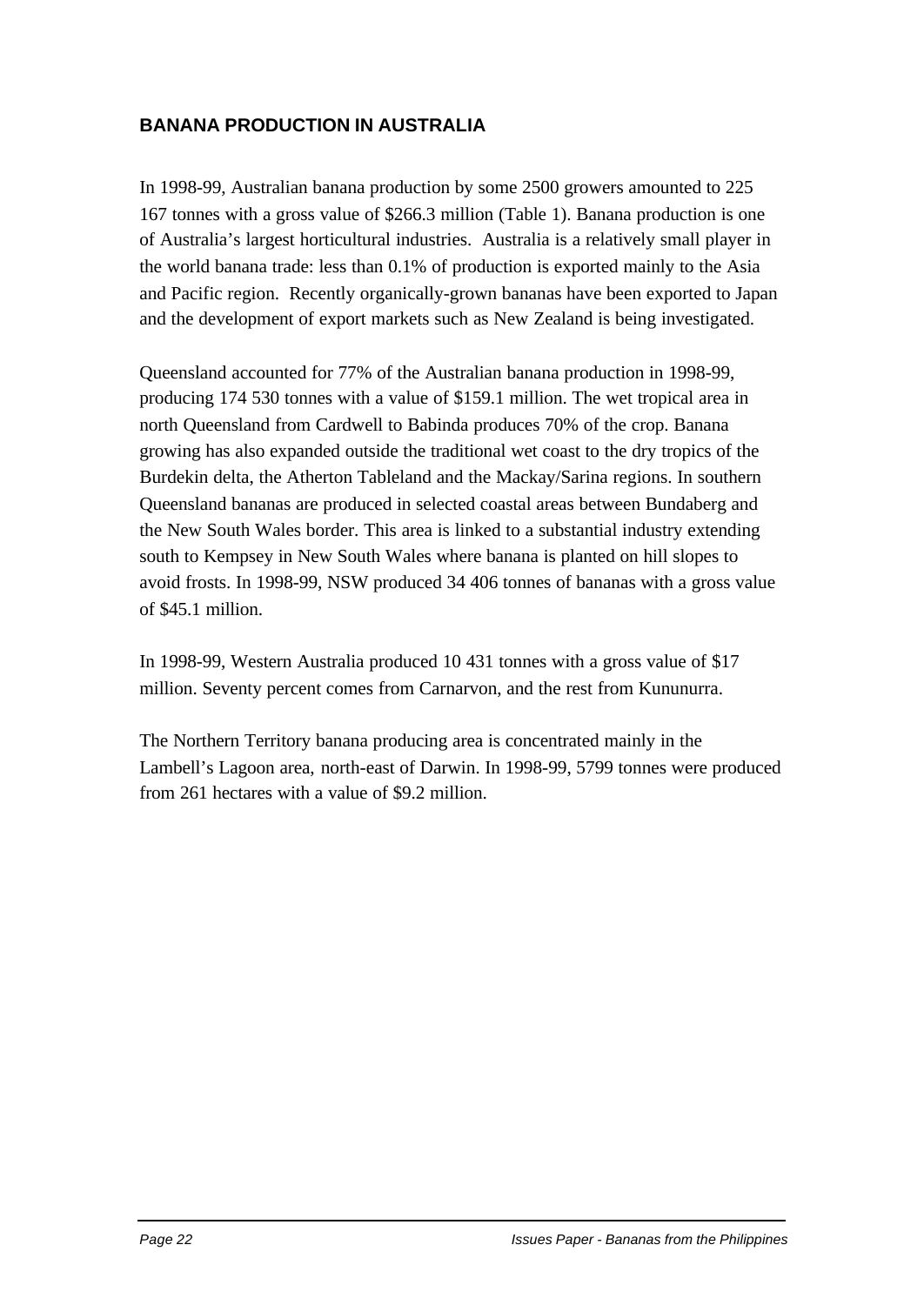### **Table 1 Australian banana production and gross values**

| <b>State</b> | <b>Year ended March 1999</b> |             |                   |                    |
|--------------|------------------------------|-------------|-------------------|--------------------|
|              | Area (ha)                    | Yield       | <b>Production</b> | <b>Gross value</b> |
|              |                              | (tonnes/ha) | (tonnes)          | \$m\$              |
| <b>NSW</b>   | 2856                         | 12.0        | 34 40 6           | 45.1               |
| <b>NT</b>    | 261                          | 22.2        | 5799              | 9.2                |
| Qld          | 7897                         | 22.1        | 174 530           | 159.1              |
| <b>WA</b>    | 390                          | 26.7        | 10431             | 17.0               |
| <b>Total</b> | 11 405                       | 19.7        | 225 167           | 266.3              |

Australian Bureau of Statistics 2000. Agriculture 1998-99. 7113.0

Further information on the banana industry in Australia will be provided in the draft IRA paper.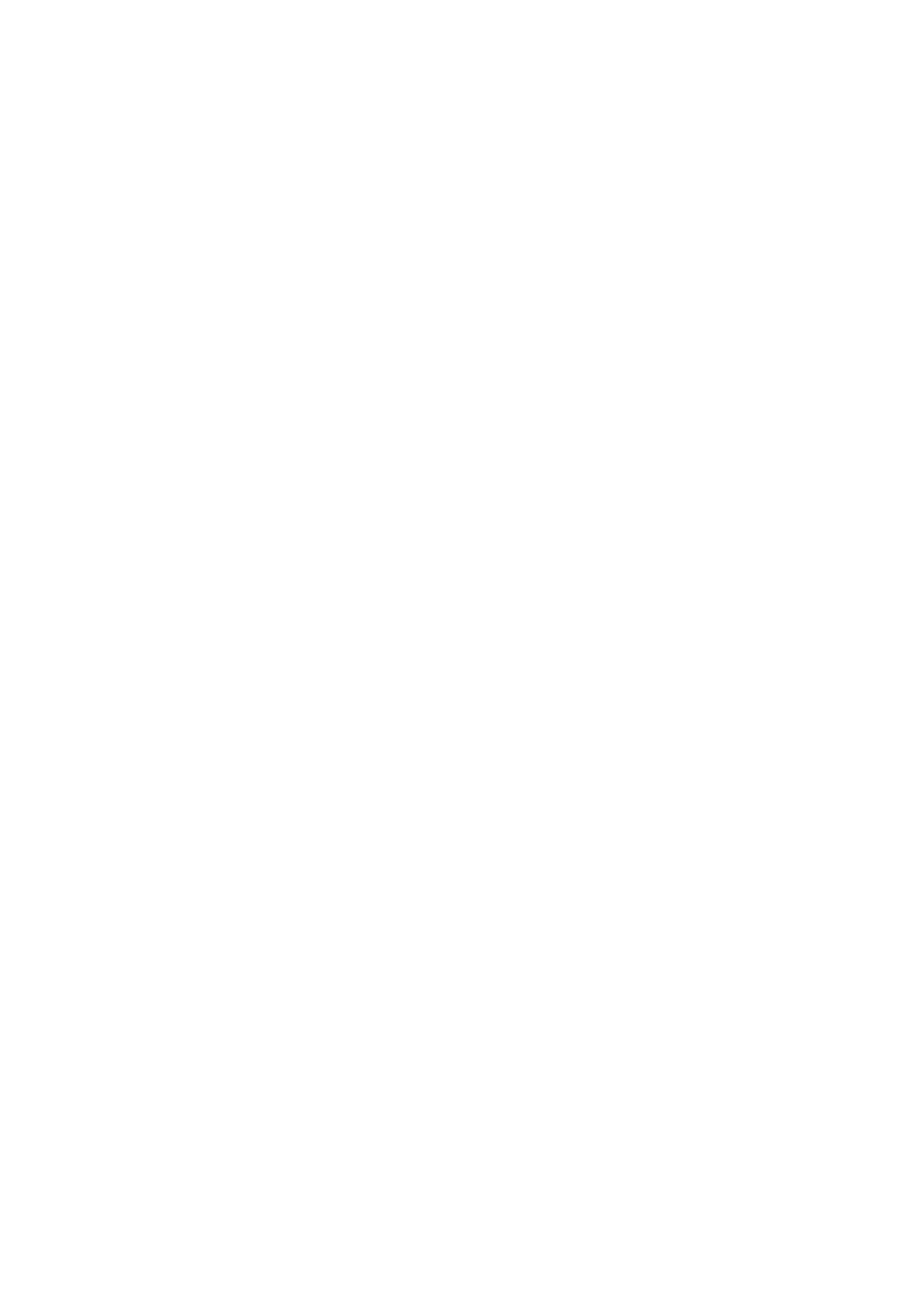# **METHOD FOR PEST CATEGORISATION**

Pest categorisation is a screening or classification phase, with the purpose of grouping pests identified in Stage 1 (*Initiation of the PRA*) as either quarantine pests, or not. The objective of this process is to efficiently screen a complete list of potential quarantine pests to identify those that require in-depth examination in the ensuing risk assessments.

In accordance with ISPMs (FAO, 1996; 2001), pest categorisation is based on the following criteria:

- identity of the pest;
- presence or absence in Australia;
- regulatory status;
- potential for establishment and spread in Australia; and
- potential for economic consequences (including environmental consequences) in Australia.

### **Identity of the pest**

The identity of the pest should be clearly defined to ensure that the assessment is being performed on a distinct organism, and that biological and other information used in the assessment is relevant to the organism in question. If this is not possible because the causal agent of particular symptoms has not yet been fully identified, then it should have been shown to produce consistent symptoms and to be transmissible.

The taxonomic unit for the pest is generally species. The use of a higher or lower taxonomic level should be supported by scientifically sound rationale. In the case of levels below the species, this should include evidence demonstrating that factors such as differences in virulence, host range or vector relationships are significant enough to affect phytosanitary status.

In cases where a vector is involved, the vector may also be considered a pest to the extent that it is associated with the causal organism and is required for transmission of the pest.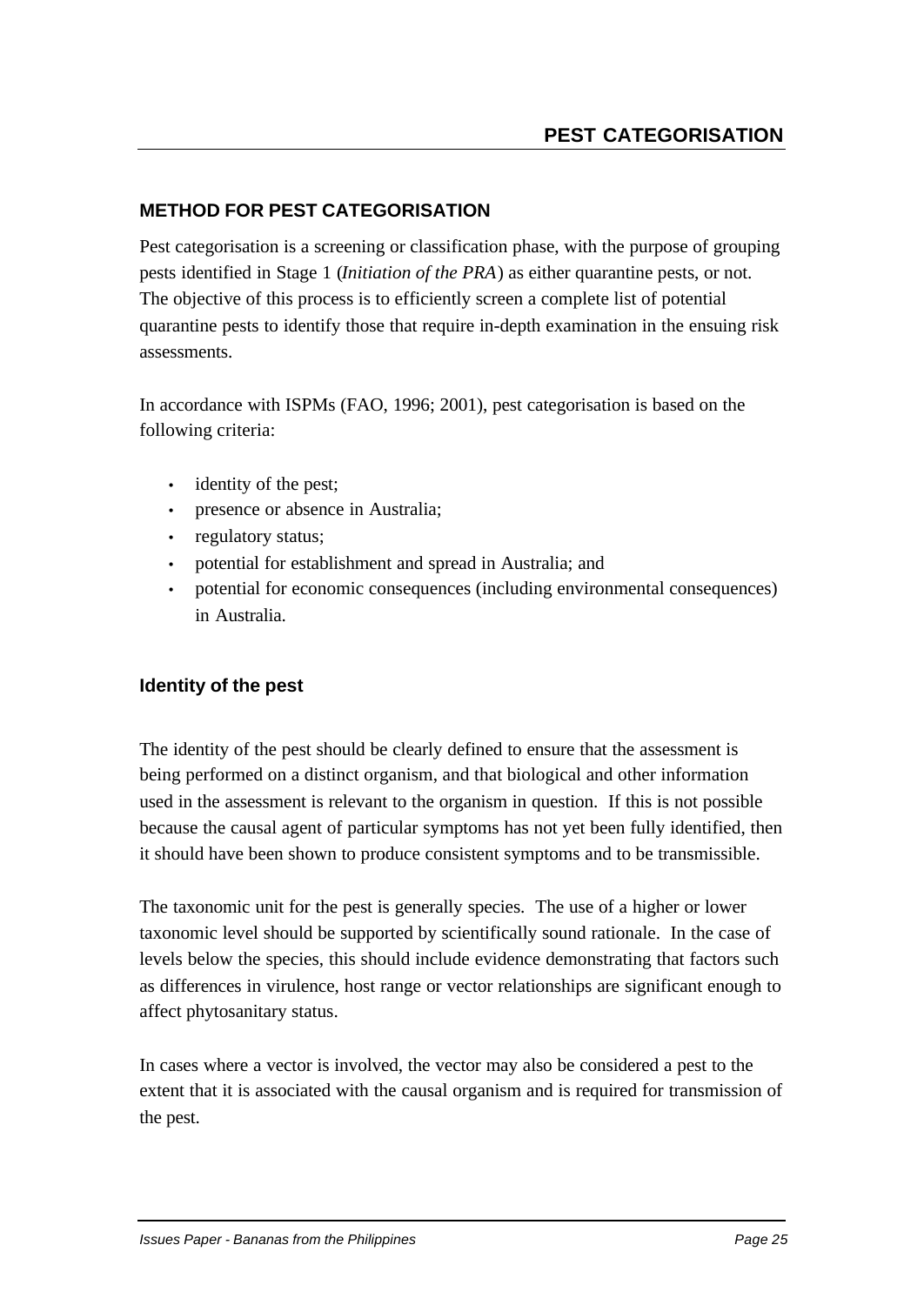# **Presence or absence in Australia**

The pest should be absent from all or a defined part of the PRA area.

### **Regulatory status**

If the pest is present but not widely distributed in Australia, it should be under official control or expected to be under official control in the near future.

### **Potential of establishment and spread in Australia**

Evidence should be available to support the conclusion that the pest could become established or spread in Australia. The PRA area should have ecological/climatic conditions including those in protected conditions suitable for the establishment and spread of the pest where relevant, host species (or near relatives), alternate hosts and vectors should be present in Australia.

### **Potential for economic consequences in Australia**

There should be clear indication that the pest is likely to have an unacceptable economic impact (including environmental impact) in Australia.

For administrative purposes, pest categorisation will be carried out in two stages.

Firstly, a pest list of bananas in the Philippines will be compiled and pests will be categorised as present, absent, or present but not widely distributed and under official control in Australia. This list will be derived from a list of pests provided by the Bureau of Plant Industry, Philippines Department of Agriculture (Appendix 1) and other relevant sources. Following consideration of any technical information from other sources, the RAP will include an up to date pest list in the draft IRA paper. Where there is doubt or contention regarding the distribution or occurrence of a given pest, it will be retained on the list of potential quarantine pests.

The RAP will clarify the occurrence on Philippines' bananas of the pests currently not included in the pest list provided by the Philippines, and assess the quarantine significance of these pests. For example, the quarantine significance of the diseases freckle (*Guignardia musae*) and bugtok (*Ralstonia solanacearum*), fruit flies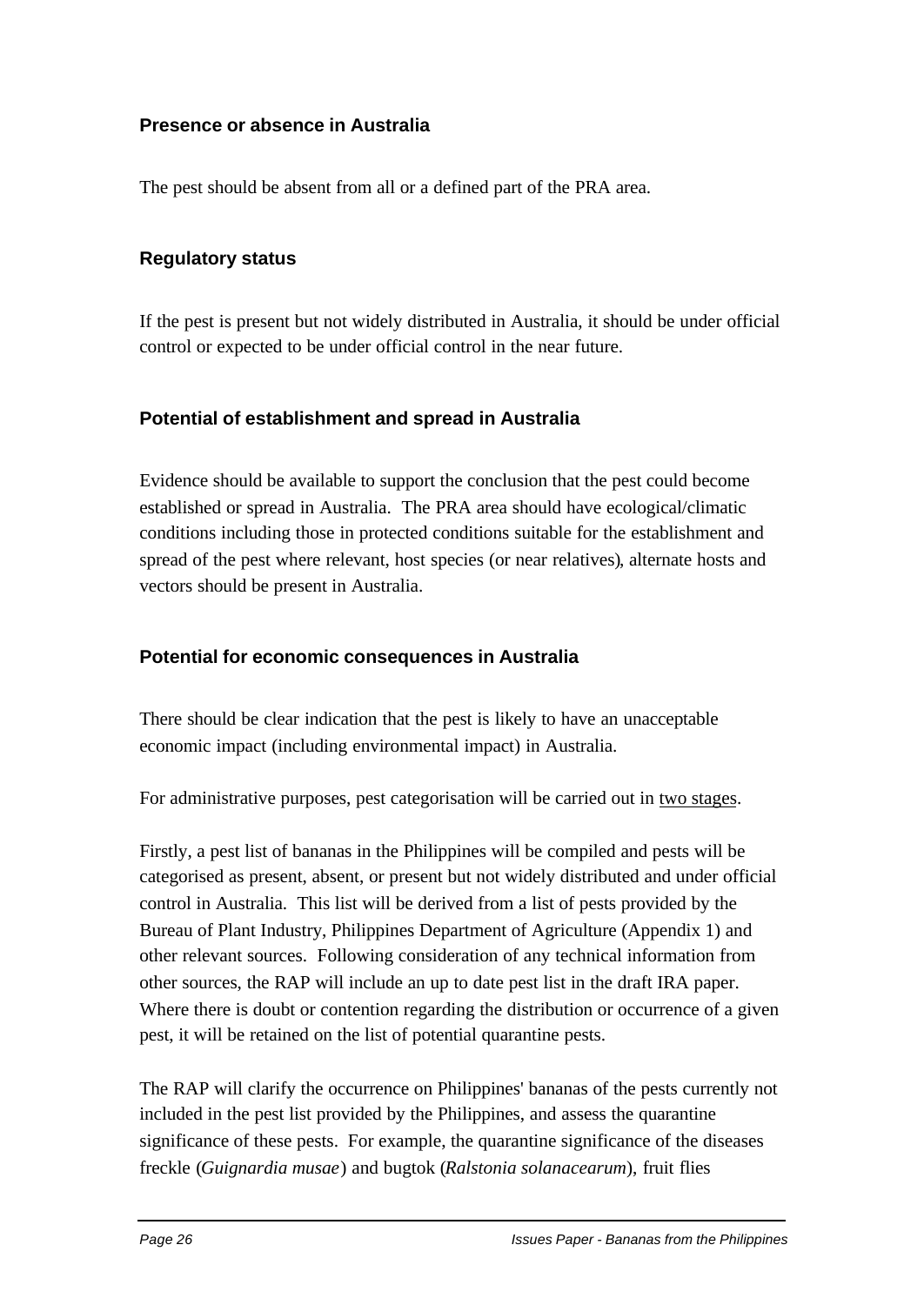(*Bactrocera occipitalis* (Bezzi), *Bactrocera papayae* Drew & Hancock, *Bactrocera philippinensis* Drew & Hancock) and scales (*Aspidiotus coryphae* Cockerell & Robinson, *Aspidiotus destructor* Signoret, *Aspidiotus excisus* Green, *Hemiberlesia palmae* (Morgan & Cockerell) will be considered in the IRA.

The second phase of pest categorisation will hinge on classification of each of the listed pests with regard to its potential to become established in Australia, and the likely severity of its consequences. Establishment and spread potential will be dichotomously classified as 'feasible' or not, while consequences will be described as 'significant' or not.

The result of pest categorisation will be the identification of quarantine pests associated with fresh banana fruit from the Philippines. Quarantine pests will be subsequently examined in detail in the assessments of introduction potential (the probability of entry, establishment and spread) and consequence.

# **AN ILLUSTRATION OF PEST CATEGORISATION FOR PHILIPPINES' BANANAS**

The occurrence in Australia of pests associated with Philippines' bananas, based on a preliminary review by the RAP of the list provided by the Philippines and supplemented by Biosecurity Australia, is summarised in Appendix 2 (Table 5) in order to illustrate the pest categorisation process. Pests that are either absent in Australia, or present but not widely distributed and under official control, are listed in the first column of Table 6. Establishment and spread potential is dichotomously classified as 'feasible' or 'not', while consequences are described as 'significant' or 'not'.

# **PEST RISK MANAGEMENT FOR PHILIPPINES' BANANAS**

The RAP will present appropriate risk management measures in the draft IRA paper following consideration of relevant input from TWGs, stakeholders and other sources.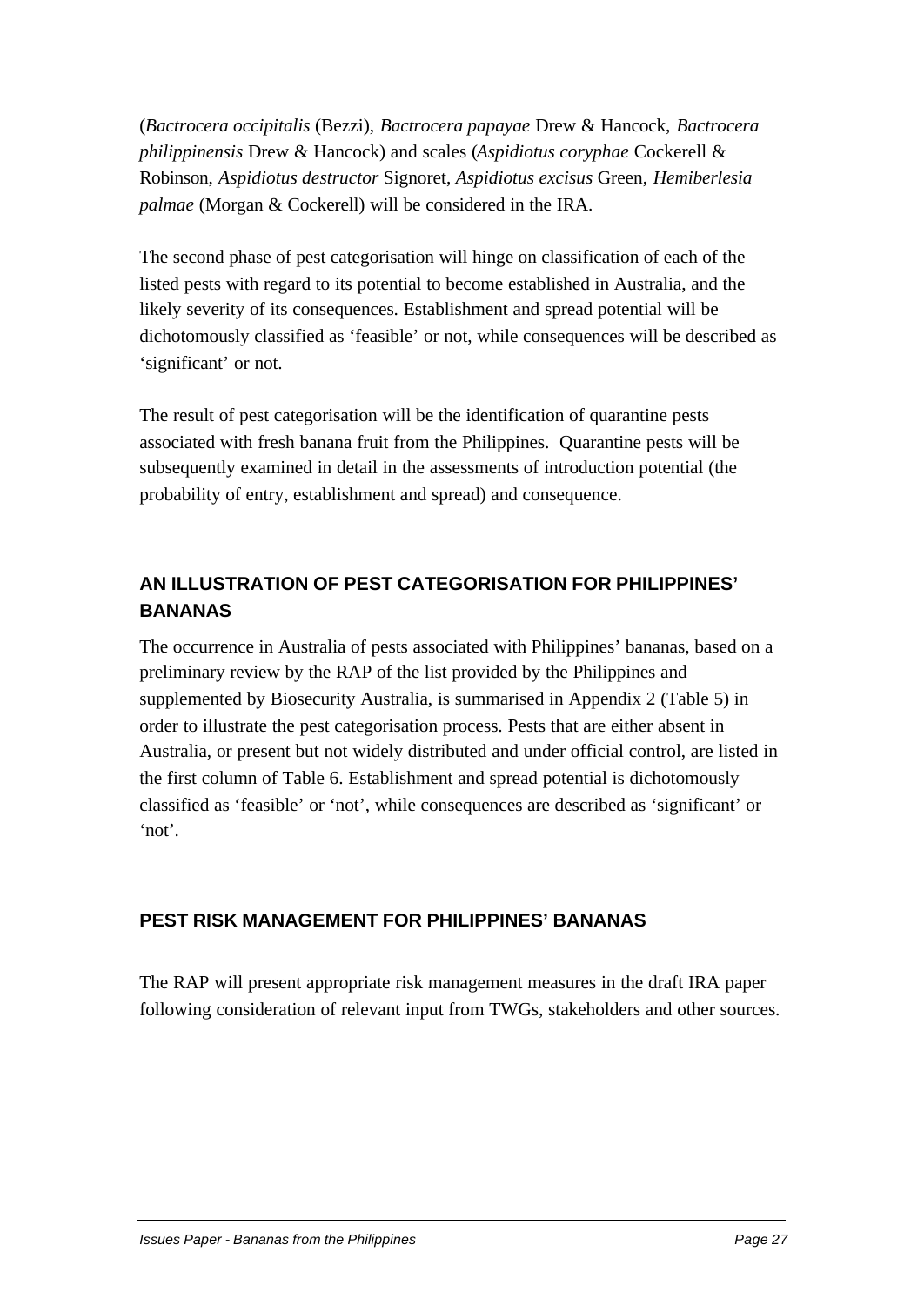The following key steps have been planned for this IRA taking into account the process outlined in the Handbook:

- familiarisation field tour of RAP in Queensland and New South Wales to observe banana production, handling and pest management procedures in Australia;
- meetings of RAP with stakeholders to discuss relevant issues after the closing date for comment on the Issues Paper;
- workshops of RAP with stakeholders to discuss the pest lists, pest categorisation and pest management measures for Philippines' bananas prior to finalising the draft IRA document;
- release of the draft IRA paper for stakeholder comment within 60 days;
- stakeholders meetings to explain the draft IRA within the consultation period;
- consideration of stakeholder comments on the draft IRA and consultation with stakeholders as necessary;
- preparation of the final IRA;
- release of the final IRA paper;
- consideration of appeals, if any; and
- if there is no appeal or the appeal is rejected, adoption of appropriate quarantine policy.

Stakeholders will be advised of any significant variations to the process.

The RAP is committed to a thorough risk analysis of the proposed importation of bananas from the Philippines. To complete this task in a timely manner, the RAP is gathering information from a wide range of sources.

The RAP is strongly encouraging all stakeholders to contribute information relevant to the IRA as soon as possible. Your assistance is appreciated. The contact details for stakeholder contributions are provided in the accompanying PBPM 2001/10.<sup>9</sup>

<sup>&</sup>lt;sup>9</sup> Available at http://www.affa.gov.au/docs/market\_access/biosecuirty/plant/pbpm0110.html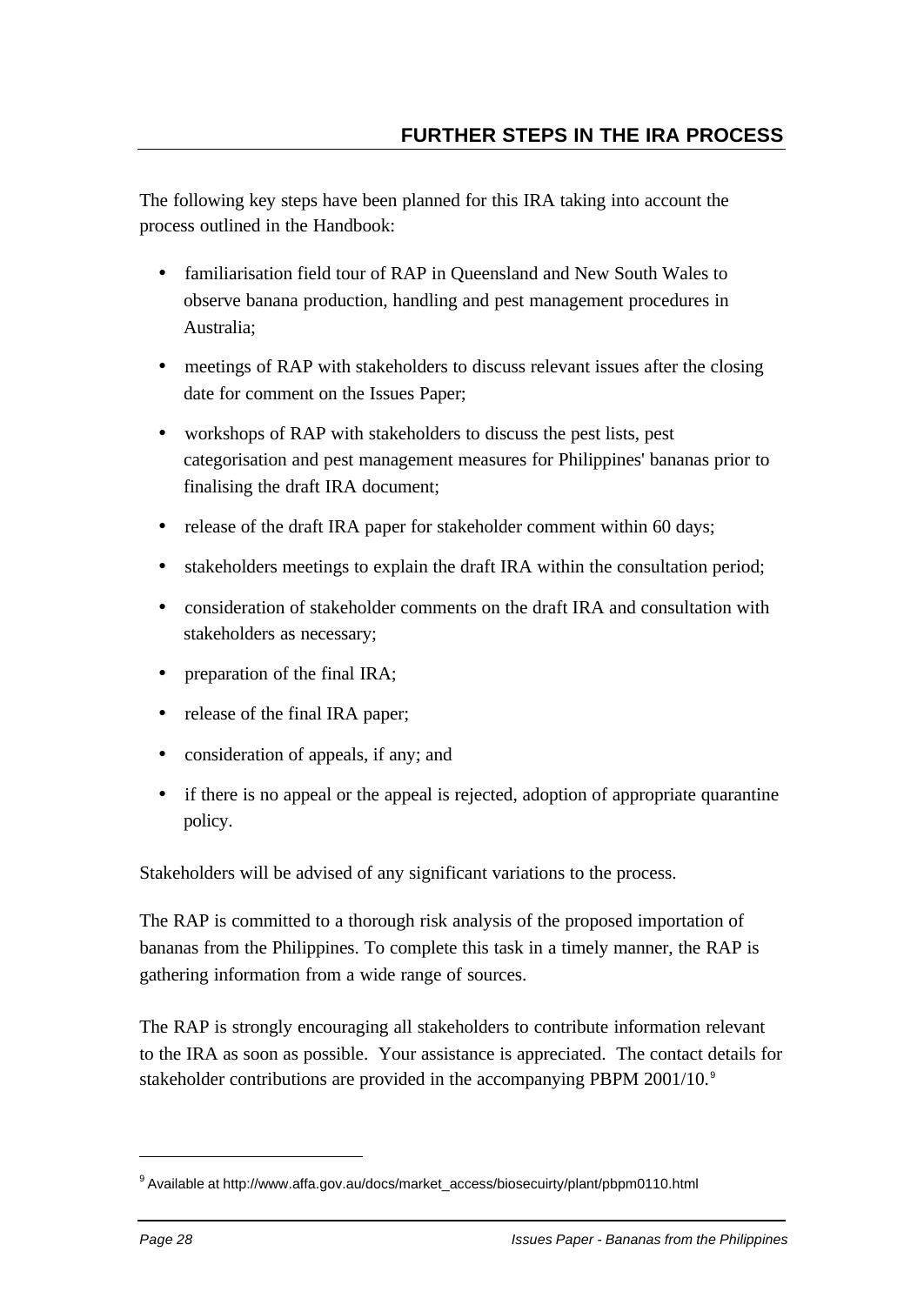- AQIS (1991). *Assessment of biological risks associated with proposals to import Ecuadorian fresh banana fruit into Australia - An AQIS Position Paper*. Australian Quarantine and Inspection Service, Canberra.
- AQIS (1998). *The AQIS Import Risk Analysis Process Handbook*. AQIS, Canberra.
- Ben-Dov, Y. (1994). *A Systematic Catalogue of the Mealybugs of the World* (Intercept, Andover). 686 pp.
- Boncatto, A. A. and Davide, R. G. (1980). *Radopholus similis* on Cavendish banana in Davao del Norte: 1. Host range and relative distribution and density. *Philippine Agriculturist* **63**, 111-119.
- Booth, C. and Stover, R. H. (1974). *Cylindrocarpon musae* sp. nov., commonly associated with burrowing nematode (*Radopholus similis*) lesions on bananas. *Transactions of the British Mycological Society* **63**, 503-507.
- Brown, A.G.P. (1998). *Pest Risk Analysis of Musa species for the Northern Australia Quarantine Strategy.* A report prepared for the Australian Quarantine and Inspection Service.
- CABI 2000. Crop Protection Compendium, Second Edition. Wallingford UK.
- CABI/EPPO (1997). *Distribution Maps of Plant Diseases*, No. 7. Wallingford, UK: CAB International.
- Callan, E. M. (1974). *Hermetia illucens* (L.) (Dipt., Stratiomyidae), a cosmopolitan American species long established in Australia and New Zealand. *Entomologists Monthly Magazine* **109**, 1313-1315, 232-234.
- Chapman, A. D. (1991). *Australian Plant Name Index A C.* (Australian Government Publishing Service: Canberra)
- Ciba Geigy, (1982). Monocot Weeds 3. Basel, Switzerland: Ciba Geigy Ltd.
- Dammerman, K. W. (1929). *The Agricultural Zoology of the Malay Archipelago* (Amsterdam: J. H. de Bussy.)
- De Jong, R. and Treadaway, C. G. (1993). The Hesperiidae (Lepidoptera) of the Philippines. *Zoologische Verhandelingen* **288**, 1-115.
- Deang, R. T., Caburubias, R. B. and Quero, E. M. (1970). Insecticide test for the control of abaca corm weevil. *Philippine Journal of Plant Industry* **34**, 1-2, 79- 87.
- DPIE (1997). *Australian Quarantine, a Shared Responsibility The Government Response*. Department of Primary Industries and Energy, Canberra.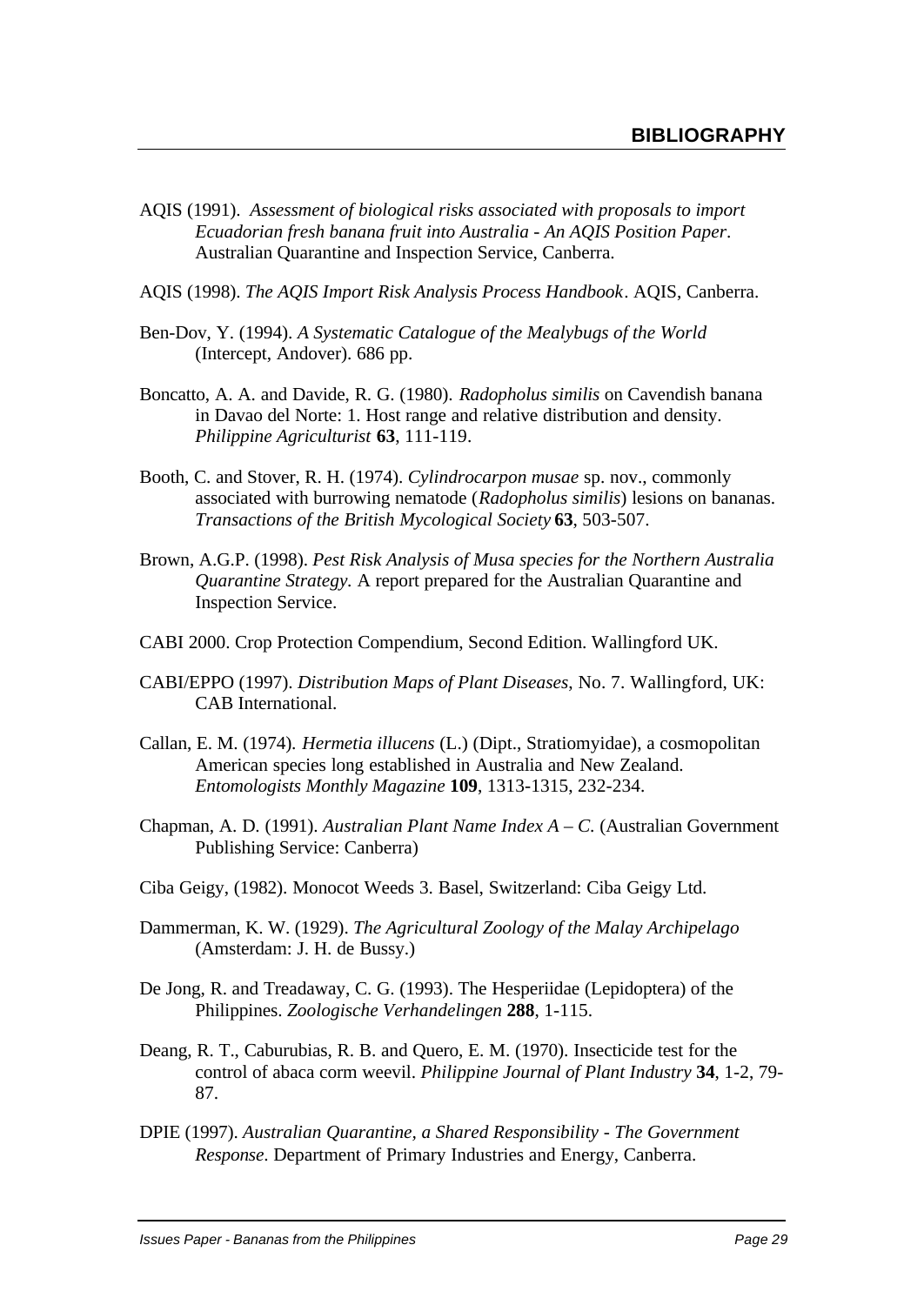- Dutt, N. and Maiti, B. B. (1972). Bionomics of the banana pseudostem weevil, *Odoiporus longicollis* Oliv. (Coleoptera: Curculionidae). *Indian Journal of Entomology* **34**, 20-30.
- FAO (1995). *Principles of Plant Quarantine as Related to International Trade*. ISPM Pub. No. 1, FAO, Rome.
- FAO (1996). *Guidelines for Pest Risk Analysis*. ISPM Pub. No. 2, FAO, Rome.
- FAO (1997a). *Glossary of Phytosanitary Terms*. ISPM Pub. No. 5, FAO, Rome.
- FAO (1997b). *International Plant Protection Convention. (Revised text).* FAO, Rome.
- FAO (1999). *Requirements for the Establishment of Pest Free Places of Production and Pest Free Production Sites*. ISPM Pub. No. 10, FAO, Rome.
- FAO (2001). *Pest Risk Analysis for Quarantine Pests.* Draft ICPM 01/3Rev.1, Annex 2, ratified in April 2001, FAO, Rome.
- Forster, P. I. (1993). A taxonomic revision of the genus *Peperomia* Ruiz & Pav. (Piperaceae) in mainland Australia. *Austrobaileya* **4**, 93-104.
- GATT (1994). *Agreement on the Application of Sanitary and Phytosanitary Measures*. p. 69-83. In: Final Act Embodying the results of the Uruguay Round. Multilateral Trade Negotiations, The Uruguay Round, GATT Secretariat, UR-94-0083. Marrakesh, GATT.
- Groves, R. H. (1991). Weeds of tropical Australia. In: Baker, T. (ed). *Tropical Grassy Weeds*. (Wallingford, UK: CAB International), pp 189-196.
- Halos, P. M., San Juan, M. O. and Halos, P. M. (ed.). (1980). Endemic diseases of bananas in the Philippines. *Proceedings of the Symposium on Philippine Phytopathology 1917-1977. 14-15 December 1977, Department of Plant Pathology, Auditorium, U.P. at Los Banos, College, Laguna*. pp. 133-151.
- Hayden, H. L., Pegg, K. G., Aitken, E. A. B. and Irwin, J. A. G. (1994). Genetic relationships as assessed by molecular markers and cross-infection among strains of *Colletotrichum gloeosporioides*. *Australian Journal of Botany* **42**, 9- 18.
- Hoffmann, W. E. (1935). Observations on a hesperid leaf-roller and a lace-bug, two pests on banana in Kwangtung. *Lingnan Science Journal* **14**, 639-649
- Holm, L. G., Doll, J., Holm, E., Pancho, J. V. and Herberger, J. P. (1997). *World Weeds: Natural Histories and Distribution*. (New York, USA: John Wiley & Sons Inc.)
- Holm, L. G., Pancho, J. V., Herberger, J. P. and Plucknett, D. L. (1979). *A Geographical Atlas of World Weeds*. (New York, USA: John Wiley and Sons).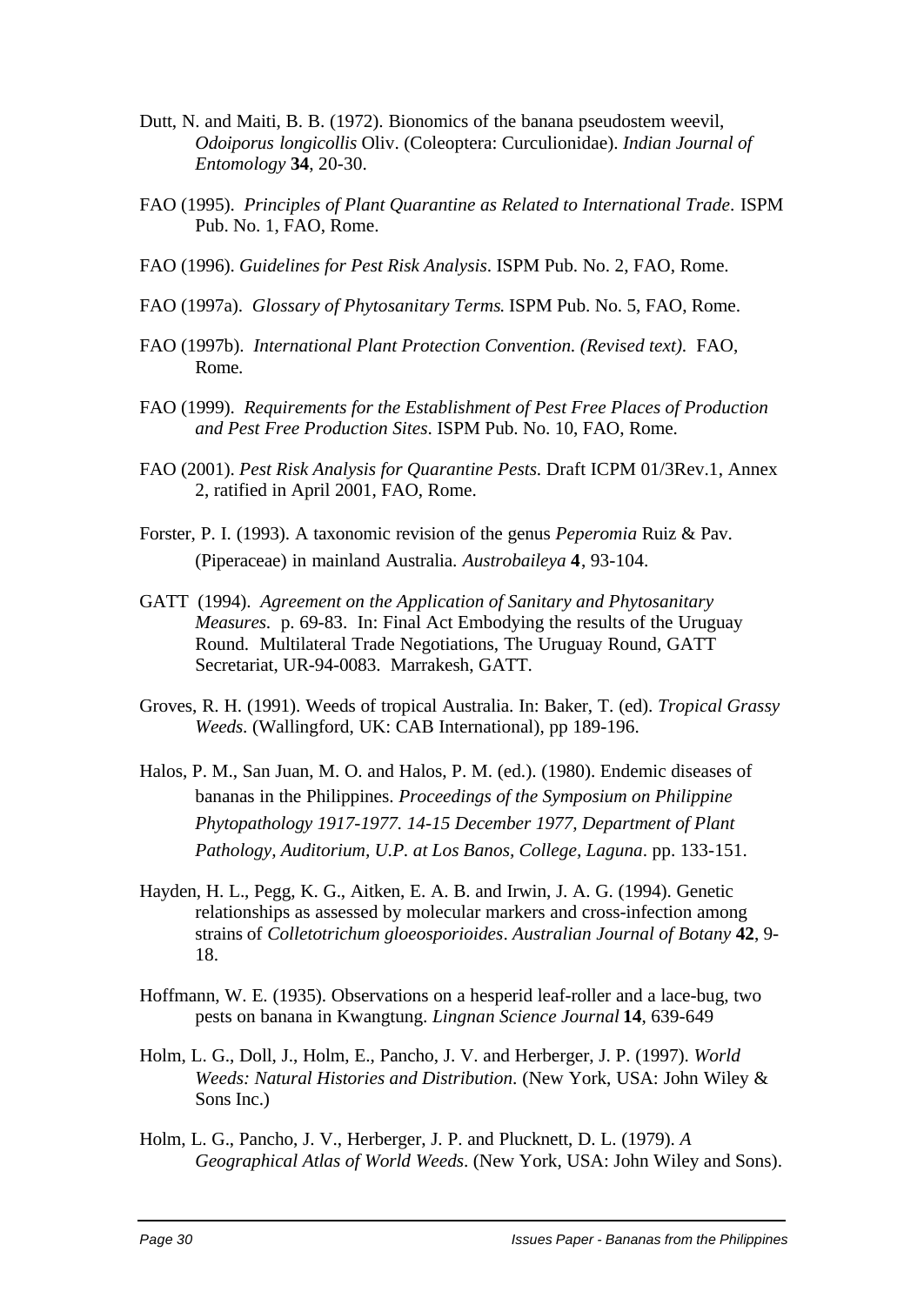- Holm, L. G., Plucknett, D. L., Pancho, J. V. and Herberger, J. P., (1977). *The World's Worst Weeds. Distribution and Biology*. (Honolulu: University Press of Hawaii).
- Ibrahim, I. K. A. and El-Saedy, M. A. (1987). Development of *Meloidogyne incognita* and *M. javanica* in soybean roots. *Nematologica Mediterranea* **15**, 47-50.
- Isahaque, N. M. M. (1978). A note on the incidence of *Odoiporus longicollis* (Oliv.) on banana in Assam. *Pesticides* **12**, 22-24.
- Jaarsveld, E. van. (1992). *Peperomia* species of South Africa. *Aloe* **29**, 67-69.
- Jones, D. R. (1999). *Diseases of Banana, Abacá and Enset*. (CABI, London).
- Kalshoven, L. G. E. and van der Laan, P. A. (1981). *The Pests of Cultivated Plants in Indonesia. Part 1*. (The Hague, Netherlands: W. van Hoeve).
- Kuo, W. H. J. (1994). Seed germination of *Cyrtococcum patens* under alternating temperature regimes. *Seed Science and Technology* **22**, 43-50.
- Lindsay, K. L. (1993). *Banana Pests Recorded in Australia: Their Distribution, Prevalence and Importance*. AQIS, Canberra.
- Lomerio, E. O. and Calilung, V. J. (1993). Comparative development of *Pentalonia nigronervosa* Coq. on five host plants. *Philippine Entomologist* **9**, 101-151.
- Madrid, M. T. and Manimtim, M. B. (1978). Weed control in mungbean [*Vigna radiata*]. *Weed Science Report 1976-77, College of Agriculture, University of the Philippines at Los Banos*. **1978**, 43-49.
- Mannetje, L. and Pritchard A. J. (1974). The effect of day length and temperature on introduced legumes and grasses for the tropics and subtropics of coastal Australia. 1. Dry matter production, tillering and leaf area. *Australian Journal of Experimental Agriculture and Animal-Husbandry* **14**, 173-181.
- Moody, K. (1986). Weed control in intercropping in the Philippines. *Weed control in tropical crops. Volume II*., 122-152.
- Nairn, M.E., Allen, P.G., Inglis, A.R. and Tanner, C. (1996). *Australian Quarantine a Shared Responsibility*. Department of Primary Industries and Energy, Canberra.
- Nielsen, E. S., Edwards, E. D. and Rangsi, T. V. (1996). *Checklist of the Lepidoptera of Australia* (CSIRO Publishing, Melbourne).
- Oladokun, M. A. O. (1977a). Studies on four Nigerian weed species. 1. The effects of pH and organic matter leachate on germination. In: *Proceedings of the Seventh Conference of the Weed Science Society of Nigeria, Department of Agronomy,*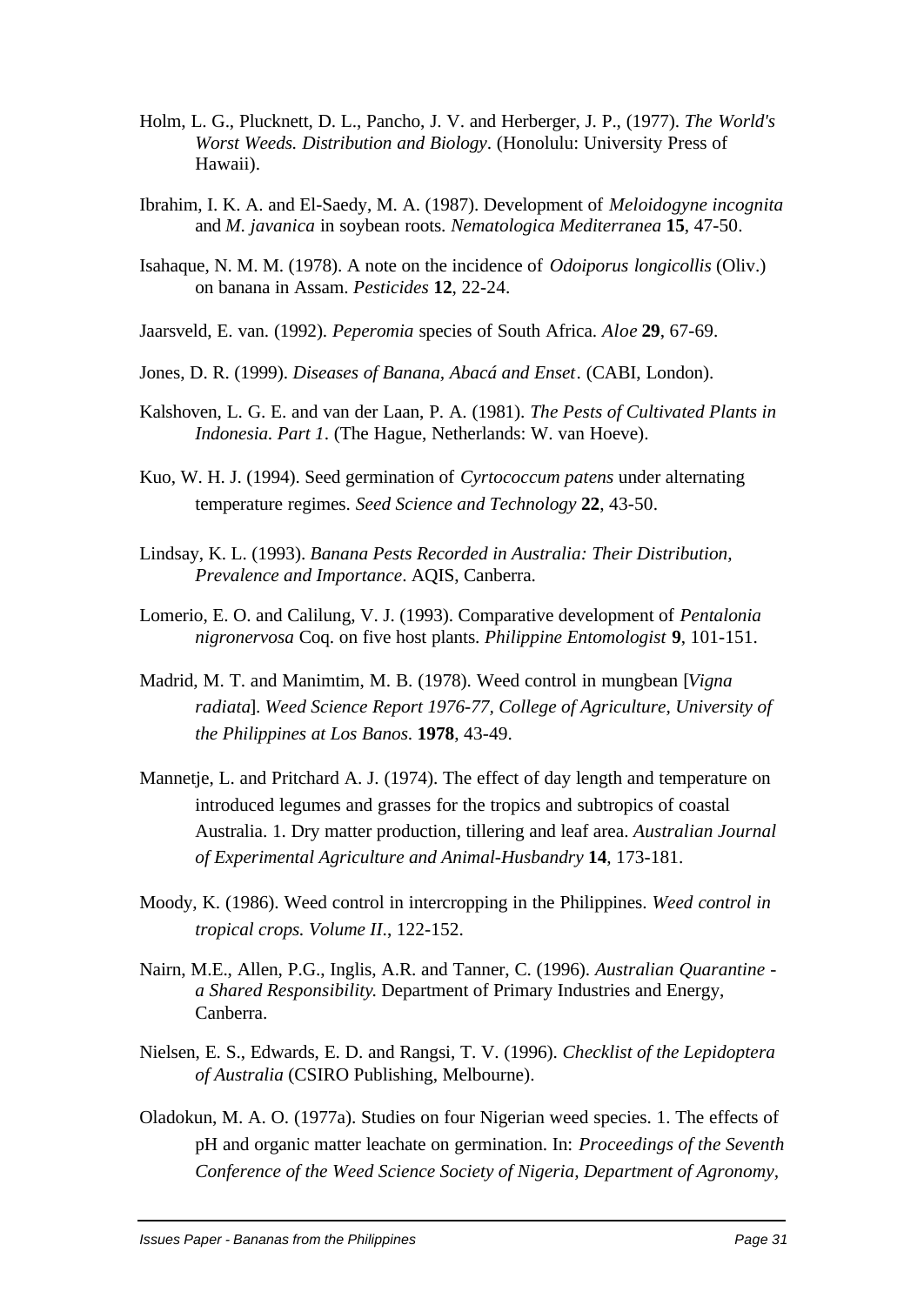*Ibadan, Nigeria*, pp. 46-55.

- Oladokun, M. A. O. (1977b). Studies on four Nigerian weed species. 2. Intraspecific competition. In: *Proceedings of the Seventh Conference of the Weed Science Society of Nigeria, Department of Agronomy, Ibadan, Nigeria*, pp. 56-69.
- Oladokun, M. A. O. (1978). Nigerian weed species: intraspecific competition. *Weed Science* **26**, 713-718.
- Palmer, J. M. and Wetton, M. N. (1987). A morphometric analysis of the *Thrips hawaiiensis* species-group (Thysanoptera: Thripidae). *Bulletin of Entomological Research* **77**, 397-406.
- Parsons, W. T. and Cuthbertson, E. G. (1992). *Noxious Weeds of Australia*. (Melbourne, Australia: Inkata Press).
- Pegg, K. G., Moffett, M. L. and Colbran, R. C. (1974). Diseases of ginger in Queensland. *Queensland Agricultural Journal* **100**, 611-618.
- Persley, D. (ed.) (1993). *Diseases of Fruit Crops*. Department of Primary Industries Queensland, Brisbane.
- BPI (2000). Philippine Compliance on the Additional Requirements of Australian Government for the Importation of Banana. 4 pp.
- Pinese, B. and Piper, R. (1994). Bananas : Insect and Mite Management QDPI/HRDC, 67 pp.
- Pitkethley, R. N. (1998). *Host Pathogen Index of Plant Diseases in the Northern Territory*. Department of Primary Industry & Fisheries, Northern Territory.
- Pitkin, B. R. (1977). A revision of the genus *Chaetanaphothrips* Priesner (Thysanoptera: Thripidae). *Bulletin of Entomological Research* **67**, 599-605.
- Rueda, L. M., Hugo, C. T., Zipagan, M. B. and Rutz, D. A. (1990). Filth flies and their potential natural enemies in poultry production systems in the Philippines. In *Biocontrol of Arthropods Affecting Livestock and Poultry*. R. S. Patterson (ed.). pp. 121-135.
- Sauerborn, J., Koch, W. and Krage, J. (1988). On the influence of light, temperature, depth of burial and water stress on the germination of selected weed species. *Sonderheft*, **11**, 47-53.
- Serra, S. D., Serra, A. B., Ichinohe, T., Harumoto, T. and Fujihara, T. (1996). Amount and distribution of dietary minerals in selected Philippine forages. *Asian Australasian Journal of Animal Sciences* **9**, 139-147.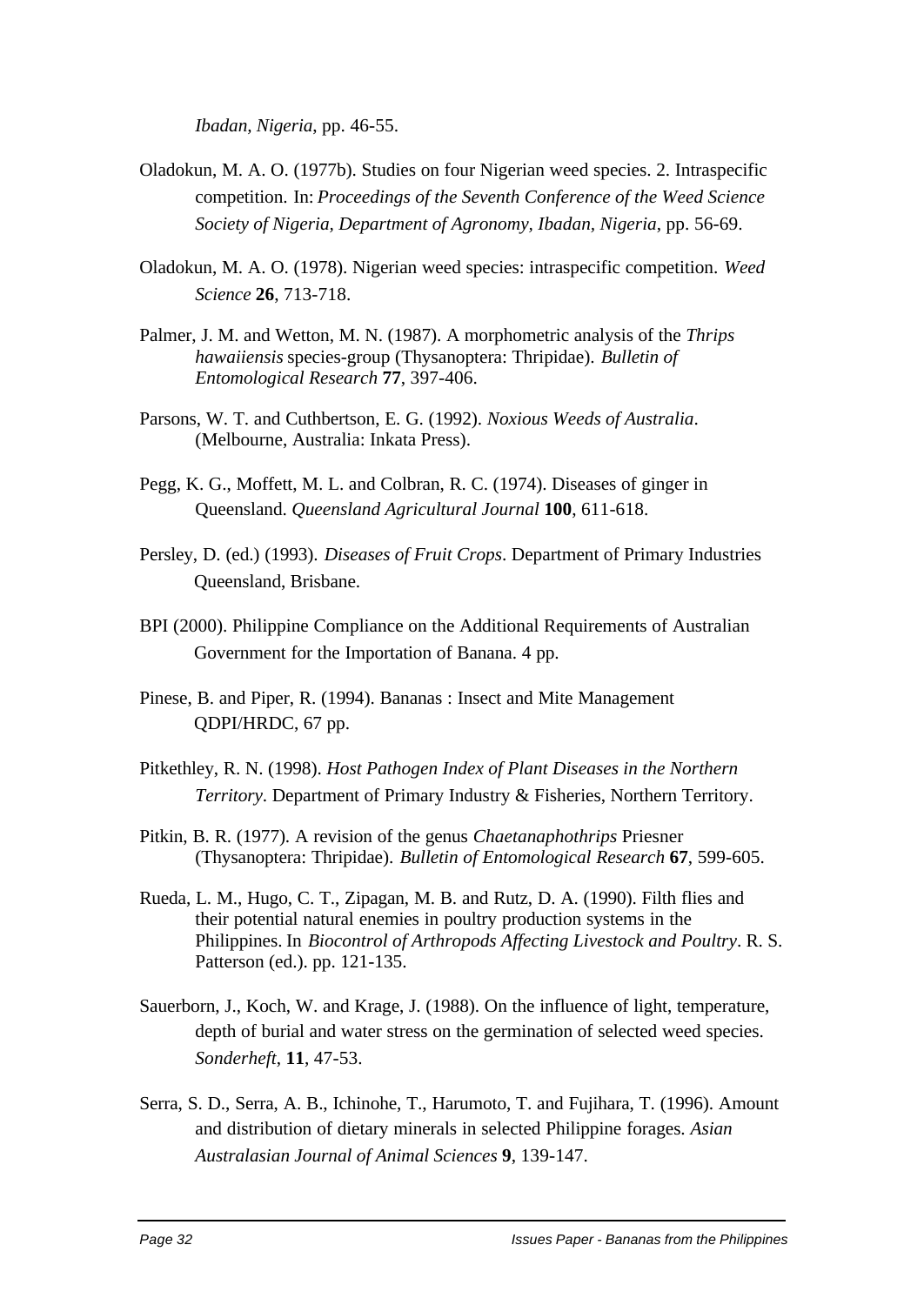- Simmonds, J. H. (1966). *Host Index of Plant Diseases in Queensland*. (Department of Primary Industries Queensland, Brisbane).
- Stephens, C. S. (1975). *Hermetia illucens* (Diptera: Stratiomyidae) as a banana pest in Panama. *Tropical Agriculture* **52**, 173-178.
- Stephens, C. S. (1984). Bionomics of three *Philicoptus* banana pests (Coleoptera: Curculionidae) and notes on other weevils in Mindanao, Philippines. *Philippine Agriculturist* **67**, 243-253.
- Sugimoto, S. (1994). Scale insects intercepted on banana fruits from Mindanao Is, the Philippines (Coccoidea: Homoptera). *Research Bulletin of the Plant Protection Service, Japan* **30**, 115-121.
- Swaine, G. (1975). Banana flower thrips and its relationship to corky scab damage of Cavendish bananas in south-east Queensland. Queensland *Journal of Agricultural and Animal Sciences* **32**, 79-89.
- Taylor, A. L., Sasser, J. N. and Nelson, L. A. (1982). Relationship of climate and soil characteristics to geographical distribution of *Meloidogyne* species in agricultural soils. [International Meloidogyne Project, Contract No. AID/ta-c-1234.]. Department of Plant Pathology, North Carolina State University & US Agency for International Development Raleigh, North Carolina USA,  $vi + 65$ pp.
- Tigvattnanont, S. (1990). Studies on the bionomics and local distribution of some lace bugs in Thailand. II: *Stephanitis typicus* (Hemiptera: Tingidae). *Kaen Kaset = Khon Kaen Agriculture Journal* **18** (4), 200-212.
- Timm, R. W. (1965). A Preliminary Study of the Plant Parasitic Nematodes of Thailand and the Philippines. Bangkok: SEATO, Secretariat General.
- Triantaphyllou, A. C. and Hirschmann, H. (1960). Post-infection development of *Meloidogyne incognita* Chitwood, 1949 (Nematoda: Heteroderidae). *Annales de l' Institut Phytopathologique, Benaki* **3**, 3-11.
- Uichanco, L. B. (1936). Miscellaneous notes on locusts, agriculture and people in Mindanao. *Philippine Agriculturist* **25**, 565-588.
- Waterhouse, D. F. (1993). The major arthropod pests and weeds of agriculture in Southeast Asia. The major arthropod pests and weeds of agriculture in Southeast Asia.,  $v + 141$  pp.; [ACIAR Monograph No. 21]; 3 pp. of ref.
- Williams, M. H., Vesk, M. and Mullins, M. G. (1990). Development of the banana fruit and occurrence of the maturity bronzing disorder. *Annals of Botany* **65**, 9- 19.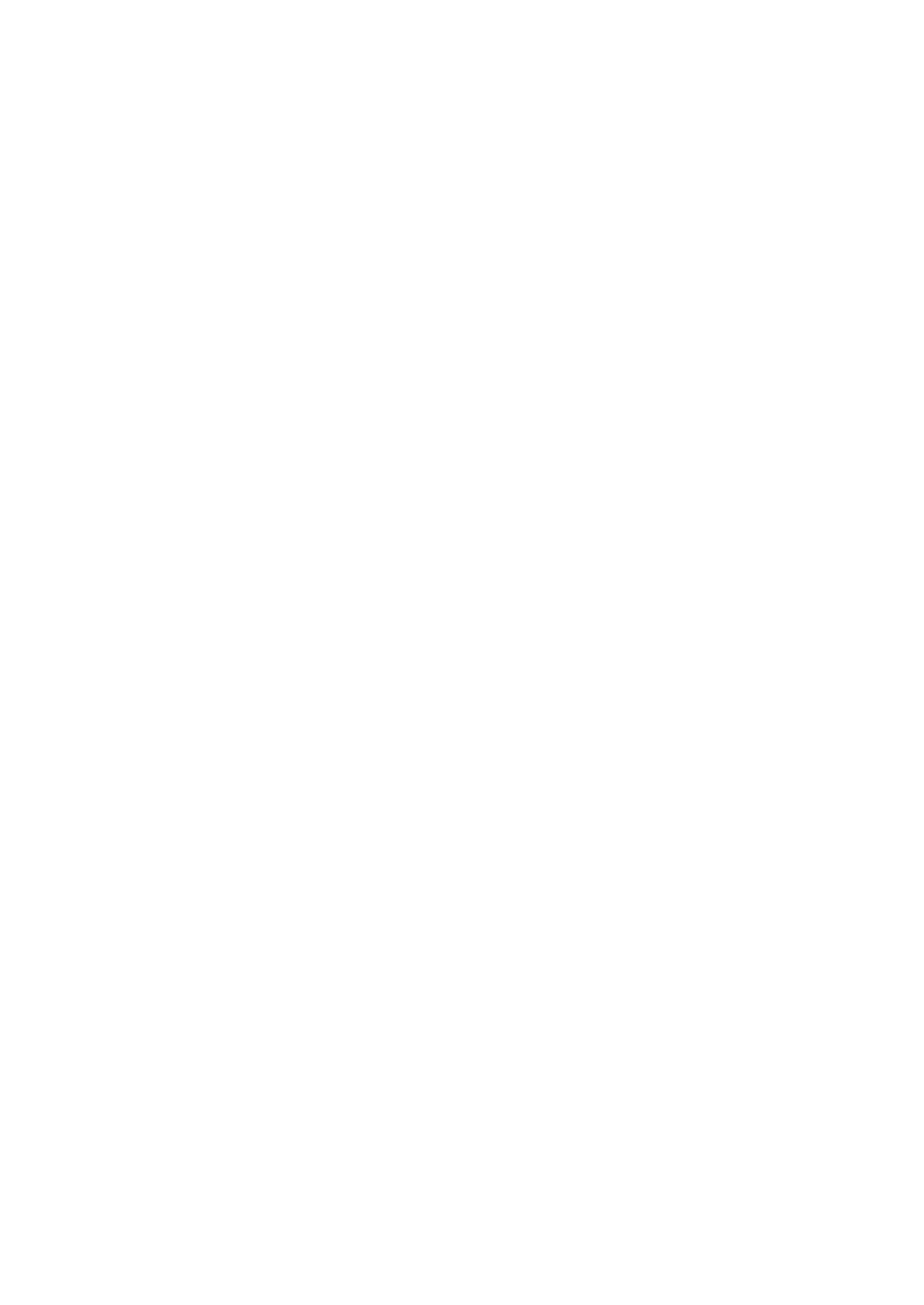# **APPENDIX 1: PESTS IDENTIFIED BY THE BUREAU OF PLANT INDUSTRY, PHILIPPINES DEPARTMENT OF AGRICULTURE**

Reproduced from BPI (2000)

### **Table 2 Insect pests of bananas in the Philippines**

| Common name             | <b>Scientific name</b>                     | <b>Family: Order</b>      |
|-------------------------|--------------------------------------------|---------------------------|
| Banana leafroller       | Pelopidas thrax (L.)                       | Hesperiidae: Lepidoptera  |
| Saddleback              | Thosea sinensis Walker                     | Limacodidae: Lepidoptera  |
| Bag worms               | Eumeta fuscencens Snell                    | Psychidae: Lepidoptera    |
| Bag worms               | 4 unidentified species                     | Psychidae: Lepidoptera    |
| Coconut scale           | Aspidiotus destructor Sig.                 | Diaspididae: Homoptera    |
| <b>Black scale</b>      | Abgrallaspis palmae Cock.                  | Diaspididae: Homoptera    |
| Lacebug                 | Stephanitis typicus L.                     | Tingidae: Hemiptera       |
| Scab thrips             | Thrips florum Schmutz                      | Thripidae: Thysanoptera   |
| Red rust thrips         | Chaetanaphothrips<br>signipennis (Bagnall) | Thripidae: Thysanoptera   |
| Peel scarring weevils   | Philicoptus iliganis Heller                | Curculionidae: Coleoptera |
| Peel scarring weevils   | Philicoptus sp.                            | Curculionidae: Coleoptera |
| Peel scarring weevils   | Philicoptus dimissus Heller                | Curculionidae: Coleoptera |
| Gray pineapple mealybug | Dysmicoccus neobrevipes<br>Beardsley       | Pseudococcidae: Homoptera |
| Black soldier fly       | Hermetia illuscens (L.)                    | Stratiomyidae: Diptera    |
| Corn weevil             | Cosmopolites sordidus<br>(Germar)          | Curculionidae: Coleoptera |
| Stalk borer             | Odioporus longicollis (Oliver)             | Curculionidae: Coleoptera |
| Banana aphid            | Pentalonia nigronervosa<br>Coq.            | Aphidae: Homoptera        |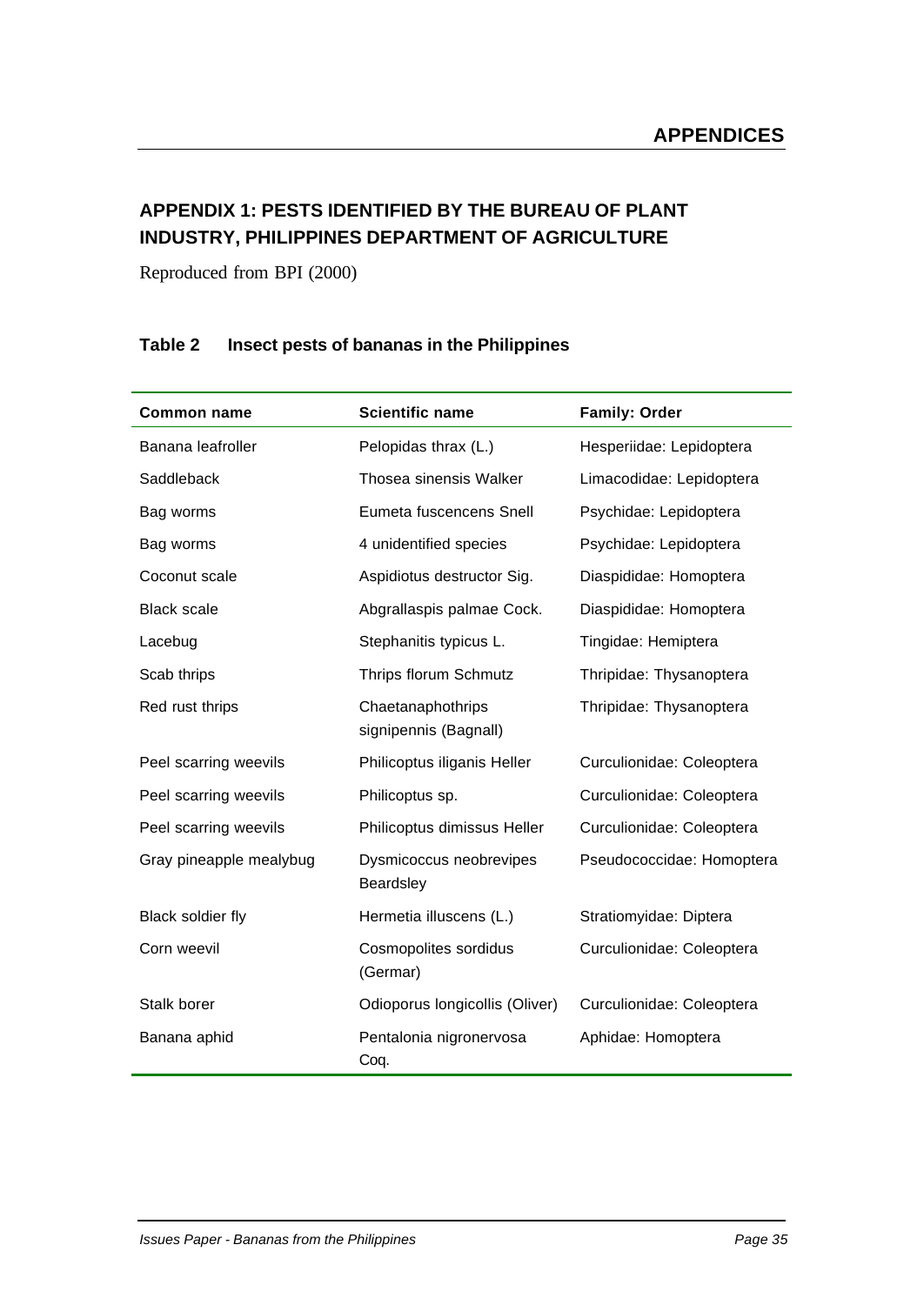### **Table 3 Diseases affecting bananas in the Philippines**

| Common name               | <b>Causal Organism</b>        |
|---------------------------|-------------------------------|
| Banana bunchy top virus   | <b>Virus</b>                  |
| Cucumber mosaic virus     | <b>Virus</b>                  |
| Banana bract mosaic virus | Virus                         |
| Moko                      | Pseudomonas solonacearum      |
| Sigatoka                  | Mycosphaerella fijiensis      |
| Cordana                   | Cordana musae                 |
| Panama disease            | Fusarium oxysporum            |
| Corm rot                  | Erwinia carotovora            |
| Anthracnose               | Colletotrichum musae          |
| Crown rot                 | Several fungi                 |
| Speckle                   | Deightoniella torulosa        |
| Finger rot                | Erwinia carotovora carotovora |
| Pitmark                   | Pyricularia grisea            |
| Diamond spot              | Cercospora hayi               |

# **Table 4 Weeds of bananas in the Philippines**

| Cyprus rotunda       | Echinocloa colona    | Synedrella nodiflora |
|----------------------|----------------------|----------------------|
| Cleome rutidosprema  | Commelina diffusa    | Mimosa pudica        |
| Centrosema pubescens | Peperonica pellucida | Cryptoccum patens    |
| Euphorbia hirta      |                      |                      |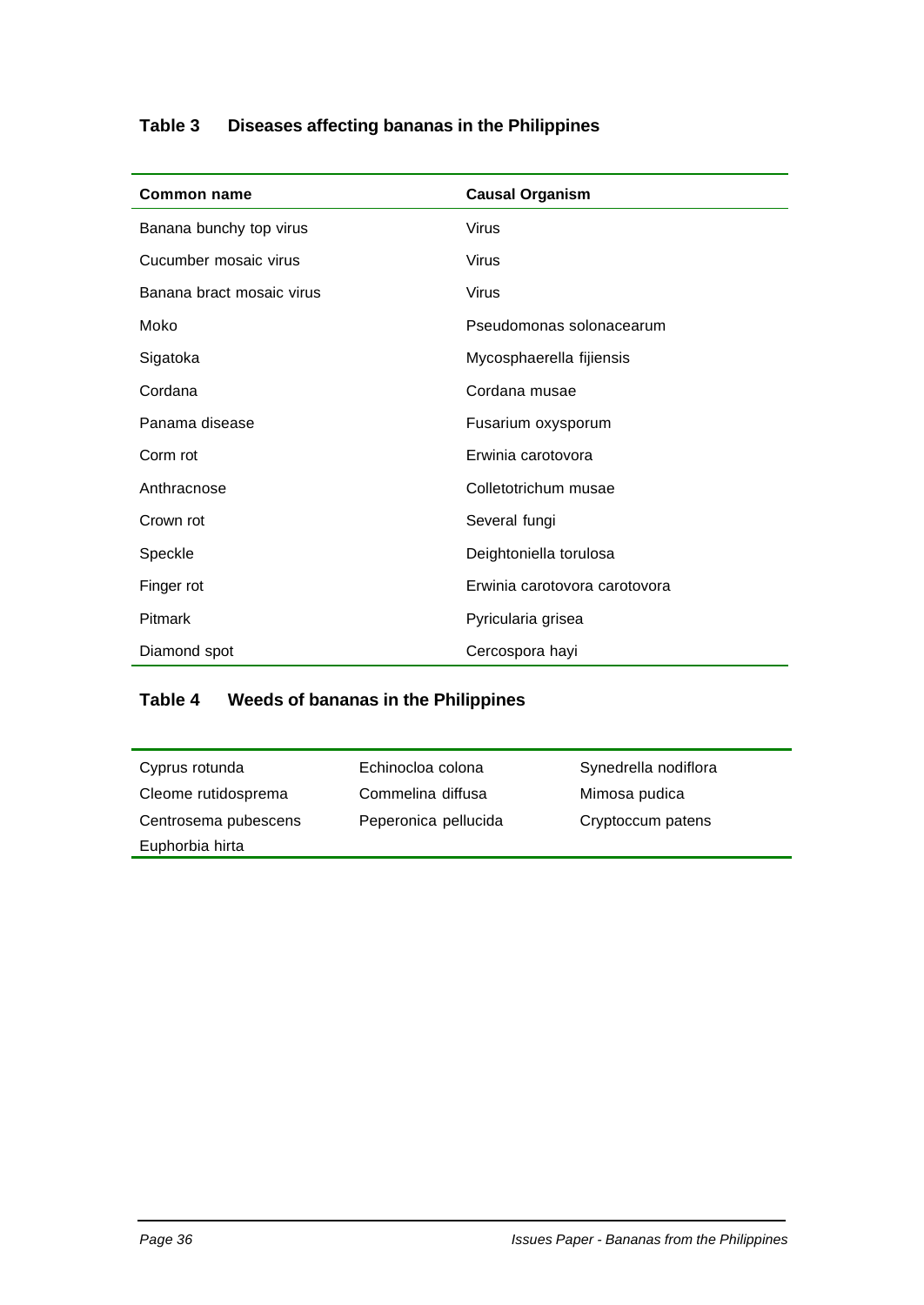# **APPENDIX 2: PRELIMINARY CATEGORISATION OF PESTS OF BANANAS IN THE PHILIPPINES**

#### **Table 5 Preliminary categorisation of pests of bananas in the Philippines (conducted by Biosecurity Australia; the RAP will review this pest list categorisation)**

| <b>Pest</b>                                                                         | <b>Occurrence</b><br>in Philippines | Reference                              | Occurrence<br>in Australia | Reference                                    | <b>Associated</b><br>with fruit | Reference                                                     | <b>Consider pest</b> |
|-------------------------------------------------------------------------------------|-------------------------------------|----------------------------------------|----------------------------|----------------------------------------------|---------------------------------|---------------------------------------------------------------|----------------------|
| <b>ARTHROPODS</b>                                                                   |                                     |                                        |                            |                                              |                                 |                                                               |                      |
| Chaetanaphothrips signipennis<br>(Thysanoptera: Thripidae)<br>(red rust thrips)     | Yes                                 | Pitkin, 1977                           | Yes                        | Williams et al.,<br>1990                     | Yes                             | Williams et al.,<br>1990                                      | $\star$              |
| Cosmopolites sordidus Germar<br>(corm weevil)                                       | Yes                                 | Deang et al.,<br>1970                  | Yes                        | Lindsay, 1993;<br>Pinese, and<br>Piper, 1994 | $\star$                         | Deang et al.,<br>1970                                         | $\star$              |
| Cryptothelea fuscescens<br>(Lepidoptera: Psychidae)<br>(bagworm)                    | Yes                                 | Kalshoven and<br>van der Laan,<br>1981 | <b>No</b>                  | Nielsen et al.,<br>1996                      | $\star$                         | Kalshoven and<br>van der Laan,<br>1981                        | $\star$              |
| Dysmicoccus neobrevipes<br>(Homoptera: Pseudococcidae)<br>(grey pineapple mealybug) | Yes                                 | Ben-Dov, 1994                          | <b>No</b>                  | Ben-Dov, 1994                                | Yes                             | Ben-Dov, 1994                                                 | Yes                  |
| Erionota thrax<br>(Lepidoptera; Hesperiidae)<br>(banana skipper)                    | Yes                                 | De Jong and<br>Treadaway,<br>1993      | <b>No</b>                  | <b>CABI 2000</b>                             | $\star$                         | Dammerman,<br>1929;<br>Kalshoven and<br>van der Laan,<br>1981 | $\star$              |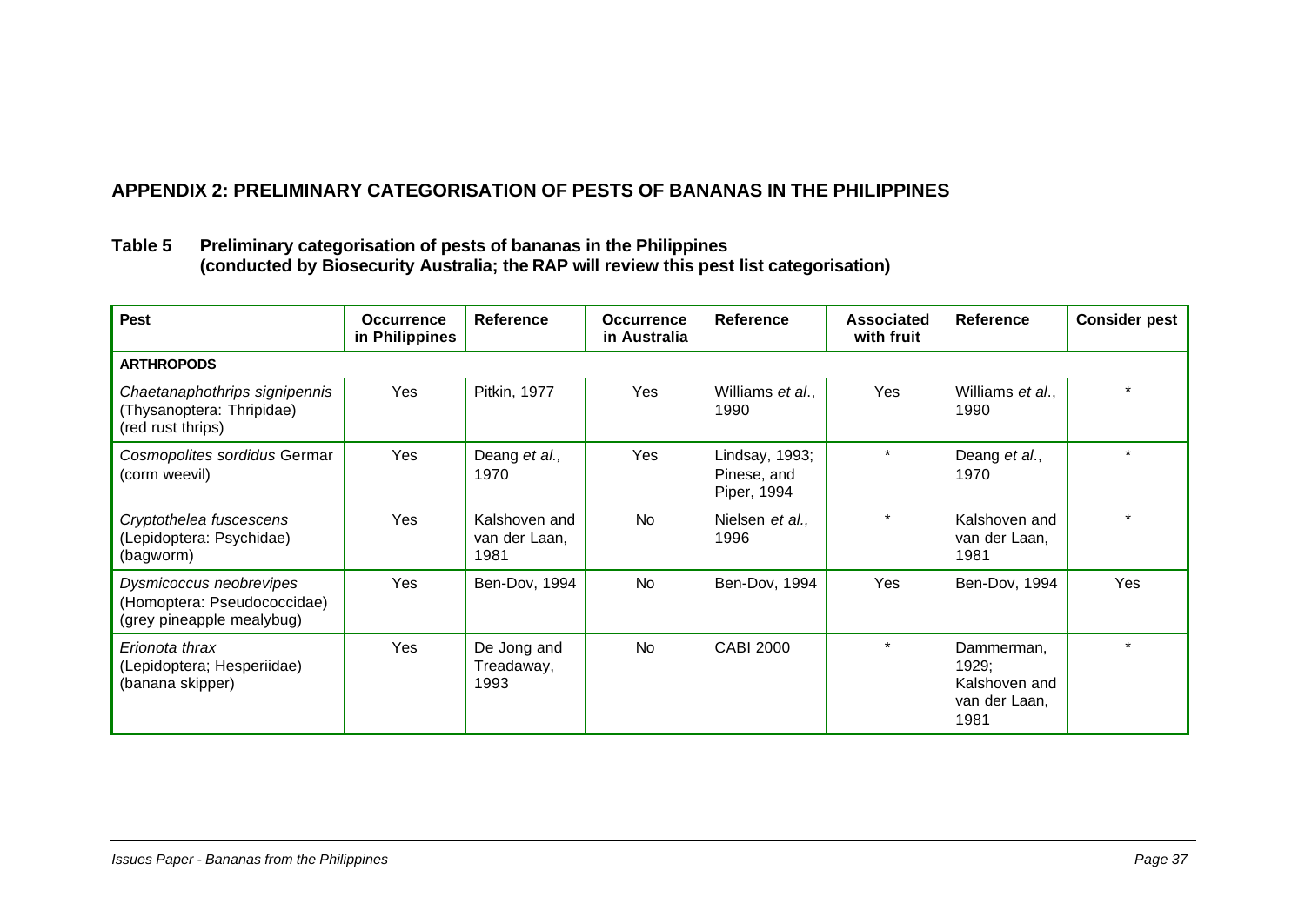| <b>Pest</b>                                                                   | <b>Occurrence</b><br>in Philippines | <b>Reference</b>              | Occurrence<br>in Australia | <b>Reference</b>                            | <b>Associated</b><br>with fruit | Reference                                   | <b>Consider pest</b> |
|-------------------------------------------------------------------------------|-------------------------------------|-------------------------------|----------------------------|---------------------------------------------|---------------------------------|---------------------------------------------|----------------------|
| Hemiberlesia palmae<br>(Homoptera: Diaspididae)<br>(black scale)              | Yes                                 | Sugimoto,<br>1994             | Yes                        | Donaldson<br>pers. comm.<br>(QDPI)          | $\ddot{\phantom{1}}$            | Sugimoto,<br>1994                           | $\star$              |
| Hermetia illucens<br>(Diptera: Stratiomyidae)<br>(black soldier fly)          | Yes                                 | Rueda et al.,<br>1990         | Yes                        | Callan, 1974                                | Yes                             | Stephens,<br>1975                           | $\star$              |
| Odoiporus longicollis<br>(Coleoptera: Curculionidae)<br>(stalk borer)         | Yes                                 | Uichanco,<br>1936             | <b>No</b>                  | <b>CABI 2000</b>                            | $\star$                         | Isahaque,<br>1978; Dutt and<br>Maiti, 1972  | $\star$              |
| Pentalonia nigronervosa<br>(Homoptera: Aphidae)<br>(banana aphid)             | Yes                                 | Lomerio and<br>Calilung, 1993 | Yes                        | Lindsay, 1993;<br>Pinese and<br>Piper, 1994 | $\star$                         | Lomerio and<br>Calilung, 1993               | $\star$              |
| Philicoptus demissus<br>(Coleoptera: Curculionidae)<br>(peel-scarring weevil) | Yes                                 | Stephens,<br>1984             | <b>No</b>                  | Stephens,<br>1984                           | Yes                             | Stephens,<br>1984                           | Yes                  |
| Philicoptus iliganus<br>(Coleoptera: Curculionidae)<br>(peel-scarring weevil) | Yes                                 | Stephens,<br>1984             | <b>No</b>                  | Stephens,<br>1984                           | Yes                             | Stephens,<br>1984                           | Yes                  |
| Philicoptus sp.<br>(Coleoptera: Curculionidae)<br>(peel-scarring weevil)      | Yes                                 | Stephens,<br>1984             | <b>No</b>                  | Stephens,<br>1984                           | Yes                             | Stephens,<br>1984                           | Yes                  |
| Stephanitis typica<br>(Hemiptera: Tingidae)<br>(lacebug)                      | Yes                                 | Waterhouse,<br>1993           | No                         | <b>CABI 2000</b>                            | $\star$                         | Hoffman,<br>1935;<br>Tigvattnanont,<br>1990 | $\star$              |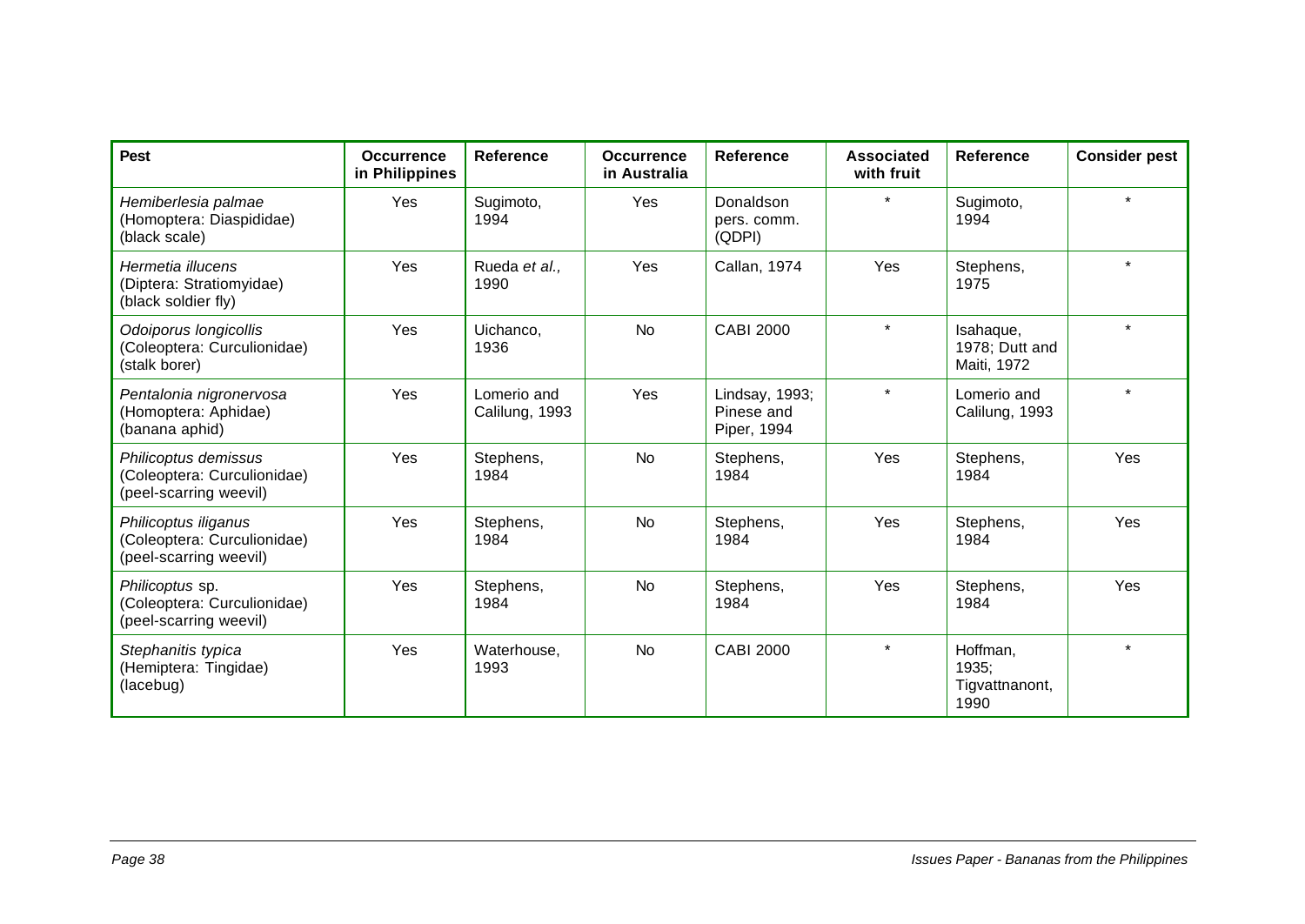| <b>Pest</b>                                                         | <b>Occurrence</b><br>in Philippines | <b>Reference</b>           | <b>Occurrence</b><br>in Australia | <b>Reference</b>        | <b>Associated</b><br>with fruit | Reference                                                   | <b>Consider pest</b> |
|---------------------------------------------------------------------|-------------------------------------|----------------------------|-----------------------------------|-------------------------|---------------------------------|-------------------------------------------------------------|----------------------|
| Thosea sinensis (Lepidoptera:<br>Limacodidae)<br>(saddleback)       | Yes                                 | Waterhouse,<br>1993        | <b>No</b>                         | <b>CABI 2000</b>        |                                 | Dammerman<br>1929;<br>Kalshoven and<br>van der Laan<br>1981 | $\star$              |
| Thrips florum<br>(Thysanoptera: Thripidae)<br>(scab thrips)         | Yes                                 | Palmer and<br>Wetton, 1987 | Yes                               | Swaine 1975             | Yes                             | Swaine 1975                                                 | $\star$              |
| 4 unidentified species<br>(Lepidoptera: Psychidae)<br>(bagworms)    | Yes                                 | BPI, 2000                  | <b>No</b>                         | Nielsen et al.<br>1996  | $\star$                         | Kalshoven and<br>van der Laan<br>1981                       | $\star$              |
| <b>BACTERIA</b>                                                     |                                     |                            |                                   |                         |                                 |                                                             |                      |
| Erwinia carotovora<br>(corm rot)                                    | Yes                                 | Halos et al.,<br>1980      | Yes                               | Pegg et al.<br>1974     | $\star$                         | <b>Jones 1999</b>                                           | $\star$              |
| Ralstonia solanacearum (Syn.<br>Pseudomonas solanacearum)<br>(Moko) | Yes                                 | Jones, 1999                | No                                | <b>Jones 1999</b>       | Yes                             | <b>Jones 1999</b>                                           | Yes                  |
| <b>FUNGI</b>                                                        |                                     |                            |                                   |                         |                                 |                                                             |                      |
| Cercospora hayi<br>(brown spot, diamond spot)                       | Yes                                 | BPI, 2000                  | <b>No</b>                         | <b>Jones 1999</b>       | Yes                             | <b>Jones 1999</b>                                           | Yes                  |
| Colletotrichum musae<br>(anthracnose)                               | Yes                                 | BPI, 2000                  | Yes                               | Hayden et al.<br>1994   | Yes                             | <b>Jones 1999</b>                                           | No.                  |
| Cordana musae<br>(Cordana leaf spot)                                | Yes                                 | BPI, 2000                  | Yes                               | <b>Jones 1999</b>       | <b>No</b><br>(with trash)       | <b>Jones 1999</b>                                           | $\star$              |
| Deightoniella torulosa<br>(speckle)                                 | Yes                                 | BPI, 2000                  | Yes                               | R. Allen, pers.<br>comm | Yes                             | Jones, 1999                                                 | $\star$              |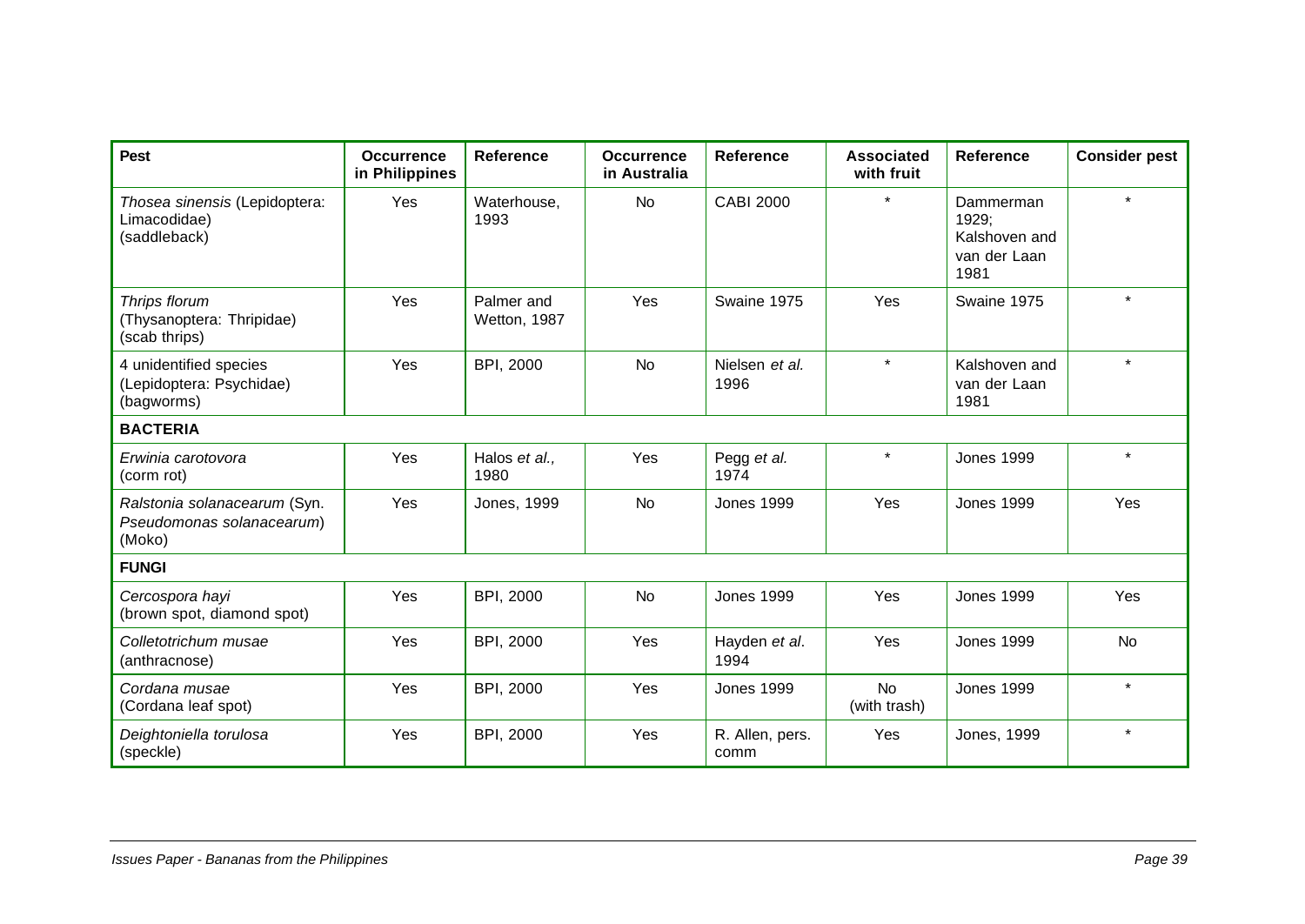| Pest                                                            | <b>Occurrence</b><br>in Philippines | <b>Reference</b>          | <b>Occurrence</b><br>in Australia                     | <b>Reference</b>                                            | <b>Associated</b><br>with fruit | <b>Reference</b>                             | <b>Consider pest</b> |
|-----------------------------------------------------------------|-------------------------------------|---------------------------|-------------------------------------------------------|-------------------------------------------------------------|---------------------------------|----------------------------------------------|----------------------|
| Fusarium oxysporum f. sp.<br>cubense (Fusarium wilt,<br>Panama) | Yes                                 | Jones, 1999               | Yes<br>(restricted and<br>under official<br>control?) | Simmonds,<br>1966;<br>Pitkethley,<br>1998                   |                                 | Jones, 1999                                  | $\star$              |
| Mycosphaerella fijiensis<br>(black leaf streak)                 | Yes                                 | Jones, 1999               | Yes<br>(restricted and<br>under official<br>control)  | Jones, 1999                                                 | <b>No</b><br>(with trash)       | Jones, 1999                                  | Yes                  |
| Mycosphaerella musicola<br>(Sigatoka)                           | Yes                                 | Jones, 1999               | Yes                                                   | Jones, 1999                                                 | <b>No</b><br>(with trash)       | Jones, 1999                                  | $\star$              |
| Pyricularia grisea (Pitmark)                                    | Yes                                 | BPI, 2000,<br>Jones, 1999 | Yes                                                   | Jones, 1999                                                 | Yes                             | Jones, 1999                                  | $\star$              |
| Several fungi<br>(crown rot)                                    | Yes                                 | BPI, 2000                 | $\star$                                               | $\star$                                                     | $\star$                         | BPI, 2000                                    |                      |
| <b>NEMATODES</b>                                                |                                     |                           |                                                       |                                                             |                                 |                                              |                      |
| Meloidogyne arenaria<br>(root knot nematode)                    | Yes                                 | Taylor et al.,<br>1982    | Yes                                                   | Taylor et al.,<br>1982                                      | <b>No</b>                       | Triantaphyllou<br>and<br>Hirschmann,<br>1960 | <b>No</b>            |
| Meloidogyne incognita<br>(root knot nematode)                   | Yes                                 | Timm, 1965                | Yes                                                   | Simmonds,<br>1966                                           | <b>No</b>                       | Ibrahim and<br>El-Saedy,<br>1987             | <b>No</b>            |
| Rodopholus similis<br>(root knot nematode)                      | Yes                                 | Booth and<br>Stover 1974  | Yes                                                   | Persley, 1993;<br>Pitkethley,<br>1998;<br>Simmonds,<br>1966 | <b>No</b>                       | Boncatto and<br>Davide 1980                  | <b>No</b>            |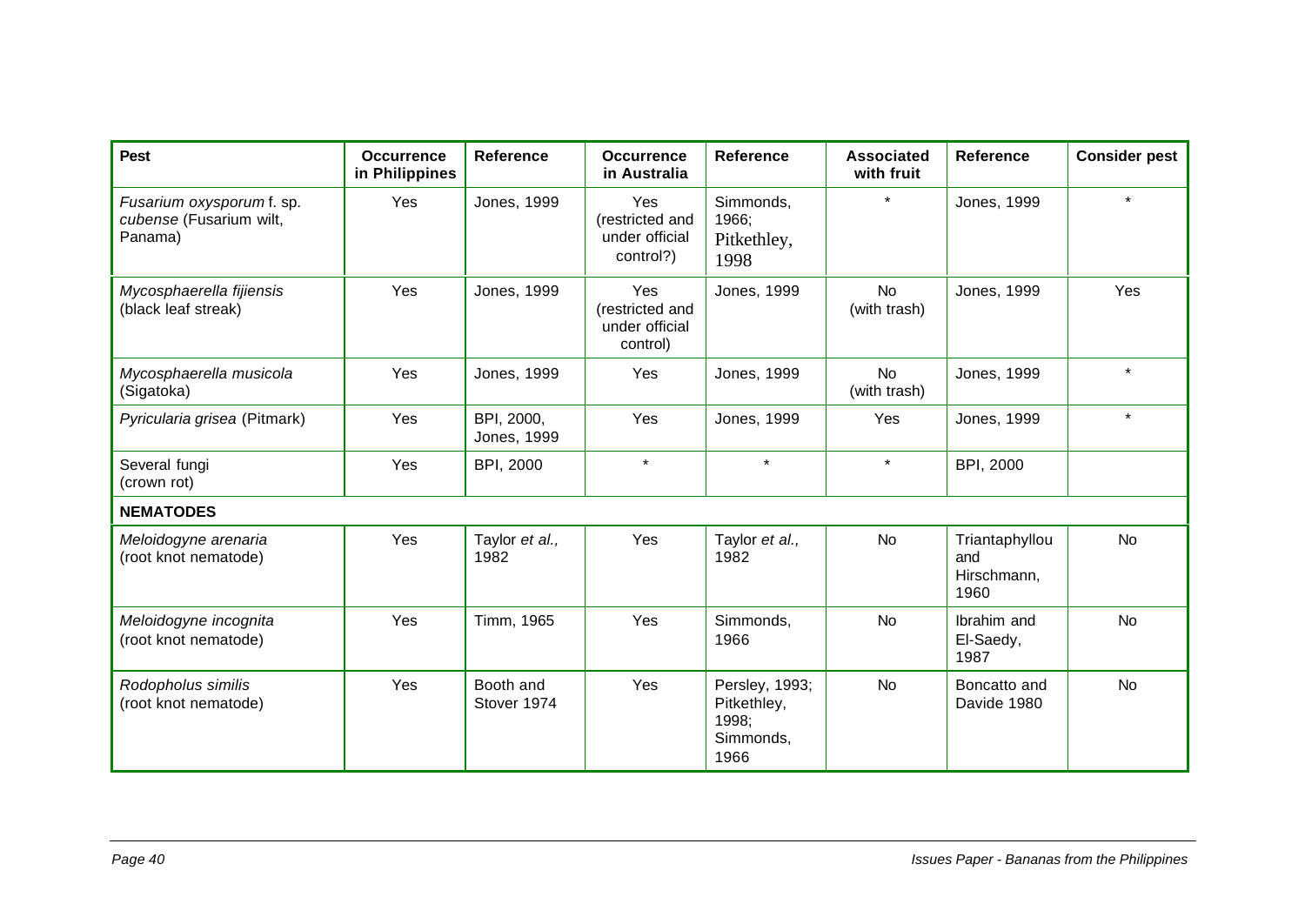| <b>Pest</b>                                                   | <b>Occurrence</b><br>in Philippines | <b>Reference</b>                | <b>Occurrence</b><br>in Australia  | Reference                           | <b>Associated</b><br>with fruit | <b>Reference</b>                   | <b>Consider pest</b> |
|---------------------------------------------------------------|-------------------------------------|---------------------------------|------------------------------------|-------------------------------------|---------------------------------|------------------------------------|----------------------|
| <b>VIRUSES</b>                                                |                                     |                                 |                                    |                                     |                                 |                                    |                      |
| Abaca mosaic potyvirus<br>(abaca mosaic, sugarcane<br>mosaic) | Yes                                 | Jones, 1999                     | <b>No</b>                          | Jones, 1999                         | $\star$                         | Jones, 1999                        | $\star$              |
| Banana bract mosaic potyvirus<br>(banana bract mosaic)        | Yes                                 | Jones, 1999                     | <b>No</b>                          | Jones, 1999                         | $\star$                         | Jones, 1999                        | $\star$              |
| Banana bunchy top nanavirus<br>(banana bunchy top)            | Yes                                 | Jones, 1999                     | Yes<br>(under official<br>control) | Jones, 1999                         | $\star$                         | Jones, 1999                        | $\star$              |
| Banana streak badnavirus<br>(banana streak)                   | Yes                                 | Jones, 1999                     | <b>Yes</b>                         | Jones, 1999                         | $\star$                         | Jones, 1999                        | $\star$              |
| <b>WEEDS</b>                                                  |                                     |                                 |                                    |                                     |                                 |                                    |                      |
| Centrosema pubescens<br>(centro)                              | Yes                                 | Serra et al.,<br>1996           | Yes                                | Mannetje and<br>Pritchard,<br>1974  | $\star$                         | Mannetje and<br>Pritchard,<br>1974 | $\star$              |
| Cleome rutidosperma<br>(consumption weed)                     | Yes                                 | Madrid and<br>Manimtim,<br>1978 | <b>No</b>                          | <b>CABI 2000</b>                    | $\star$                         | Madrid and<br>Manimtim,<br>1978    | $\star$              |
| Commelina diffusa<br>(water grass)                            | Yes                                 | Waterhouse,<br>1993             | Yes                                | Ciba Geigy,<br>1982                 | $\star$                         | Waterhouse,<br>1993                | $\star$              |
| Cyperus rotundus<br>(nut grass)                               | Yes                                 | Waterhouse,<br>1993             | Yes                                | Parsons and<br>Cuthbertson,<br>1992 | $\star$                         | Holm et al.,<br>1977               | $\star$              |
| Cyrtococcum patens                                            | Yes                                 | BPI, 2000                       | <b>No</b>                          | Chapman,<br>1991                    | $\star$                         | Kuo, 1994                          | $\star$              |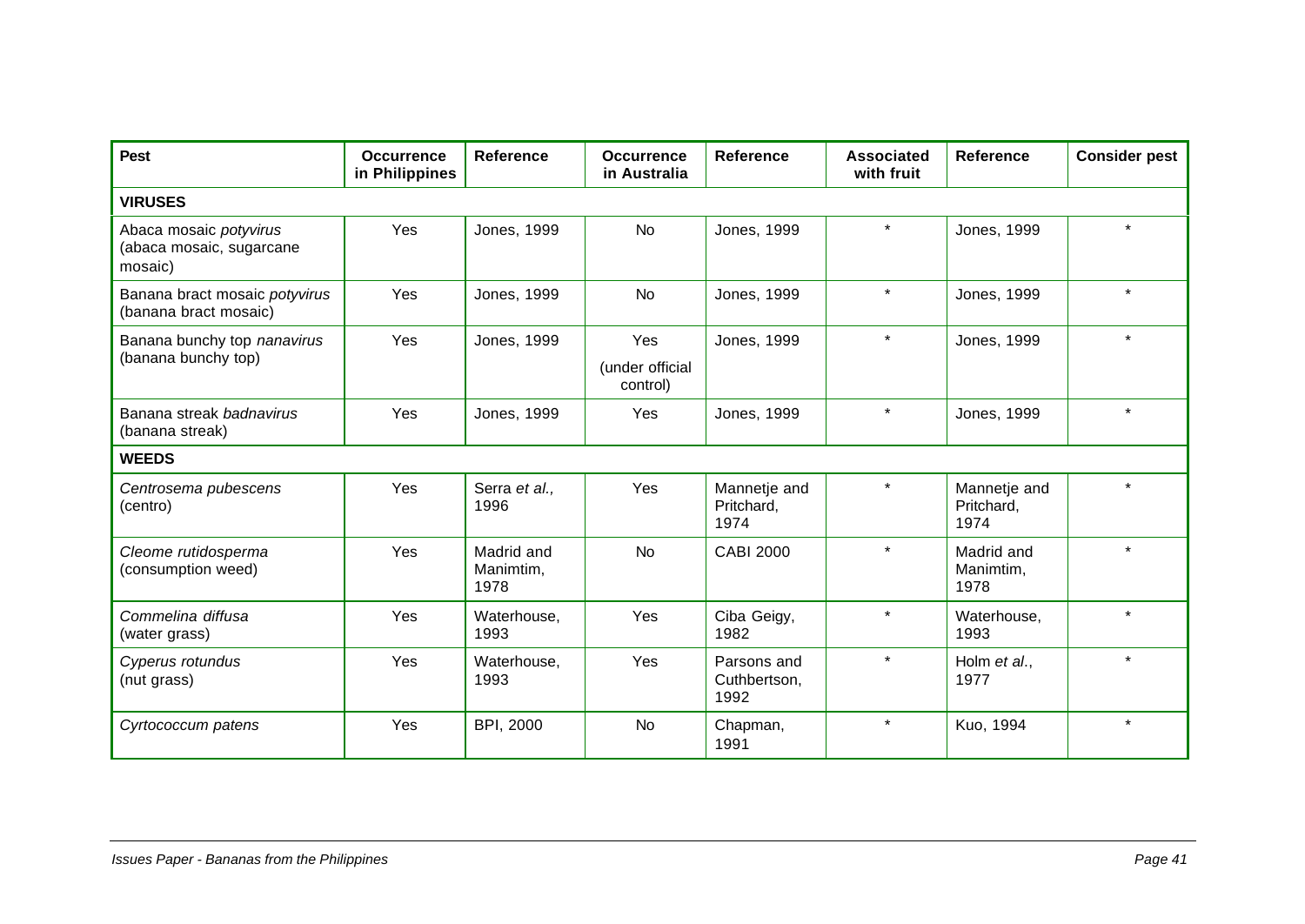| <b>Pest</b>                          | <b>Occurrence</b><br>in Philippines | Reference            | <b>Occurrence</b><br>in Australia | Reference                           | Associated<br>with fruit | <b>Reference</b>                   | <b>Consider pest</b> |
|--------------------------------------|-------------------------------------|----------------------|-----------------------------------|-------------------------------------|--------------------------|------------------------------------|----------------------|
| Echinochloa colona<br>(jungle rice)  | Yes                                 | Moody, 1986          | Yes                               | Groves, 1991                        | $\star$                  | Holm et al.,<br>1977               | $\star$              |
| Euphorbia hirta<br>(garden spurge)   | Yes                                 | Waterhouse,<br>1993  | Yes                               | Holm et al.,<br>1979                | $\star$                  | Sauerborn et<br><i>al.,</i> 1988   | $\star$              |
| Mimosa pudica<br>(mimosa)            | Yes                                 | Waterhouse,<br>1993  | Yes                               | Parsons and<br>Cuthbertson,<br>1992 | $\star$                  | Holm et al.,<br>1977               | $\star$              |
| Peperomia pellucida                  | Yes                                 | BPI, 2000            | Yes                               | Forster, 1993                       | $\star$                  | van Jaarsveld,<br>1992             | $\ddot{\phantom{1}}$ |
| Synedrella nodiflora<br>(synedrella) | Yes                                 | Holm et al.,<br>1997 | Yes                               | Holm et al.,<br>1997                | $\star$                  | Oladokun,<br>1977a, 1977b,<br>1978 | $\ast$               |

\*Maybe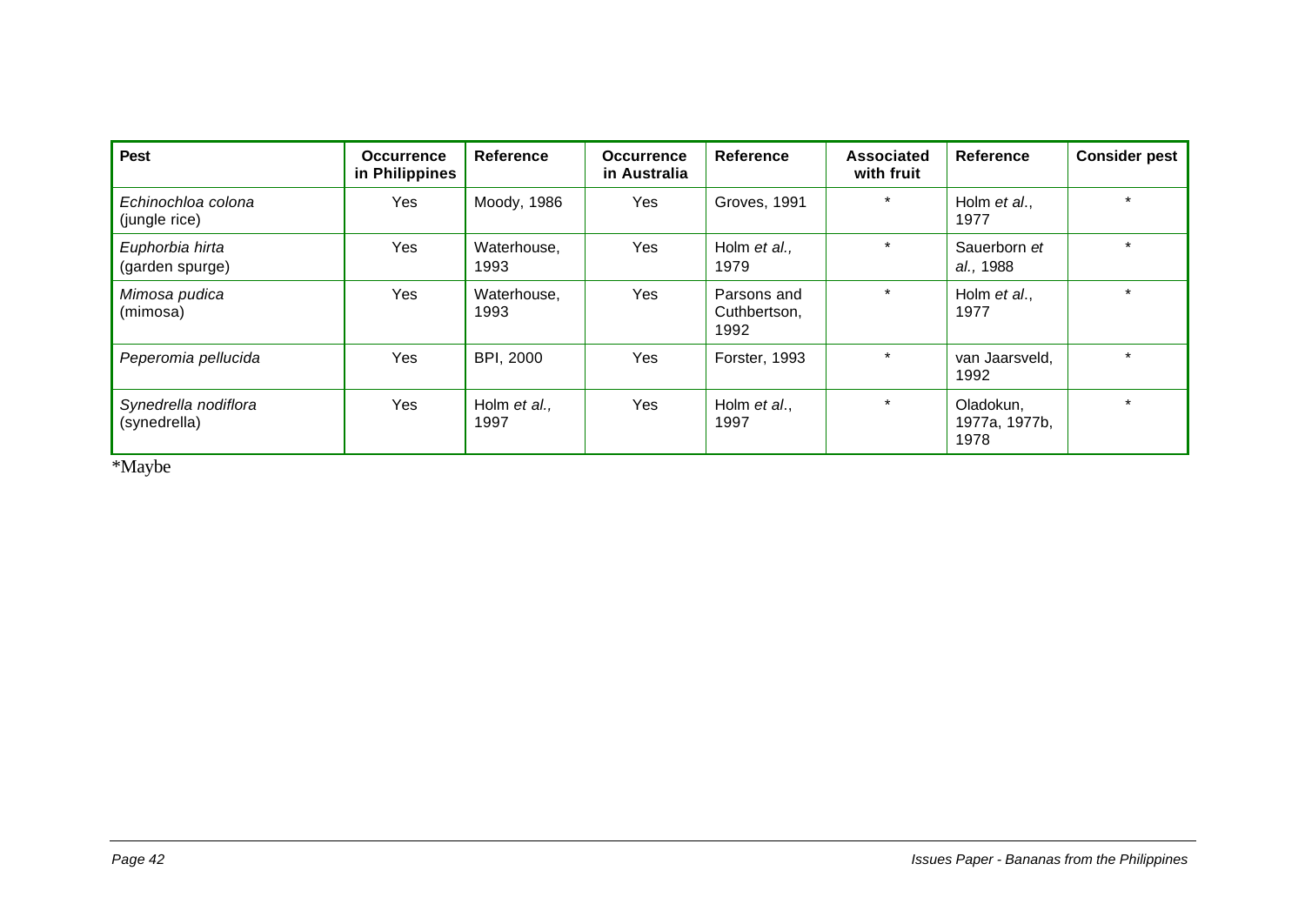### **APPENDIX 3: QUARANTINE PESTS**

#### **Table 6 Quarantine pests**

The RAP will complete and expand this list, which is included here for illustration purpose only

| <b>Scientific name</b>                                        | Common name(s)             | <b>Establishment</b><br>and spread<br>feasible? | Reference | <b>Consequences</b><br>significant? | Reference | Quarantine<br>pest status |
|---------------------------------------------------------------|----------------------------|-------------------------------------------------|-----------|-------------------------------------|-----------|---------------------------|
| <b>Pathogens</b>                                              |                            |                                                 |           |                                     |           |                           |
| Mycosphaerella fijiensis<br>Morelet                           | black Sigatoka             | Yes                                             | $\star$   | Yes                                 | $\star$   |                           |
| Ralstonia solanacearum<br>(Yabuuchi et al., 1995)             | Moko                       | Yes                                             | $\star$   | Yes                                 | $\star$   |                           |
| <b>Arthropods</b>                                             |                            |                                                 |           |                                     |           |                           |
| Dysmicoccus neobrevipes<br>Beardsley                          | grey pineapple<br>mealybug | Yes                                             | $\star$   | Yes                                 | $\star$   |                           |
| Philicoptus demissus<br>(Heller)<br>$\sqrt{m}$ 1 $\sqrt{m}$ 1 | peel-scarring weevil       | Yes                                             | $\star$   | Yes                                 | $\star$   |                           |

\*To be inserted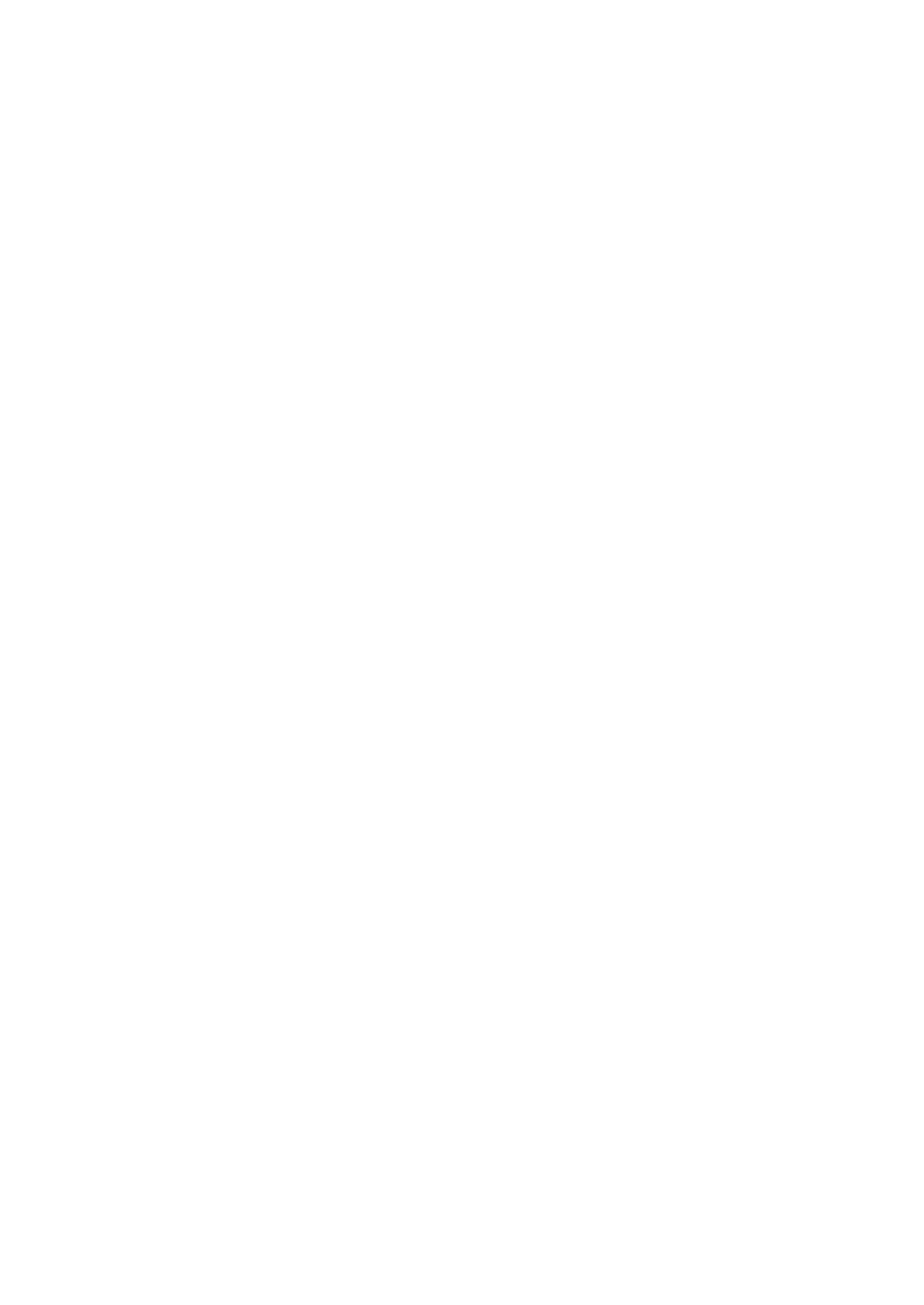# **APPENDIX 4: CURRICULA VITAE FOR RAP AND TWG MEMBERS**

# **DR SHARAN SINGH**

### **ACADEMIC QUALIFICATIONS:**

BSc Agriculture (Honours in Plant Protection), Punjab Agricultural University, Ludhiana, India.

MSc Plant Pathology, Punjab Agricultural University, Ludhiana, India. PhD Forestry (Pathology), Australian National University, Canberra, Australia. Graduate Certificate in Management Studies, Canberra University, Canberra, Australia.

### **PREVIOUS POSITIONS**:

| 1979 -1980       | Agricultural Representative, Bayer (India) Limited, Punjab, India.      |
|------------------|-------------------------------------------------------------------------|
| 1984 - 1987      | Post-doctoral Fellow, University of Sydney, Plant Breeding Institute,   |
|                  | Castle Hill.                                                            |
| 1987 - 1990      | Quarantine Plant Pathologist, Queensland Department of Primary          |
|                  | Industries, Indooroopilly.                                              |
| 1990 - 1992      | Scientific Administrator, AQIS, Canberra.                               |
| 1992 - 2000      | Principal Scientist/Manager, AQIS, Canberra; and also Acting Head, Pest |
|                  | and Disease Information Section, Plant Quarantine Policy Branch for six |
|                  | months in 1994.                                                         |
| $2000$ - present | Acting Senior Manager, AQIS/Biosecurity Australia, AFFA, Canberra.      |

- Managed and contributed to pest risk analyses and/or developed importation policy for many plants and plant products, including fresh fruit (e.g. Spanish citrus, Florida citrus and Ecuadorian bananas), nursery stock (e.g. banana, olive and strawberry plants), and agricultural seeds (e.g.lucerne, peanut, sweetcorn and tomato). Member of the Disease Risk Analysis Technical Working Group for the non-routine import risk analysis of bulk maize grain from the USA.
- Conducted post entry quarantine inspections and testing in Queensland for a range of imported agricultural seeds and nursery stock, including bananas and heliconias, and crop surveys for quarantine pests, including diseases of bananas in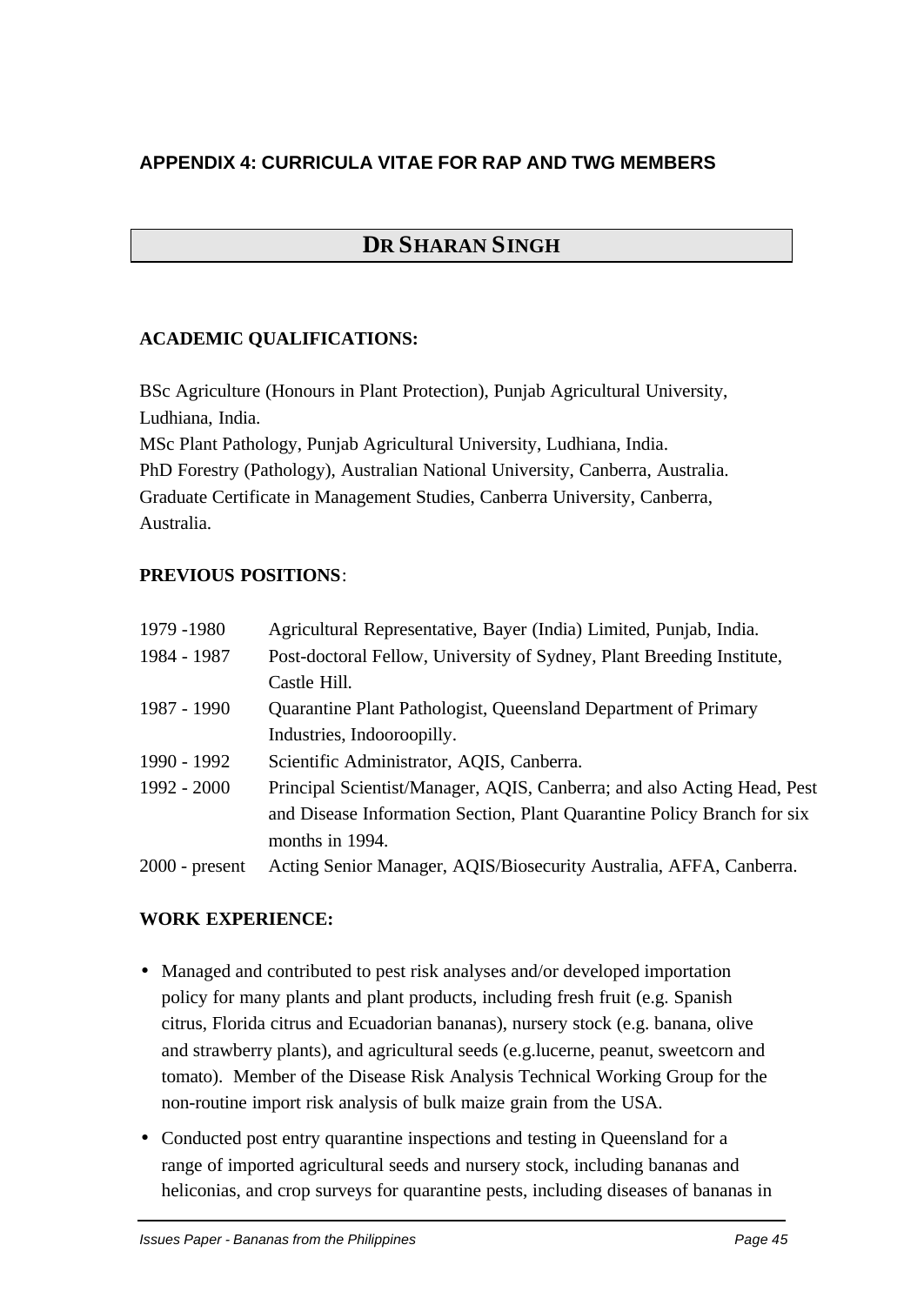northern Queensland (Cape Yorke) and the Torres Strait islands.

- Participated in the management of exotic pest and disease incursions, including citrus canker in Lambell's Lagoon (Northern Territory), the Moko bacterium on heliconias in the Cairns area (Queensland), anther smut of carnations in Brisbane (Queensland), and pawpaw ringspot potyvirus in south east Queensland.
- Evaluated numerous applications for the importation of plant pathogens for research purposes and release as biological control agents.
- Carried out research on genetics and breeding for wheat rust resistance in triticales (wheat and rye hybrids), disease resistance and chemical control of rust of peas and epidemiology of rust of poplars.
- Managed and contributed to many market access proposals for exports of Australian plants and plant products, including citrus to Thailand and China, malting barley, sorghum, sunflower and cottonseed to Mexico, oats to the USA, wheat and carpet grass to Brazil, rice straw to Japan, and wheat and barley to China.
- Managed and participated in bilateral plant quarantine discussions with many countries, including China, India, Israel, the European Union, South Africa, New Zealand, the USA, Canada, Mexico, Argentina, Brazil and Chile.
- Currently managing import risk analyses, market access (exports) and relevant international phytosanitary standards and agreements.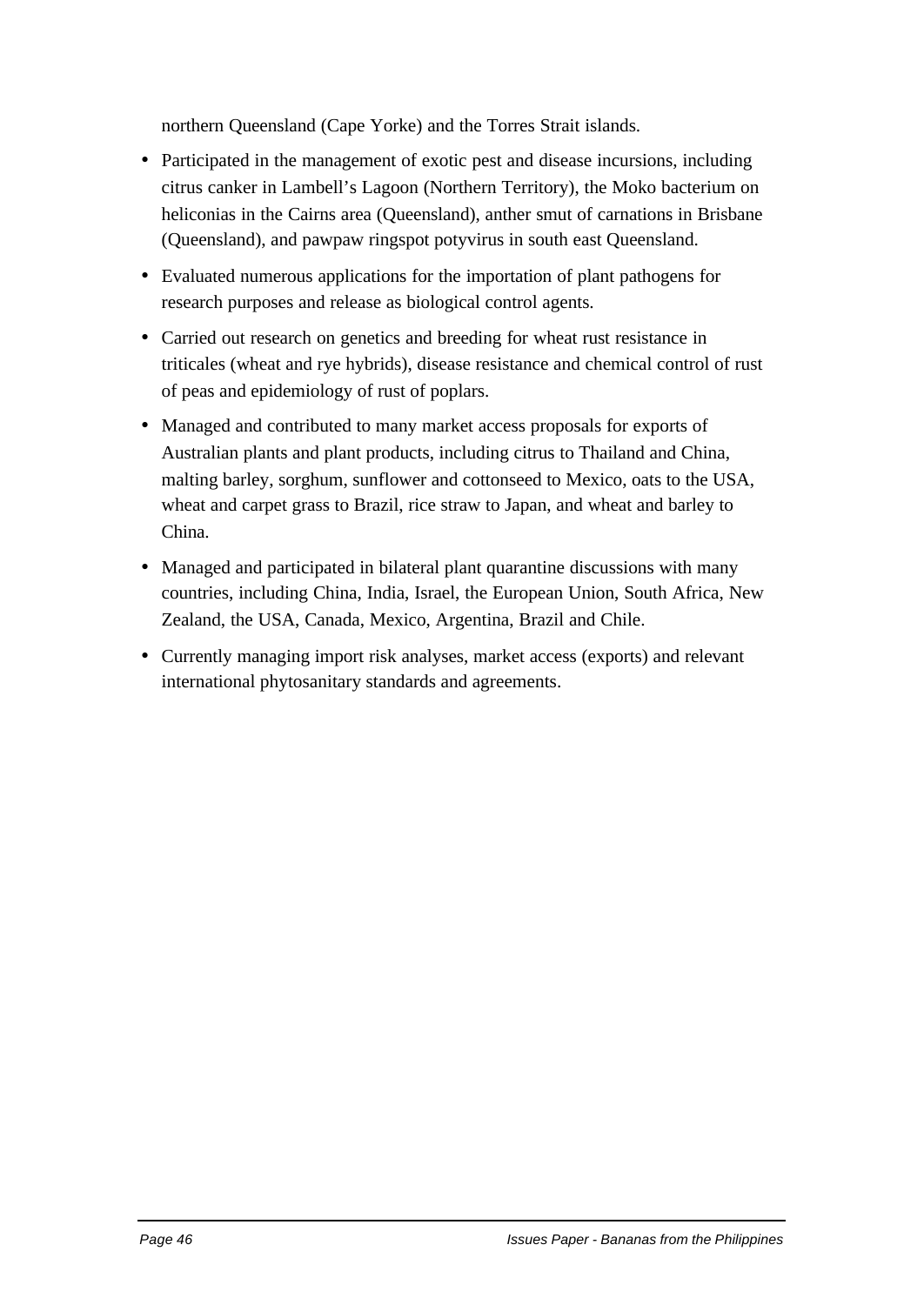# **DR ROB ALLEN**

# **ACADEMIC QUALIFICATIONS:**

BscAgric., University of Sydney, majoring in plant pathology. MscAgric., University of Sydney, with thesis on diseases of vetch. PhD, University of Auckland, New Zealand, with thesis on *Phytophthora cinnamomi*.

### **PREVIOUS POSITIONS**:

| 1963-1992    | Plant Pathologist, New South Wales Department of Agriculture,     |
|--------------|-------------------------------------------------------------------|
|              | based mainly at Wollongbar.                                       |
| 1992 - 1997  | Chief Plant Pathologist, Queensland Department of Primary         |
|              | Industries, based at Indooroopilly.                               |
| 1997-present | Principal Policy Officer (Plant Health), Queensland Department of |
|              | Primary Industries, based at Head Office, Brisbane.               |

- Undertook research, development and extension activities to improve disease management for a wide range of crops in the far north coast of New South Wales, including vegetables, bananas, avocadoes, maize and field crops.
- Undertook specialist research on quantitative epidemiology on a range of plant diseases and insect pests, including banana bunchy top, avocado sunblotch and banana leaf diseases.
- Developed plant health schemes such as the Avocado Nursery Voluntary Accreditation Scheme (ANVAS) and Guidelines for Banana Planting.
- Administered plant protection staff technical activities within a regionalised management matrix, from a local (Indooroopilly) and statewide perspective.
- Queensland member of Plant Health Committee since 1994 (currently Chair), and ex-officio member of various Consultative Committees on Exotic Plant Pests and Diseases.
- Chairman of the Banana Industry Protection Board (since 1995), administering the Banana Industry Fund and providing technical and policy oversight of banana plant health regulation and research in Queensland.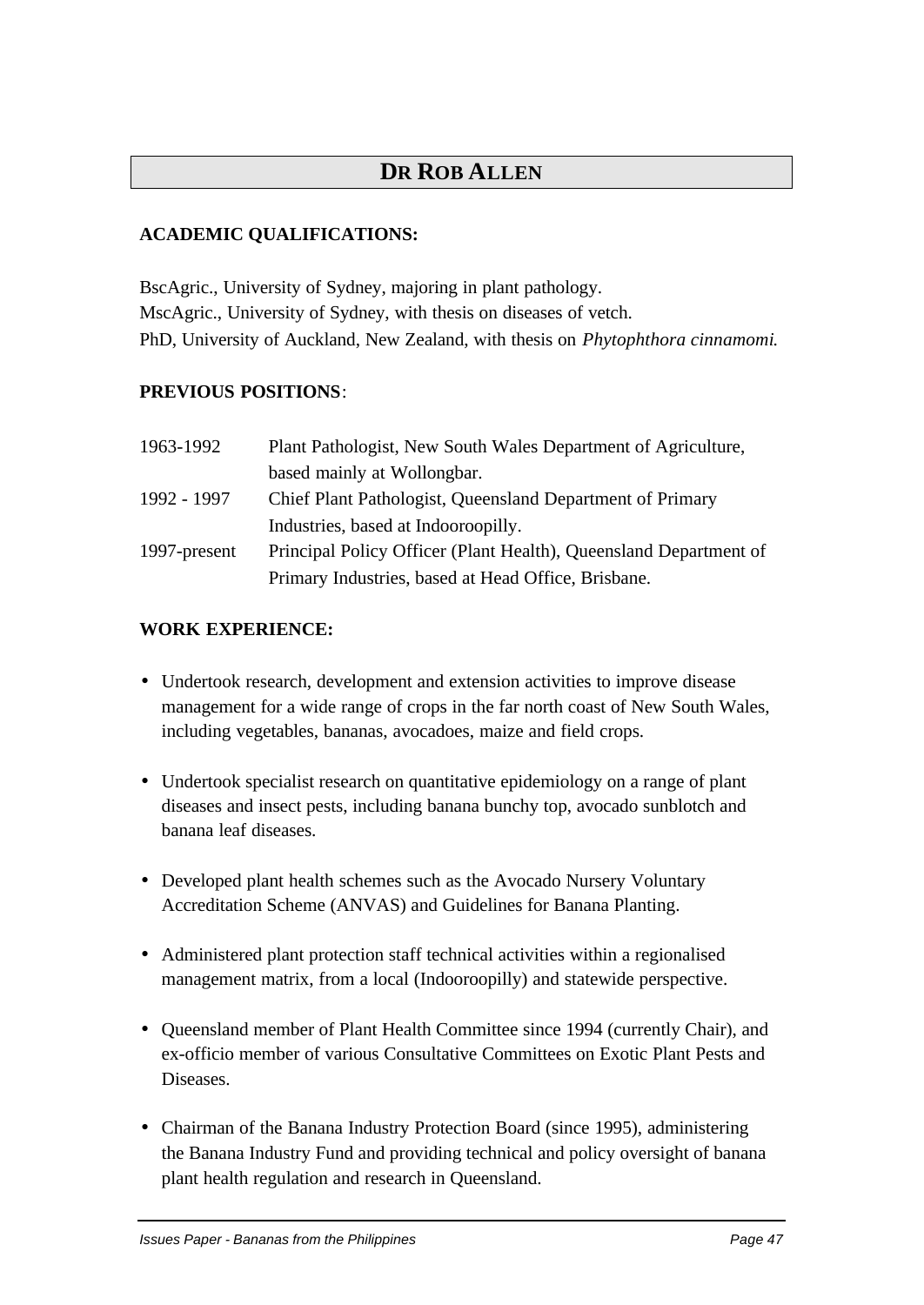# **DR BRYAN CANTRELL**

# **ACADEMIC QUALIFICATIONS:**

BSc, University of Queensland, majoring in entomology and parasitology. BSc (Hons), University of Queensland, specialising in entomology. PhD, University of Queensland, for a thesis on the classification, morphology and biology of the Australian Tachinidae (Diptera – parasitic flies).

### **PREVIOUS POSITIONS**:

| $1983 - 1989$ | Senior Entomologist, Queensland Department of Primary Industries     |
|---------------|----------------------------------------------------------------------|
|               | (QDPI), based at Indooroopilly.                                      |
| 1990-1995     | Manager, QDPI Entomology Branch and Chief, Plant Protection Systems, |
|               | Division of Plant Protection; both positions based at Indooroopilly. |
| 1996-present  | Principal Policy Officer, Plant Health, QDPI Animal and Plant Health |
|               | Service, based at Head Office, Brisbane.                             |

- Curator of the QDPI Insect Collection, with responsibility for diagnosis of agriculturally-important insects including insects of quarantine significance; certification of country freedom from nominated pests; and specialist research on diagnosis of insect pests.
- Comprehensive knowledge of Queensland's primary industry production systems and factors affecting management and control of agricultural insect pests through collaboration with field entomologists developing Integrated Pest Management programs for major horticultural crops e.g. bananas, citrus and tropical fruit crops.
- Administered entomology staff technical and research activities within a regionalised management matrix, from a local (Indooroopilly) and statewide perspective.
- Secretary of Plant Health Committee (1993 1995) and ex-officio member of various Consultative Committees on Exotic Plant Pests and Diseases.
- Member of the strategic management group for the successful papaya fruit fly eradication campaign in north Queensland, 1995 – 1999.
- Current responsibilities include policy development and provision of substantive technical advice on issues involving:
	- quarantine pest management and import risk assessment;
	- use of agricultural and veterinary chemicals in Queensland; and
	- beekeeping.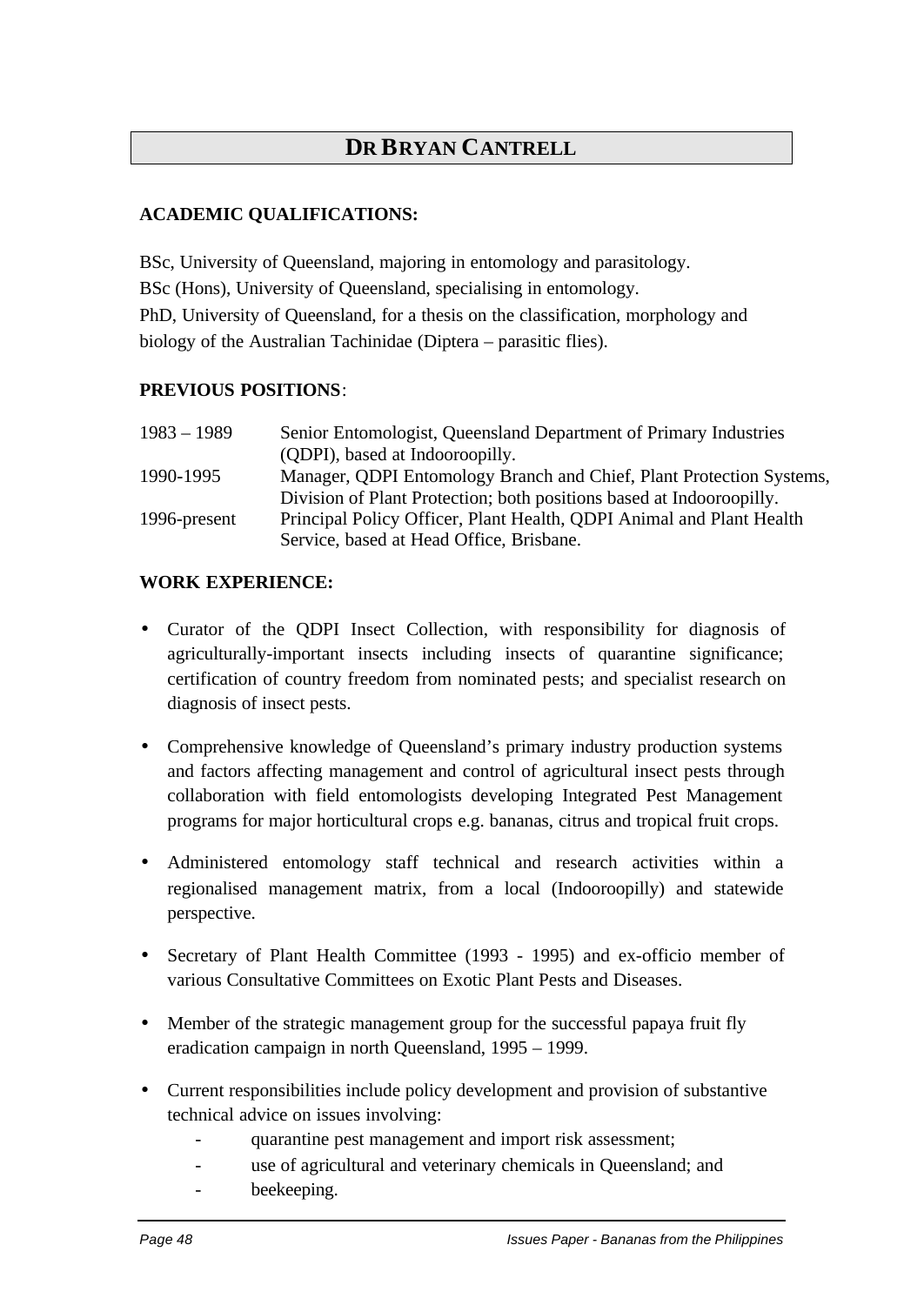# **MR BOB PATON**

### **ACADEMIC QUALIFICATIONS:**

Bsc, Australian National University, Canberra, majoring in botany and zoology.

#### **PREVIOUS POSITIONS**:

| 1963-1972    | Senior Technical Officer Department of Forestry Australian National<br>University. |
|--------------|------------------------------------------------------------------------------------|
| 1972-1976    | Forest Entomologist, CSIRO, Division of Forestry.                                  |
| 1976-1982    | Quarantine Entomologist, Plant Quarantine, Department of Health,                   |
|              | Canberra.                                                                          |
| 1982-1984    | Officer in Charge, Plant Quarantine Station, Weston, Department of                 |
|              | Primary Industries.                                                                |
| 1984-1987    | Senior Entomologist, Plant Quarantine Branch, AQIS, Canberra.                      |
| 1987-1994    | Head, Pest Disease Information Section, Plant Quarantine Branch,                   |
|              | AQIS, Canberra.                                                                    |
| 1994-1997    | Consultant, Quarantine and Plant Protection Systems.                               |
| 1997-Present | Policy Officer (Market Access) NSW Agriculture, Orange, NSW                        |
|              |                                                                                    |

- Twenty-five years experience in entomology with an extensive background in quarantine related pests of plants and plant produce.
- Involved in quarantine surveys in northern Australia for pests incursions with particular focus on tropical crops
- Managed the implementation of post entry quarantine operations at the Weston Quarantine Station for a range of imported plants.
- Responsible for the development of conditions and import approvals for biological control agents.
- Extensive experience and knowledge of quarantine operations and treatments.
- Involved in a large number of Import Risk Analysis and the development of a range of import and export protocols over a twenty year period, including the proposal to import bananas from Ecuador.
- Development and implementation of quality assurance systems to meet international and interstate phytosanitary restrictions.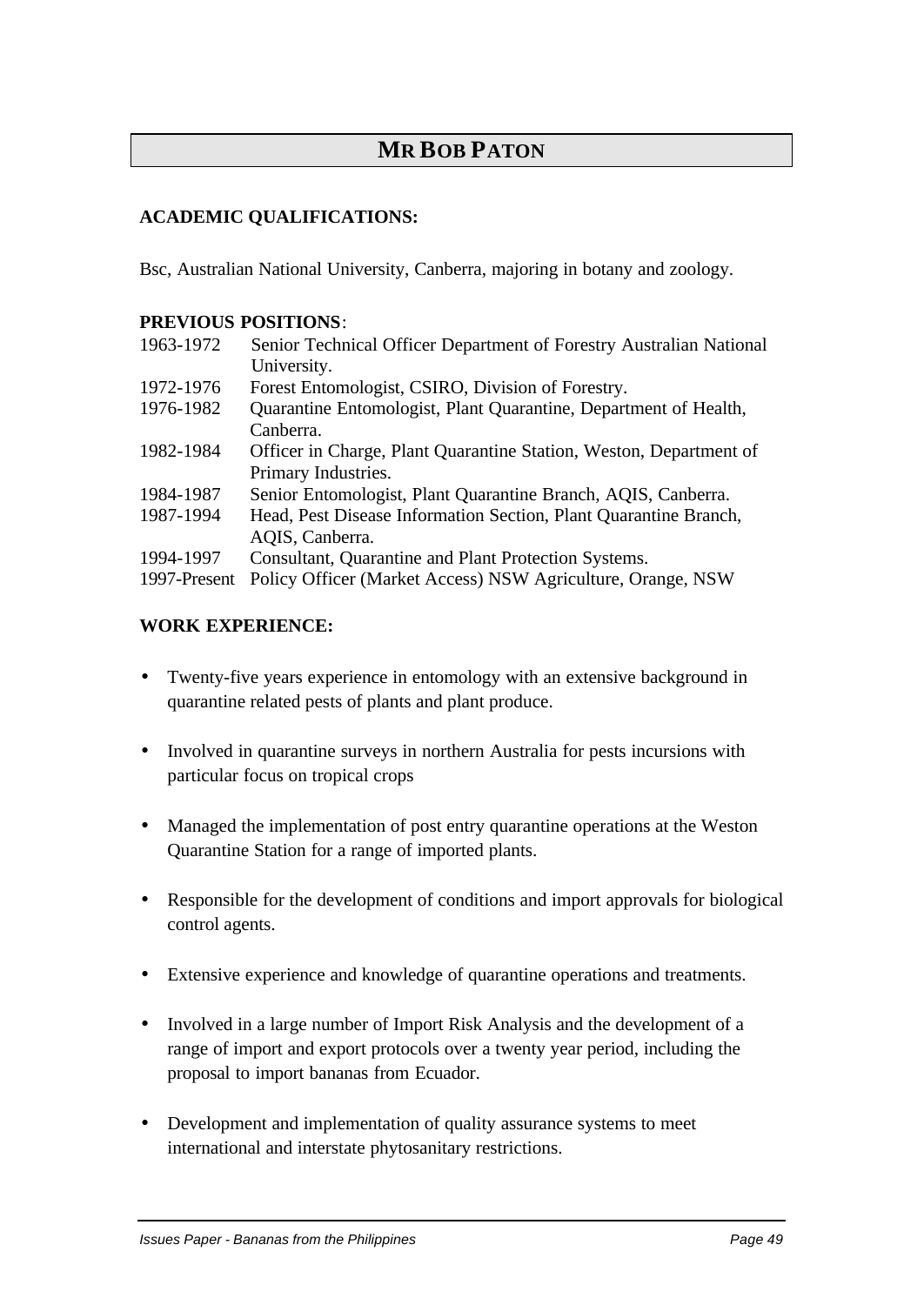# **MR DAVID PEASLEY**

# **ACADEMIC QUALIFICATIONS:**

Wagga Diploma in Agriculture 1970.

### **PROFESSIONAL AFFILIATIONS**

- Member of the Australian Institute of Agricultural Science and Technology (AIAST).
- Certified Practising Agriculturist (CPAg).
- Member of the Australian Association of Agricultural Consultants (AAAC).

### **PREVIOUS POSITIONS**:

**1976-92**. District Horticulturist (Tropical Fruit) with NSW Agriculture, North Coast Region.

Specialising in field investigations and extension on a range of subtropical horticultural trees crops including bananas, avocados, passionfruit, coffee and mangoes.

**1992-95.** Program Leader (Tropical Fruit) with NSW Agriculture.

Leading the research, development and extension program on the North Coast Region - based at Alstonville Tropical Fruit Research Station.

Member of the Board of NSW Banana Industry Committee.

### **1996 to present.** Principal, Peasley Horticultural Services.

Member, Australian Avocado Growers Federation R&D Committee. Member, Australian Passionfruit Industry Association R&D Committee.

### **WORK EXPERIENCE:**

Thirty years experience in a range of horticultural fruit industries in New South Wales, twenty years as a District Horticulturist then as Program Leader with NSW Agriculture, leading the Tropical Fruit research, development, and extension program and the last five years as a Private Consultant to the sub-tropical fruit industries of Eastern Australia.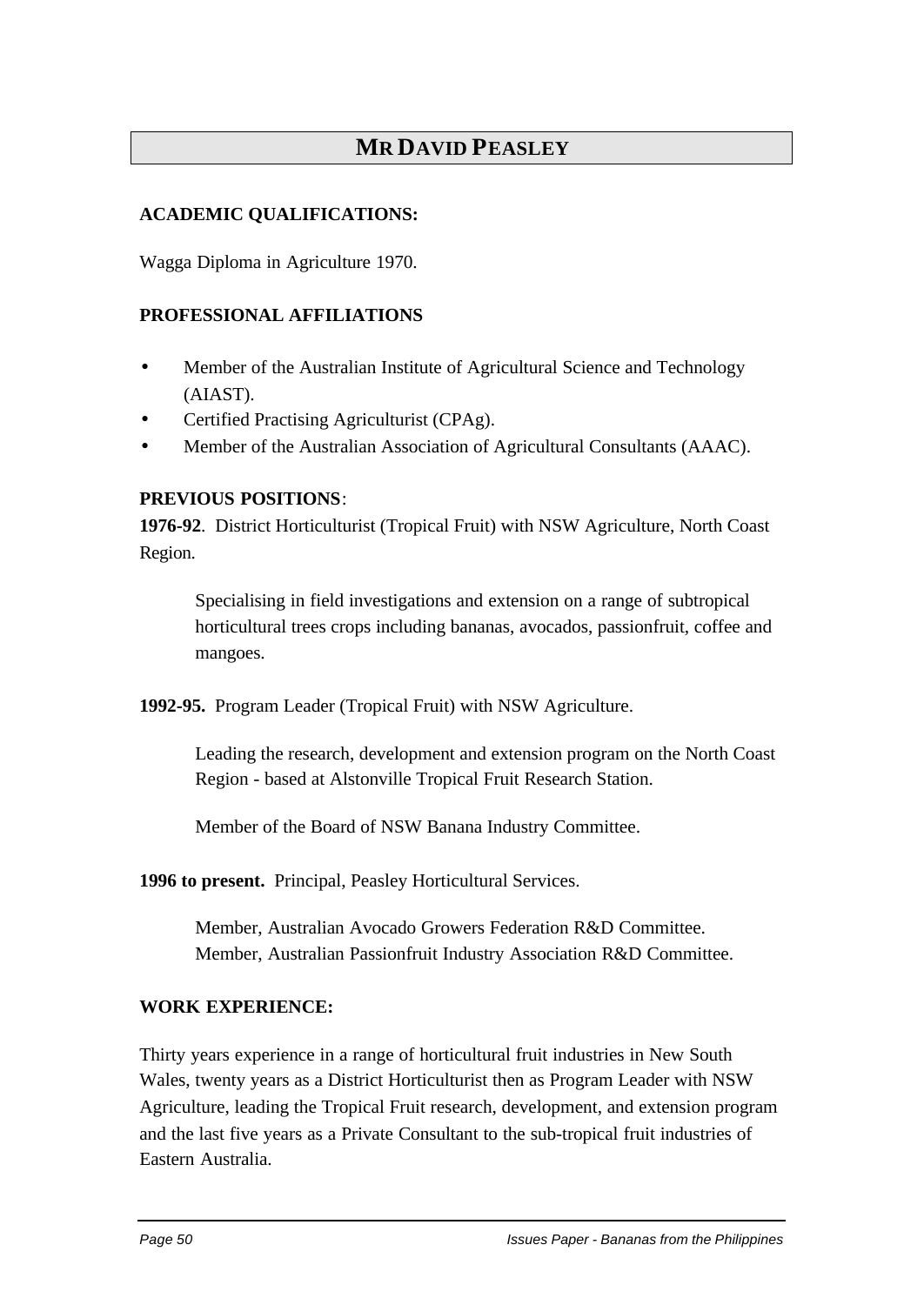- Major work areas included:
	- assessing new horticultural crops and cultivars for the NSW North Coast.
	- developing management programs to improve the economic and environmental sustainability of production.
	- evaluating new control treatments for pest and diseases.
	- working cooperatively with industry associations in research and development, strategic planning and project management.
	- maintaining strong communication with the public, government and industry groups
	- providing advice to local and state governments, the Environment Protection Authority and the National Registration Authority on horticultural matters concerning land use and management practices.
- Major projects:
	- Chairman, National Banana Plant Health Improvement Project, 1993-98.
	- Project Chief Investigator for R&D Projects on passionfruit, coffee and bananas.

# **CURRENT ACTIVITIES**

- During 2000 jointly prepared an "Integrated Production and Marketing Plan for NSW Bananas" commissioned by the NSW Banana Industry Committee.
- During 2001 may be involved in the establishment of productivity groups for banana growers, subject to the outcome of an application by the NSW Banana Industry Committee for State and Federal funding.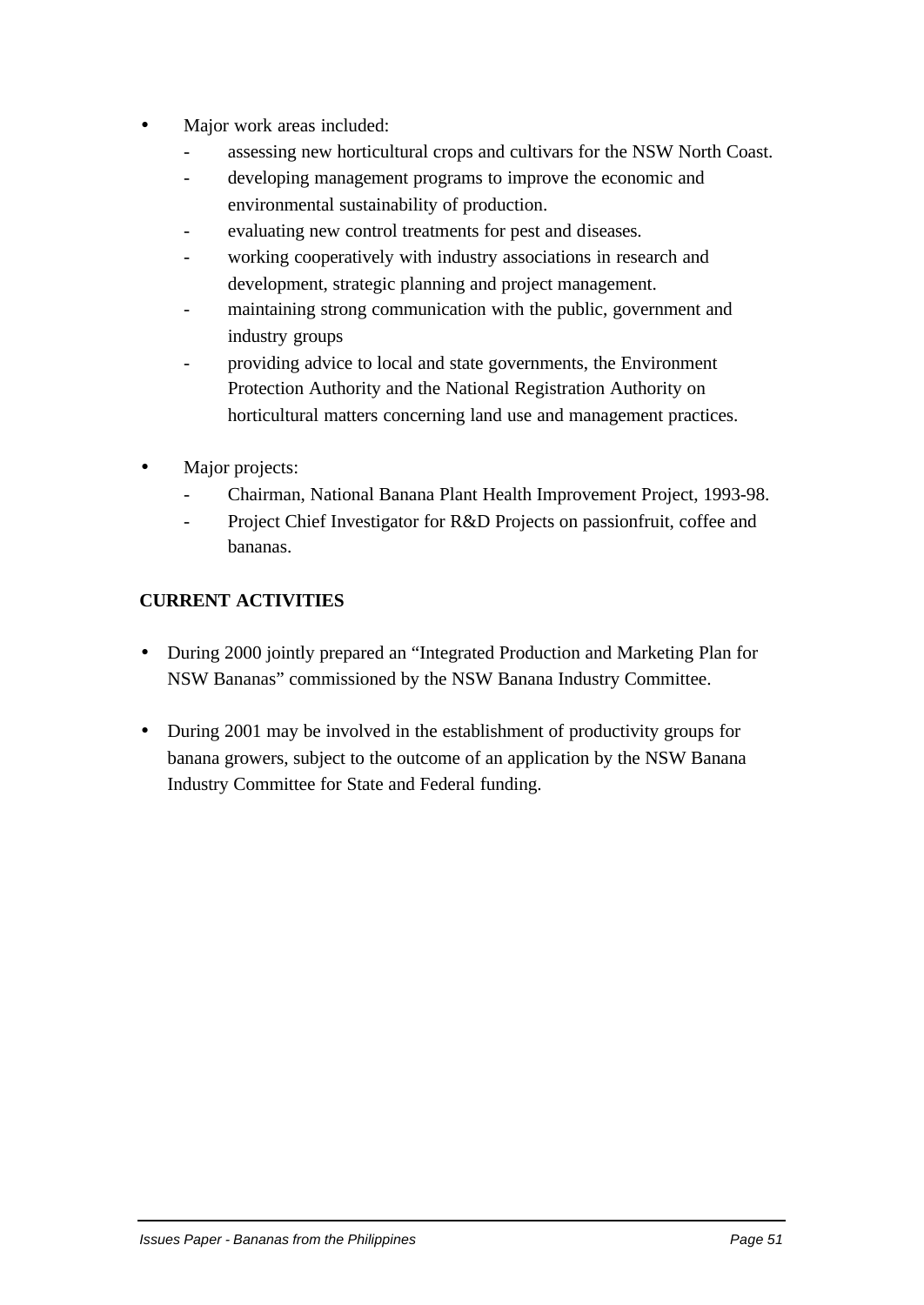# **MR MIKE ROBBINS**

### **ACADEMIC QUALIFICATIONS:**

Certificate of Agriculture, Western Australia Department of Agriculture.

#### **PREVIOUS POSITIONS**:

| $1969 - 1973$    | Administration Officer, Agriculture Department, Western |
|------------------|---------------------------------------------------------|
|                  | Australia, Fremantle Stock Office and District Office.  |
| $1973 - 1975$    | Plant Quarantine Inspector, AQIS Western Australia.     |
| $1975 - 1985$    | Cereal Inspector, AQIS Western Australia.               |
| $1985 - 1998$    | Manager, Technical Services, AQIS Western Australia.    |
| $1998$ – present | Manager, Grain, Seed and Nursery Stock, AQIS, Canberra. |

- From 1969 to 1998 administered, managed or performed inspection tasks in quarantine and export disciplines such as live animal exports, plant quarantine, animal quarantine, grain inspection, and auditing.
- Managed eradication campaigns in Western Australia Potato Cyst Nematode (PCN) from 1986 to 1998, and Apple Scab from 1990 to 1998. Developed Apple Scab Eradication Manual and assisted in the development of a national plan for the control and eradication of PCN.
- Served as Australian Horticultural Officer in South East Asia based in Singapore for ten months in 1998/99. Duties included assessment of the outturn condition of Australian horticultural produce in South East Asian markets, and comparative assessment against produce from major competitors.
- Managed the operation of Western Australian Interstate Quarantine Checkpoints located at Kununurra, Eucla and Perth Domestic Airport from 1995 to 1998.
- Developed Quality Assurance systems for the movement of fresh fruits and vegetables and seeds into Western Australia from other Australian States.
- Developed procedures for the testing, analysis and audit of Annual Ryegrass Toxicity in export hay in 1995.
- Participated in the Import Risk Analysis of bulk maize grain from the USA as a member of the Operations Technical Working Group.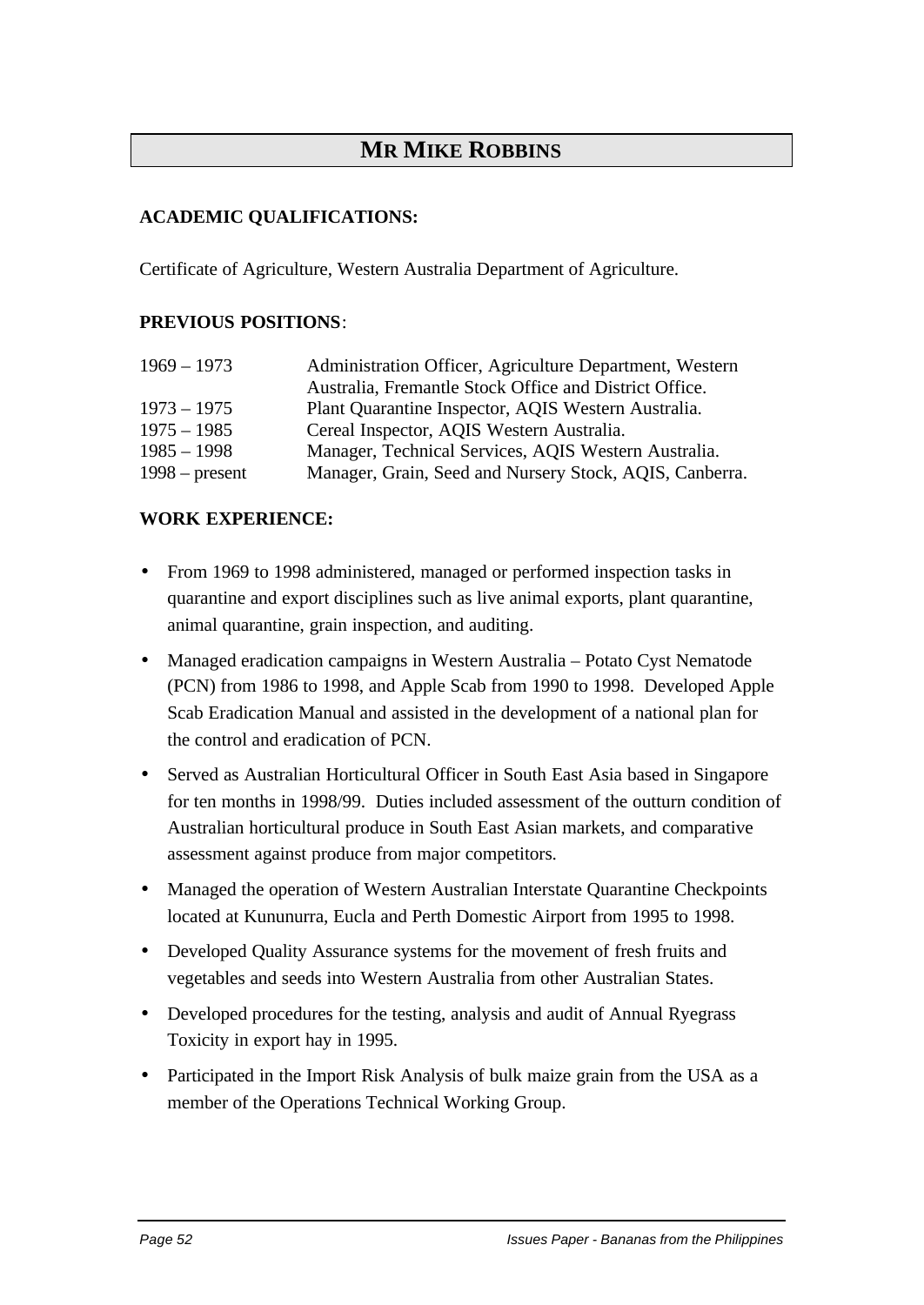# **DR CHRIS HAYWARD**

### **ACADEMIC QUALIFICATIONS:**

BSc (Hons) University of Birmingham, England, 1953. Bacteriology major. PhD University of Birmingham, 1956. Thesis topic: Diversity of Oral, Lactobacilli. Member Australian Society for Microbiology, Inc. 1976.

### **PREVIOUS POSITIONS**:

| July 1953-July 1956 | Medical Research Council Studentship.                       |
|---------------------|-------------------------------------------------------------|
| Aug 1956 - Dec 1958 | Process Microbiologist. Microbiological Research Institute, |
|                     | Port of Spain, Trinidad, WI.                                |
| Jan 1959-Mar 1965   | Bacteriologist at the Commonwealth Mycological Institute    |
|                     | (now the CAB International Mycological Institute) Kew,      |
|                     | England.                                                    |
| Mar 1965-Dec 1968   | Lecturer in Microbiology, University of Queensland,         |
|                     | Australia. Promoted to Senior Lecturer 1968.                |
| Dec 1968-Dec 1978   | Senior Lecturer in Microbiology, University of Queensland,  |
|                     | Australia.                                                  |
| Dec 1978-July 1997  | Associate Professor in Microbiology, University of          |
|                     | Queensland, Australia.                                      |
| April 1993-Dec 1994 | Acting Head of Dept., Microbiology, University of           |
|                     | Queensland, Australia.                                      |
| 1993-1997           | Education Program Manager, University of Queensland,        |
|                     | Cooperative Research Centre for Tropical Plant Pathology.   |

- During study leaves in Hawaii (1971-72), Indonesia (1985), the International Potato Centre, Peru (1989), AVRDC (Taiwan, 1992), Brasil and South Africa (1996), and several field trips to Mauritius, Madagascar, Reunion, the Philippines, Malaysia and P.R. China I worked on bacterial diseases of numerous plants, including sugar cane and ornamentals and in particular the many wilts of horticultural crops caused by *Ralstonia solanacearum*.
- In 1996, and again in 1998 made visits to Mindanao, Southern Philippines, to evaluate control measures for Moko and Bugtok diseases of dessert and cooking bananas.
- Published many papers, reviews and book chapters on bacterial diseases of plants.
- Served as Associate Editor for the journals Phytopathology, Australasian Plant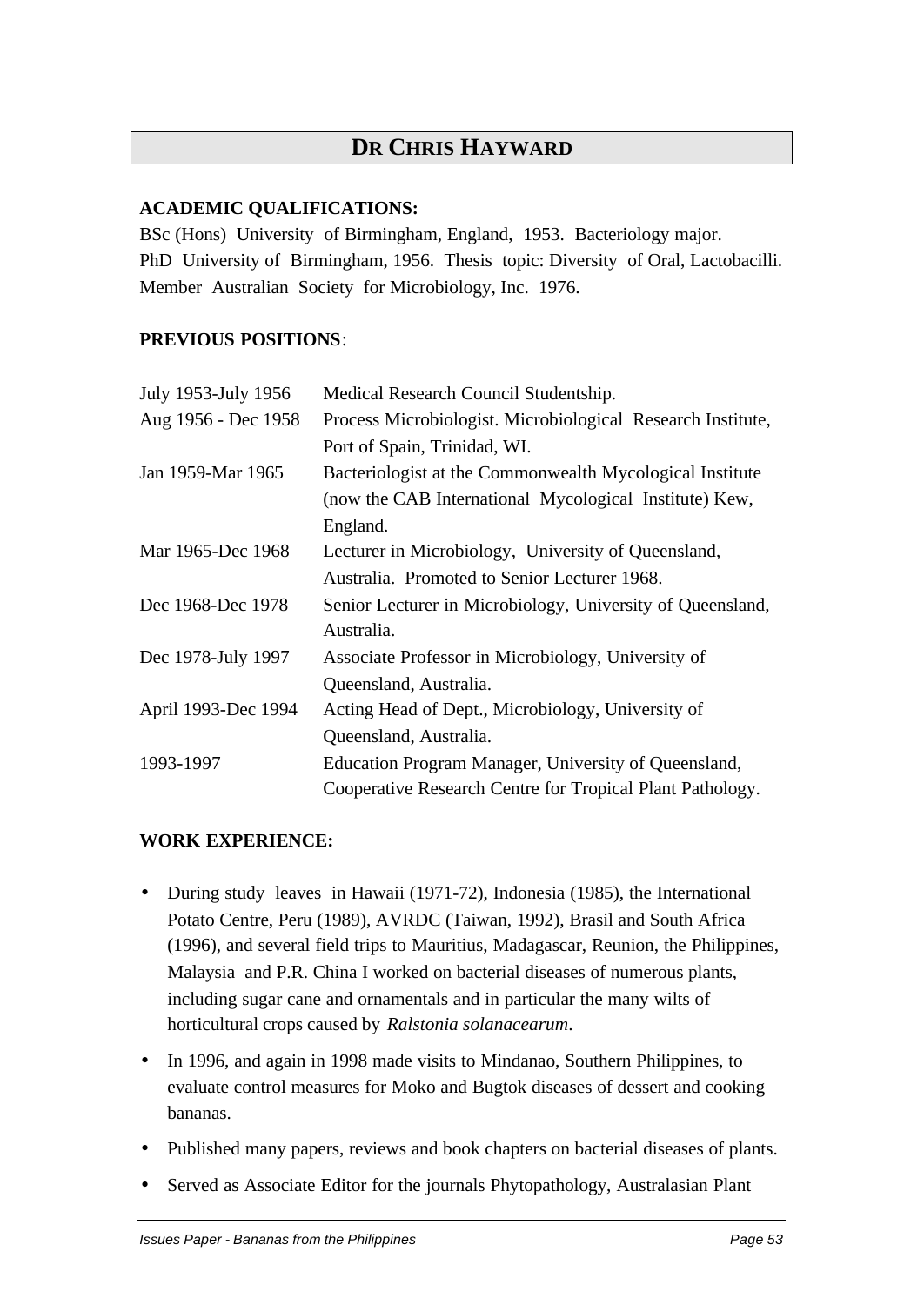Pathology and the Journal of Applied Bacteriology.

- Elected Fellow of the American Phytopathological Society in July, 1997.
- Since retirement, continued interest in bacterial diseases of plants, written several reviews and book chapters and carried out short term consultancies for AQIS and the Victorian Potato Crisping Research Group.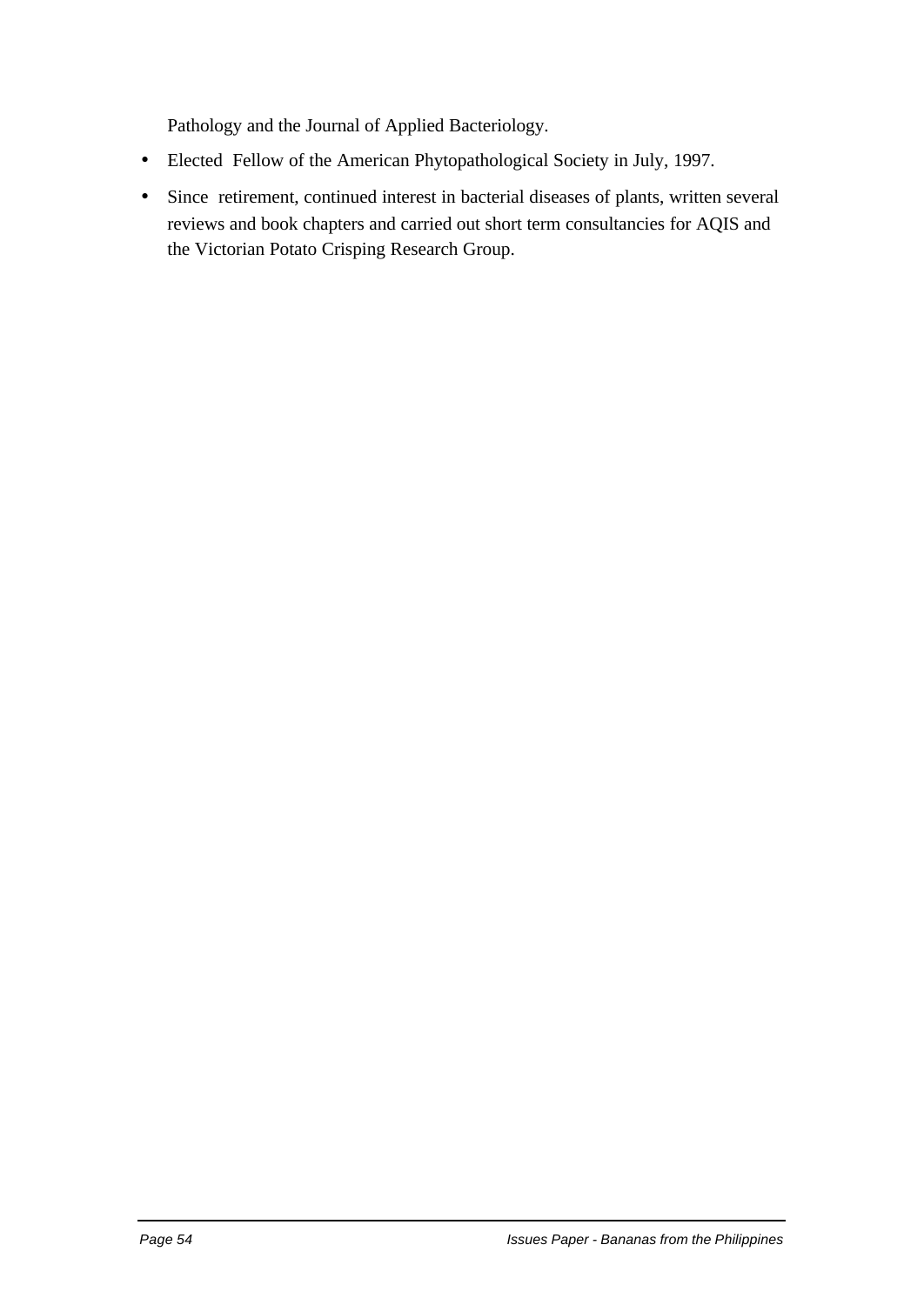# **MR RON PETERSON**

# **ACADEMIC QUALIFICATIONS:**

| <b>QDDM</b> (1962) | Queensland Agricultural College, Lawes.                      |
|--------------------|--------------------------------------------------------------|
| BScAgr(1966)       | University of Queensland, major in bacteriology.             |
| MScAgr(1976)       | University of Queensland. Thesis title – Inoculum Source for |
|                    | Anthracnose Fungi.                                           |

### **PREVIOUS POSITIONS:**

| 1968 - 1975              | Plant pathologist, QDPI:- Brisbane and Nambour.        |
|--------------------------|--------------------------------------------------------|
| 1975 - 1989              | Senior Plant Pathologist QDPI: - Nambour and Mareeba.  |
| $1989$ – present         | Principal Plant Pathologist, QDPI Mareeba.             |
| $1989 - 1992$            | Regional Manager (North) Plant Pathology branch.       |
| 1989-1992                | Member Horticultural and Field Crop Management Groups. |
| $1990 - 1992$            | Coordinator, Horticultural Management Group.           |
| $1995 - 1996$ (6 months) | $A/g$ Manager Horticulture (North).                    |

- Thirty three years with diseases of horticultural crops, 20 years with diseases of banana and more than 15 years with the 2 Sigatoka diseases. Work has been with epidemiology, etiology and control aspects of mainly fungal diseases.
- Comprehensive understanding of a wide range of agricultural crops in particular horticultural crops from working for over 30 years in rural areas of Queensland.
- Extensive research, development and extension experience with disease management programs for a range of diseases on a number of crops including vegetables (beans, tomatoes, cucurbits and ginger) fruit (bananas, avocado, mango, papaw, passionfruit, macadamia) and peanuts.
- The extensive experience with the yellow Sigatoka disease of banana includes control programs (chemical, cultural and integrated management programs) and fungal resistance to fungicides (development of techniques to detect shifts in sensitivity, monitoring programs).
- Experience with black Sigatoka includes disease identification, screening cultivars for resistance to black Sigatoka (4 locations, Tonga, Western Samoa, Cook Islands and PNG over about 7 years including international programs – ACIAR, INIBAP, IMTP), disease eradication programs (6 outbreaks), development of contingency plans over about 8 years.
- Member of the National Black Sigatoka Working Group and the National Black Sigatoka Consultative Committee for the Black Sigatoka Eradication Programs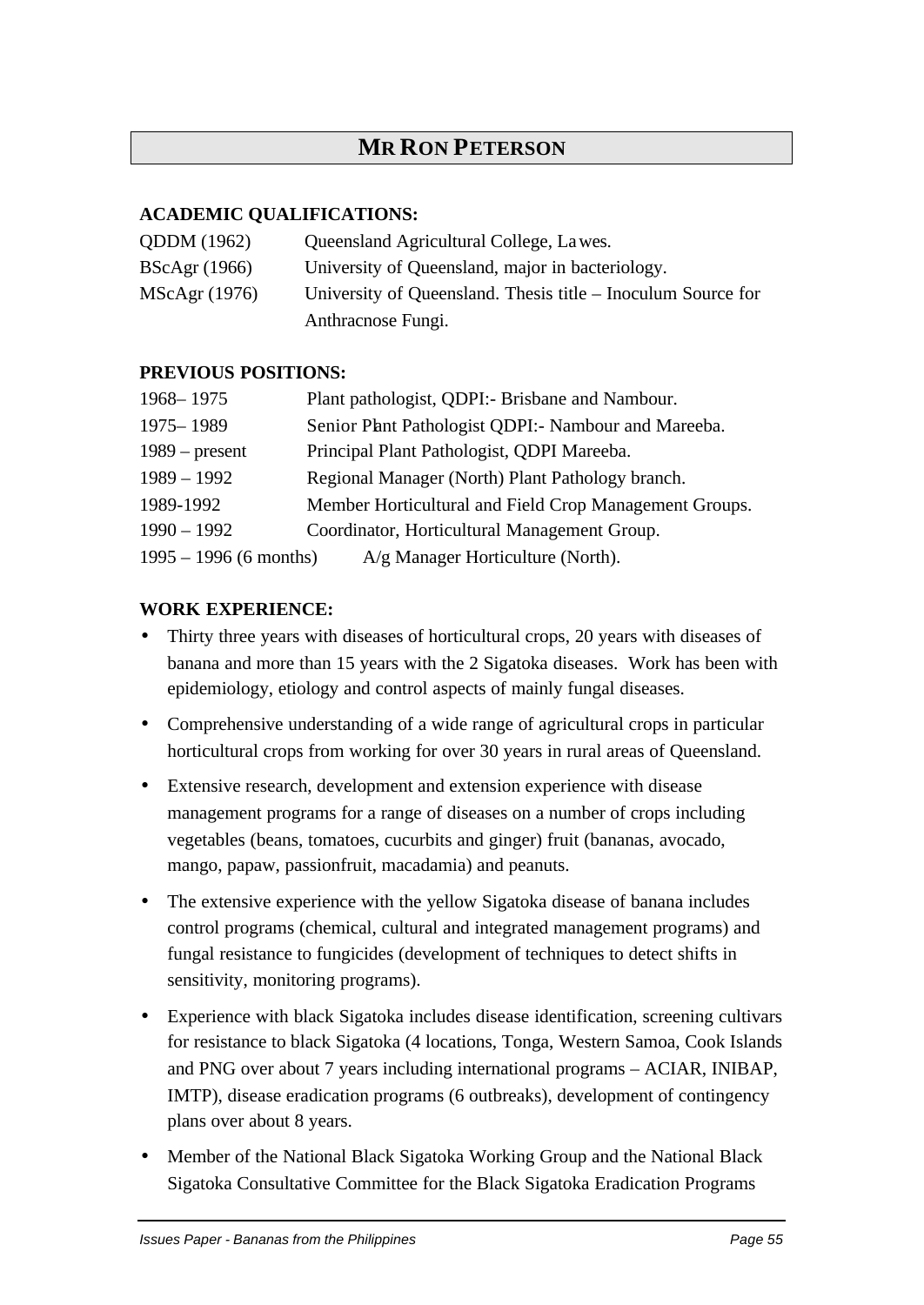since 1982. Involved in 6 eradication programs, field coordinator of the eradication programs at Bloomfield, Weipa and Daintree. Undertook black Sigatoka surveys in the Torres Strait and Cape York areas over a number of years.

- Conducted post entry quarantine inspections in quarantine glasshouse in Cairns, field plots at Southedge Research Station, and orchids in private glasshouses. Experience in other quarantine issues includes participation in surveys for and eradication of Moko disease of banana and canker of citrus. Organised and participated in extensive local surveys following the identification downy mildew and boil smut of maize, black spot and ring spot of papaw, Cercospora blotch and sunblotch of avocado and ergot of sorghum.
- Administrative experience from 30 years managing country plant pathology laboratories, 3 years as the Regional Manager, Plant Pathology Branch and a member of a range of management groups.

### *CURRENT PROJECTS:*

- Plant Pathology Services (diagnostics, supervision, mentoring, and ad hoc plant pathology).
- Management of Banana Leaf Diseases in NQ.
- Black Sigatoka. APH&S project.
- Attend Black Sigatoka Seminar in Costa Rica and visit banana areas in Central America.

Project tentative at this stage as funds and travel approval has not been received.

• Banana Fungicide Resistance.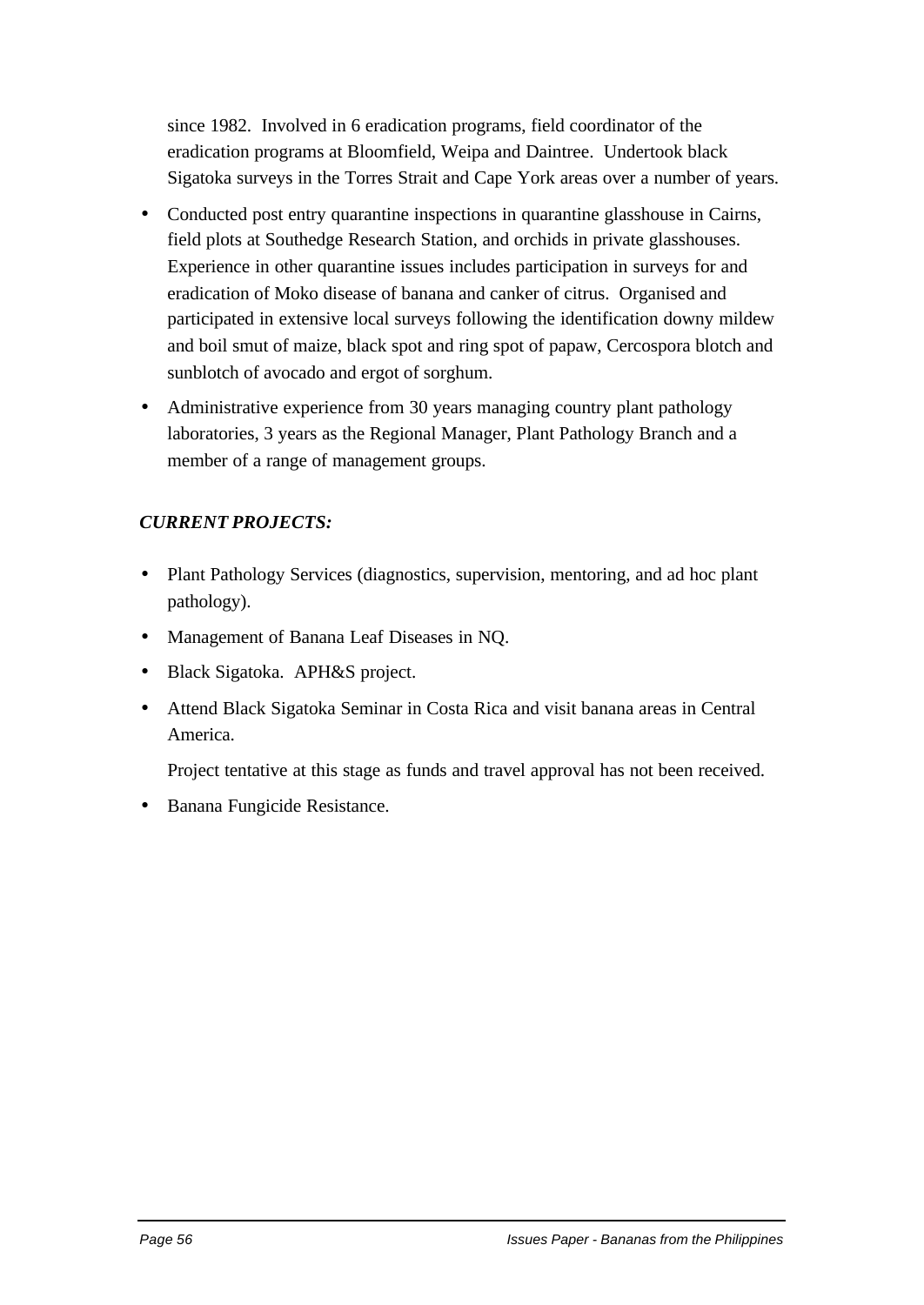# **DR JOHN THOMAS**

# **ACADEMIC QUALIFICATIONS:**

BScAgr, University of Sydney, majoring in plant pathology. PhD, University of Sydney, with thesis entitled "Tobacco yellow dwarf and bean summer death viruses".

### **PREVIOUS POSITIONS**:

| 1975-1979    | Postgraduate study at the University of Sydney.                          |
|--------------|--------------------------------------------------------------------------|
| 1979-1986    | Plant Virologist, Queensland Department of Primary Industries.           |
| 1986-1991    | Senior Plant Virologist, Queensland Department of Primary Industries.    |
| 1991-present | Principal Plant Virologist, Queensland Department of Primary Industries. |
| 1997-present | Adjunct Senior Lecturer, University of Queensland.                       |

### **WORK EXPERIENCE:**

- Development, conduct and management of research projects covering a wide range of crops and plant virus diseases in Queensland. Major areas have included the identification and control of viruses of tomato, epidemiology of potato leafroll virus, development of diagnostic assays for lettuce mosaic virus, characterisation, diagnostic assays and control of viruses of banana, both in Australia and overseas.
- Provision of diagnostic and virus indexing services, for local industry, State Departments and AQIS. This has especially applied to bananas and covers the indexation of all banana for commercial tissue culture propagation in Australia, all bananas imported through Australian post entry quarantine, and indexing of the international germplasm collection of the International Network for the Improvement of Banana and Plantain (INIBAP).
- Provision of policy counsel within the area of plant virology to DPI and specialist advice to external clients, especially AQIS.
- Member of the Executive Committee and Diagnostics Committee for the Cooperative Research Centre for Tropical Plant Protection (CRCTPP).
- Adjunct Senior Lecturer at the University of Queensland, in the area of Plant Virology.

### *CURRENT PROJECTS:*

• "Diagnosis of banana pathogens" - Virology activities are focussed on the variation of Banana streak virus and its integration into the banana genome.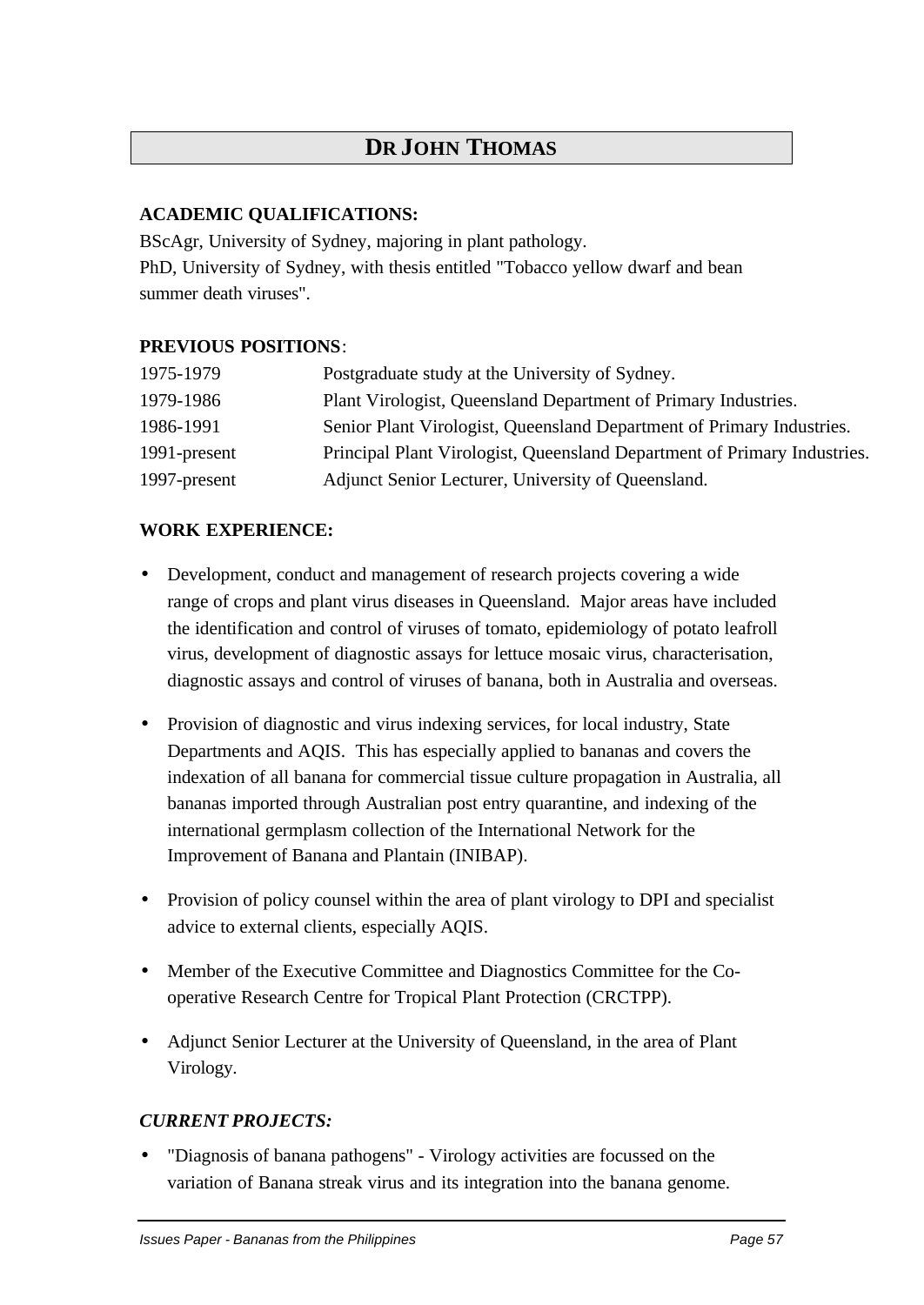- "Pineapple viruses and mealybug wilt disease".
- "Identification and epidemiology of tospoviruses in tomato and capsicum".
- "Quarantine pathogens". Covers, in part, diagnosis of viruses relevant to the Northern Australia Quarantine Strategy, including viruses of banana.
- "Development of a diagnostic assay for banana dieback virus". Study of virus of international germplasm and quarantine significance.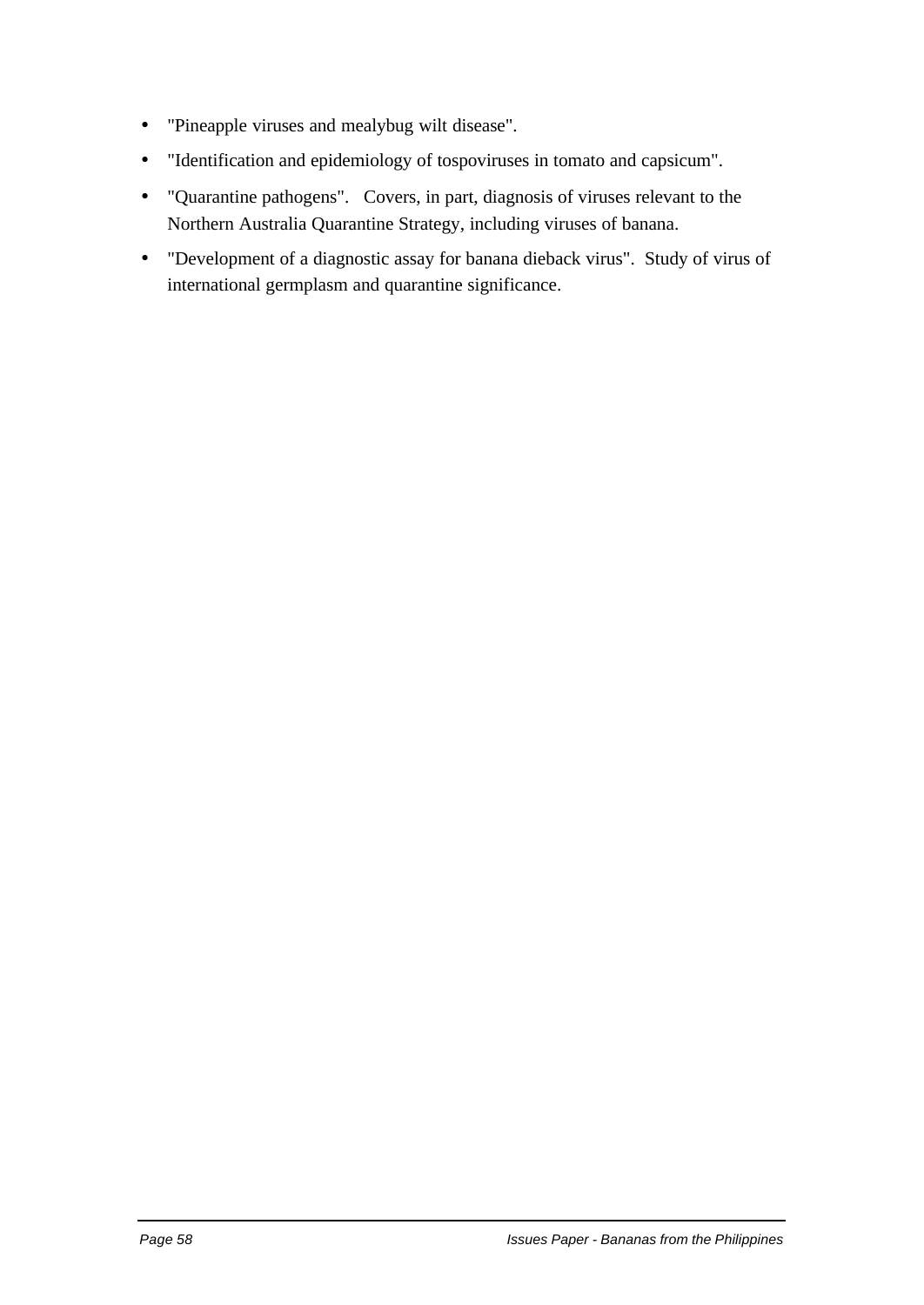# **MR BRUNO PINESE**

### **ACADEMIC QUALIFICATIONS:**

BScAgr (Entomology)

#### **PREVIOUS POSITIONS**:

1974 to present Entomologist and Senior Entomologist, QDPI.

- 1974-1977 Entomologist, Queensland Department of Primary Industries, Stanthorpe. Conducted research into pest control in grape vines and the biology of Scolitid beetles in stone fruit.
- 1977-2000 Led research into insect control methods for the banana industry in Queensland. Specifically, developed improved techniques for pesticide application, biology and economic thresholds of mites and banana weevil borer. Developed and introduced the technique of bell injection for control of banana scab moth. This reduced pesticide use by over 90% and is now universally adopted. Economic thresholds are being implemented and have resulted in reduced pesticide applications.
- 1994 Senior author of the book on applied pest control "Bananas insect and mite management" which provides detailed information on biology, monitoring methods and control options for the major and minor pests of Australian bananas including a section on quarantine issues.
- 1995-1996 Involved with the research into the host status of Cavendish bananas to papaya fruit fly. Results were used to obtain acceptance of the "hard green" protocol which allowed market access without the need for post harvest chemical disinfestation.
- 2001 Invited to co-author a book chapter on banana pests, specifically in relation to Australia and the Pacific region. Ongoing advisory and supervisory role in banana pest research. Current research involvement is concentrating on developing IPM for avocado and sweet potato pests in Queensland. Also leading contract research and development into new pesticides for control of fruit fly and weevils and investigating ants and their role in damaging irrigation systems in banana plantations. The importation and evaluation of a parasite for control of spiralling whitefly.